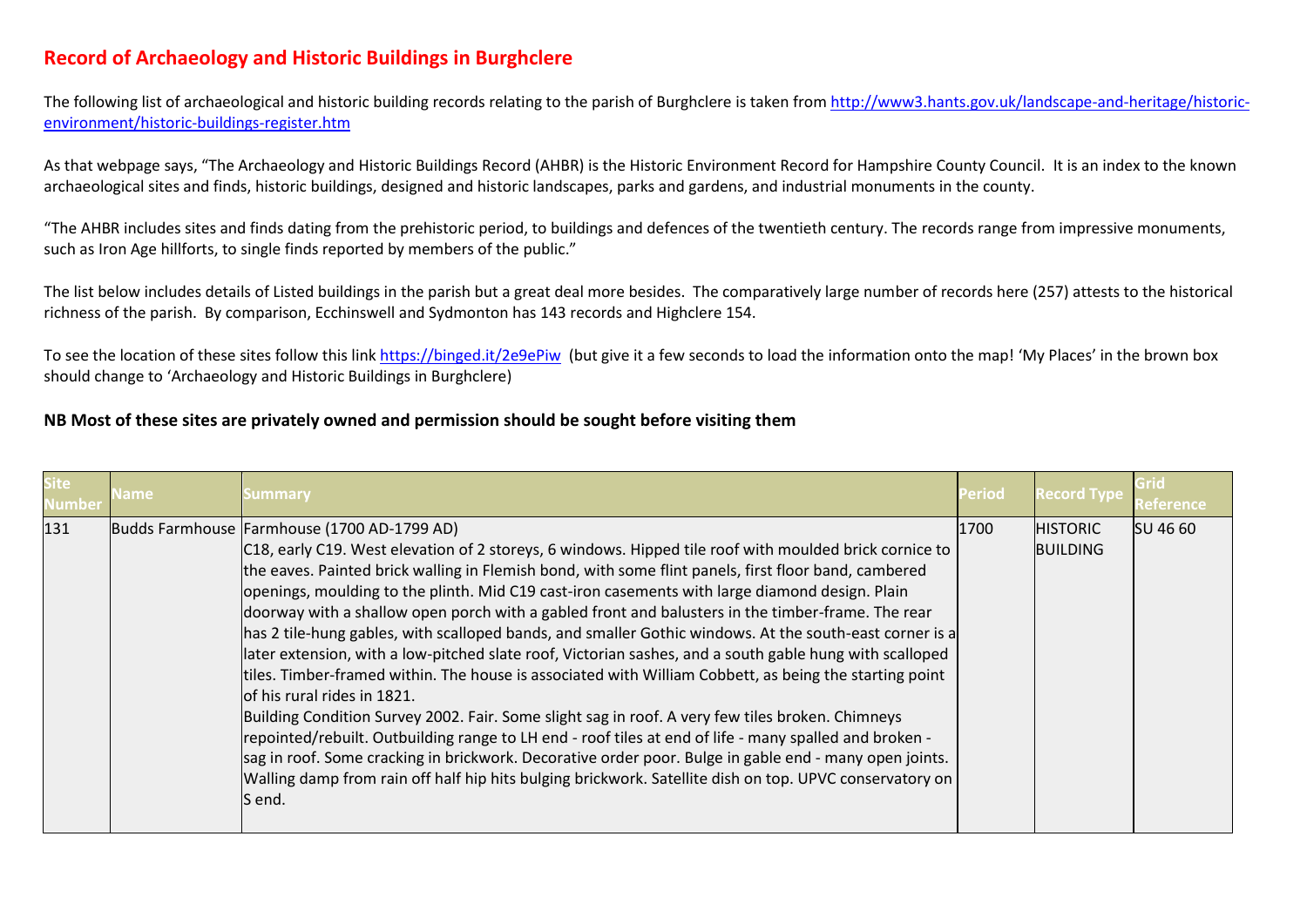| 132 | Church of the<br>Ascension | Anglican church (1838 AD-1875 AD)<br>1838, enlarged 1875. Originally a plain wide nave with shallow transepts and chancel and with a<br>western tower, extended eastwards by the attachment of a long chancel, with a south aisle and north<br>vestry. Slate roofing. The older part has walling of square knapped flints with stone dressings; lancets<br>to the nave and coupled windows (with hood-moulds) to the transepts a western tower of 3 stages<br>with corner buttresses and western entrance door; inside, the plain interior has 'hammer-beam'<br>trusses with cusp-headed rails. The later work is of a rich Perpendicular style, with stepped buttresses,<br>traceried windows, rough flint walling with stone dressings; the interior has a chancel screen of open<br>traceried timber work above a stone dado wall, steps, stalls, communion rail, sedilia, and brass eagle<br>lectern.<br>Building Condition Survey 2002. Fair. Chalk blocks above plinth in N side eroding - some replaced - also<br>on W front of tower. Crack in E end - tell tale and crack recently pointed up. Some original stonework<br>around windows eroding. Valley between S transept and aisle - lower part full with debris. Brickwork<br>at base of chancel and S chapel - some open joints and erosion of brickwork.                                                                                                                                                                                                                                                                                                                                                                                                                                                                                                                                                                                                                                                                                                                                                                                                                                                                                       | 1838 | <b>HISTORIC</b><br><b>BUILDING</b> | SU 46 61 |
|-----|----------------------------|---------------------------------------------------------------------------------------------------------------------------------------------------------------------------------------------------------------------------------------------------------------------------------------------------------------------------------------------------------------------------------------------------------------------------------------------------------------------------------------------------------------------------------------------------------------------------------------------------------------------------------------------------------------------------------------------------------------------------------------------------------------------------------------------------------------------------------------------------------------------------------------------------------------------------------------------------------------------------------------------------------------------------------------------------------------------------------------------------------------------------------------------------------------------------------------------------------------------------------------------------------------------------------------------------------------------------------------------------------------------------------------------------------------------------------------------------------------------------------------------------------------------------------------------------------------------------------------------------------------------------------------------------------------------------------------------------------------------------------------------------------------------------------------------------------------------------------------------------------------------------------------------------------------------------------------------------------------------------------------------------------------------------------------------------------------------------------------------------------------------------------------------------------------------------------------------------------------|------|------------------------------------|----------|
| 133 | Barn at Manor<br>Farm      | An aisled barn dated by tree ring dating to 1450 and 1451. Now grade I status, formerly listed as grade 1450<br>Dated by dendrochronology to 1449. HBSG.<br>C17. Massive timber-frame of 8 bays with aisles, and waggon entrance at the third and sixth bays.<br>Queen post with curved braces to truss and purlins (tenoned to main rafters). Half-hipped tile roof,<br>gabled entrances. Boarded walling on brick base.<br>Felling Date: winter 1450/1 and summer 1451: This 8-bay, aisled barn has two porches giving access to<br>waggon entrances, opposite which are winnowing doors. Empty mortices in the principal rafters imply<br>that an original single tier of trough purlins has failed and been replaced with the present double tier<br>of roughly-lodged purlins. The barn was gabled at both ends and each truss has queen struts to collars.<br>Building accounts record payment to a carpenter for building a barn of 8 bays and two porches on the<br>bishop of Winchester's manor farm at Old Burghclere in 1445/52.<br>Threshing barn, 1451-53 for the Bishop of Winchester.<br>MATERIALS: Timber-frame, chalk and brick plinth, tile roof, stone post pads.<br>EXTERIOR: Faced in horizontal weatherboarding and corrugated sheeting above a plinth, part brick and<br>part chalk. Large hipped tiled roof. Main south elevation has a pair of double-cart doors protected by<br>gabled porches. Also ventilation casements and pedestrian plan doors. North elevation: a pair of<br>double doors the most easterly of which is approached by a modern concrete ramp and further<br>ventilation casements and pedestrian doors. West elevation: inserted modern roller shutter door to<br>allow access to farm machinery. East elevation is blind.<br>INTERIOR: Eight bays with aisles. The third and sixth bays are the entrance bays with a threshing floor<br>between. The timber frame comprises queen post trusses and pegged common principle rafters. The<br>aisle features passing braces to a timber base plate, and there are some surviving studs and jowelled<br>wall posts. There are four tiers of tenoned purlins and curved wind braces, and the principle posts are |      | <b>HISTORIC</b><br><b>BUILDING</b> | SU 46 57 |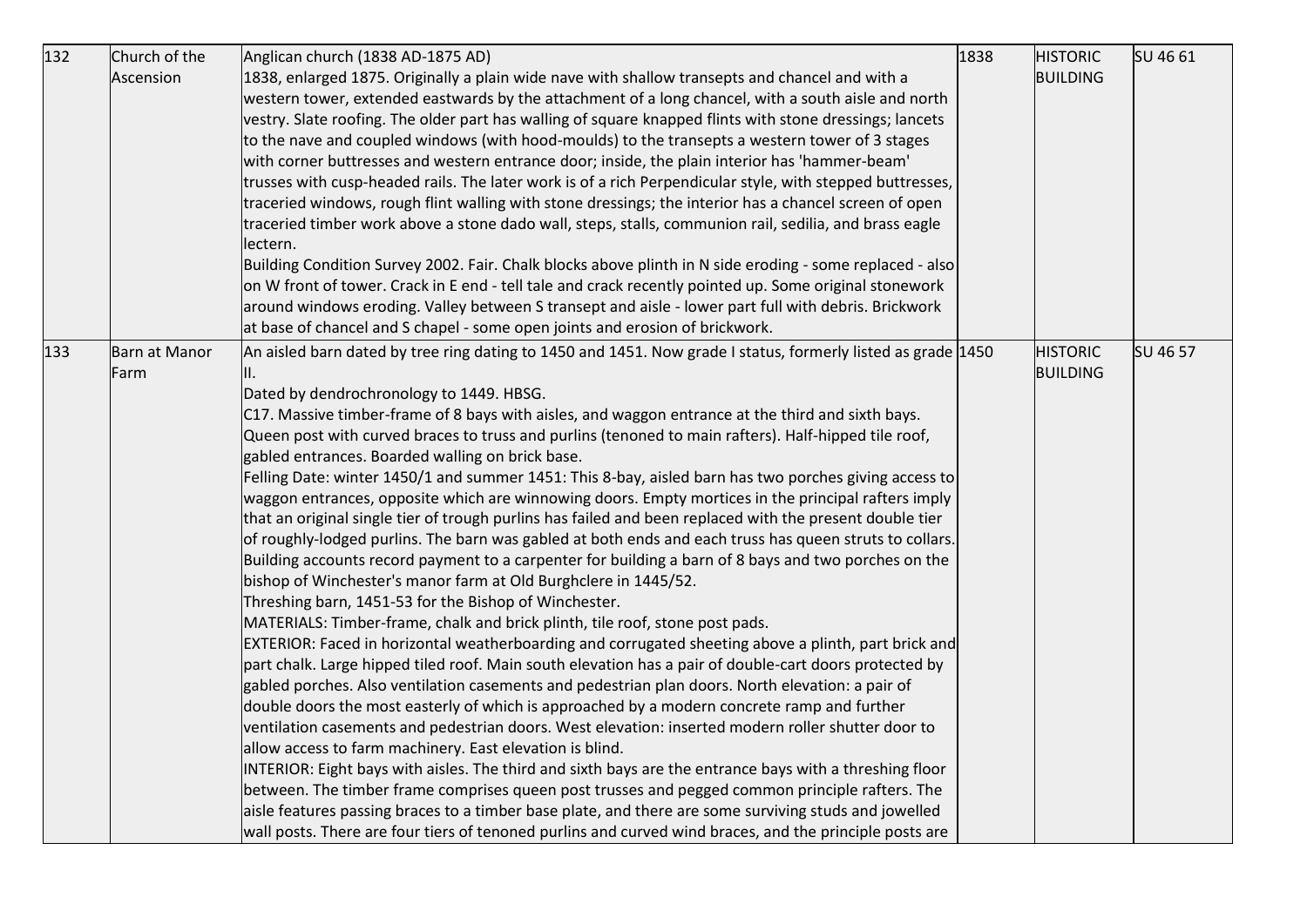|     |                        | slightly jowelled, with curved braces to the tie beam and the lower tier of purlins. The posts are<br>supported on some original stone pads, where they survive, otherwise on brick or concrete pads or<br>dwarf walls.<br>HISTORY: Manor Farm Barn has been dated by dendrochronology to the mid C15. A series of timber<br>cores were taken from various parts of the frame which demonstrated that the timbers were felled in<br>the winter of 1450/51 and the summer of 1451. Historical documentation survives which describes<br>the building of a great barn at Old Burghclere for the Bishop of Winchester in 1451-53. The<br>documents, curated by the Hampshire Record Office, describe the barn as being of eight bays with<br>two porches. The price of a carpenter, a tiler for the roof and a mason to underpin the cills and posts<br>are noted and there is considerable detail as to the costs and materials required to build the barn.<br>These historical documents also indicate that the barn was always boarded on its exterior, that it was<br>roofed in plain tiles and underpinned with chalk using a lime mortar. The various materials used all<br>came from Hampshire settlements: the freestone was brought by cart from Sydmonton; the shingles<br>for the porch roofs came from Earlstone and Sandford, the lime from East Woodhay. The documents<br>also describe the number of nails, the numbers of tiles and that were two new locks provided to<br>secure the doors of the barn. The building has inevitably experienced some alterations since built<br>particularly the replacement of the external weatherboarding but this is a common occurrence. Some<br>of the pad stones, plinth and cills have also been replaced in brick and/or concrete. A C20 ramp now<br>provides access to the northeastern door and a large entrance with a roller shutter door has been cut<br>into the west end of the barn, also in the C20, to allow access to modern farm machinery.<br>SOURCES: Burghclere 1451-2, Hampshire Record Office, reference: HRO 11M59/B1/188 Burghclere<br>1452-3, Hampshire Record Office, reference: HRO 11M59/B1/189 Miles & Worthington, 1999, in<br>Vernacular Architecture 20, pp107-8 and list 101<br>REASON FOR DESIGNATION: Manor Farm Barn is a mid C15 timber-framed barn on a massive scale,<br>built for the Bishop of Winchester. It is listed at Grade I for the following principal reasons. 1) A<br>medieval aisle barn with a substantially intact C15 timber-frame. 2) Some surviving original stonework<br>and tiles. 3) Associated C15 documentation describing the materials, craftsmen and construction of |      |                                    |          |  |
|-----|------------------------|-----------------------------------------------------------------------------------------------------------------------------------------------------------------------------------------------------------------------------------------------------------------------------------------------------------------------------------------------------------------------------------------------------------------------------------------------------------------------------------------------------------------------------------------------------------------------------------------------------------------------------------------------------------------------------------------------------------------------------------------------------------------------------------------------------------------------------------------------------------------------------------------------------------------------------------------------------------------------------------------------------------------------------------------------------------------------------------------------------------------------------------------------------------------------------------------------------------------------------------------------------------------------------------------------------------------------------------------------------------------------------------------------------------------------------------------------------------------------------------------------------------------------------------------------------------------------------------------------------------------------------------------------------------------------------------------------------------------------------------------------------------------------------------------------------------------------------------------------------------------------------------------------------------------------------------------------------------------------------------------------------------------------------------------------------------------------------------------------------------------------------------------------------------------------------------------------------------------------------------------------------------------------------------------------------------------------------------------------------------------------------------------------------------------------------------------------------------------------------------------------------------------------------------------------------------------------------------------------------------------------------------------------------------------------------------------|------|------------------------------------|----------|--|
|     |                        | the building. 4) Group value with the Grade II* listed early C14 Old Burghclere Hall.                                                                                                                                                                                                                                                                                                                                                                                                                                                                                                                                                                                                                                                                                                                                                                                                                                                                                                                                                                                                                                                                                                                                                                                                                                                                                                                                                                                                                                                                                                                                                                                                                                                                                                                                                                                                                                                                                                                                                                                                                                                                                                                                                                                                                                                                                                                                                                                                                                                                                                                                                                                                   |      |                                    |          |  |
| 134 | Ox Drove House         | C18, C20. Front (north) of 2 storeys, 2 windows. Hipped tile roof, brick dentil eaves. Red brick walling<br>in Flemish bond with blue headers, cambered openings. Casements. Modern porch. Large modern<br>extensions, in matching style.<br>Building Condition Survey 2002. Fair. Some slipped tiles and quite a few spalling tiles. Cement pointing<br>to chimney on rear range - spalling brickwork. Satellite dish on rear range. A small but badly built<br>extension on E side.                                                                                                                                                                                                                                                                                                                                                                                                                                                                                                                                                                                                                                                                                                                                                                                                                                                                                                                                                                                                                                                                                                                                                                                                                                                                                                                                                                                                                                                                                                                                                                                                                                                                                                                                                                                                                                                                                                                                                                                                                                                                                                                                                                                                   | 1700 | <b>HISTORIC</b><br><b>BUILDING</b> | SU 4761  |  |
| 676 | <b>Whitway Cottage</b> | House (1400 AD-1839 AD)<br>C15, early C19. Rectangular house of one storey and attic, clad in painted brickwork of the later<br>period. Half hipped thatch roof. Casements, some being cast iron Gothic (estate) lights of the later                                                                                                                                                                                                                                                                                                                                                                                                                                                                                                                                                                                                                                                                                                                                                                                                                                                                                                                                                                                                                                                                                                                                                                                                                                                                                                                                                                                                                                                                                                                                                                                                                                                                                                                                                                                                                                                                                                                                                                                                                                                                                                                                                                                                                                                                                                                                                                                                                                                    | 1400 | <b>HISTORIC</b><br><b>BUILDING</b> | SU 45 59 |  |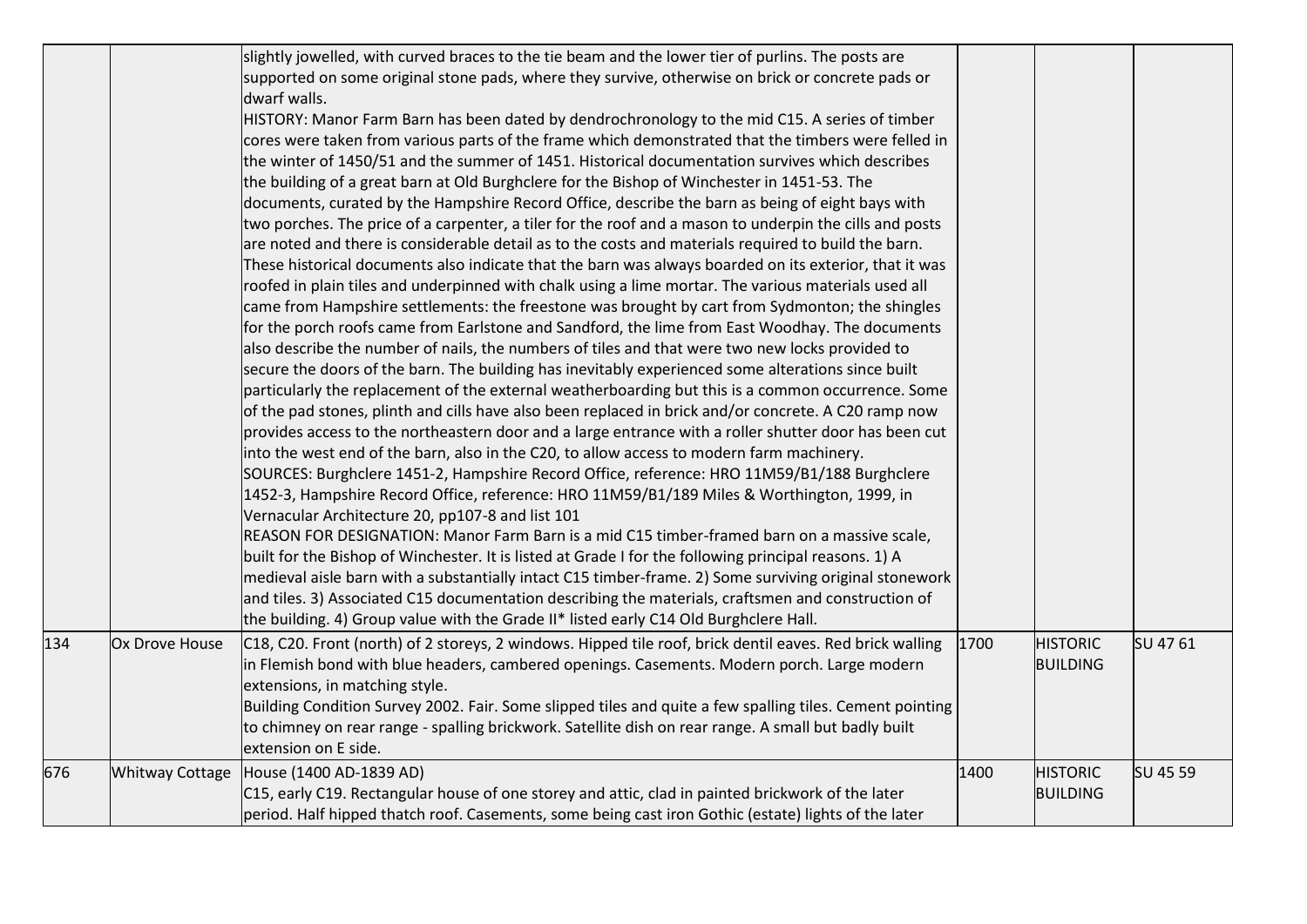|     |                                | period. Within, the middle part is a heavy timber framed structure, formerly a single bay late medieval<br>house, with a massive chimney breast attached (now part of a room). A trove of Tudor coins was<br>found in the old part.<br>Building Condition Survey 2002. Fair. Thatch on S slope good and relatively new. N slope patched and<br>some gullies and pitting and moss growth. Ridge good. Open joints in ridge stack. Some rust showing<br>on iron windows - some of joinery needs redecoration. Paintwork on walls discoloured and minor<br>flaking.                                                                                                                                                                                                                                                                                                                                                                                                                                                                                                                                                                                                                                                                                                                                                                                                                             |      |                                    |          |
|-----|--------------------------------|----------------------------------------------------------------------------------------------------------------------------------------------------------------------------------------------------------------------------------------------------------------------------------------------------------------------------------------------------------------------------------------------------------------------------------------------------------------------------------------------------------------------------------------------------------------------------------------------------------------------------------------------------------------------------------------------------------------------------------------------------------------------------------------------------------------------------------------------------------------------------------------------------------------------------------------------------------------------------------------------------------------------------------------------------------------------------------------------------------------------------------------------------------------------------------------------------------------------------------------------------------------------------------------------------------------------------------------------------------------------------------------------|------|------------------------------------|----------|
| 867 | Norman<br>Farmhouse            | Farmhouse (1800 AD-1835 AD)<br>Early C19. Symmetrical front (west) of 2 storeys and attic, 2 windows. Tile roof, stepped brick eaves<br>fascia, end gables tile-hung; large square stack with recessed blue brick panels. Walling of red<br>brickwork in Flemish garden wall bond, with blue headers, the lower part having 3 bands of flush<br>flintwork, cambered openings. Casements. Brick gabled porch with oval archway, 4 panelled door<br>beneath 3-light fanlight.<br>Building Condition Survey 2002. Fair. In process of renovation. Many indications that this building has<br>not been well maintained in the past but now being put right (hopefully!)                                                                                                                                                                                                                                                                                                                                                                                                                                                                                                                                                                                                                                                                                                                          | 1800 | <b>HISTORIC</b><br><b>BUILDING</b> | SU 47 60 |
| 911 | Elms Farmhouse                 | C17, C18, early C19. An L-shaped 2-storeyed house of several periods, the oldest part having timber-<br>framing and brickwork exposed within. The exterior is rendered (of the last period) with sash windows<br>and slate roofing. The other angle comprises a 3-bay timber-framed barn of the earlier or middle<br>period, with a thatched roof and boarded walling. There are outshots of the last period, with slate<br>roofing and painted brick walls.<br>Building Condition Survey 2002. Fair. New traditional timber windows to rear. Quite a few shingles<br>cracked, slipped slates, especially on S slope which is very uneven. Thatch on rear slope deteriorating,<br>fixing becoming loose. Front slope quite good but ridge losing its definition.                                                                                                                                                                                                                                                                                                                                                                                                                                                                                                                                                                                                                             | 1600 | <b>HISTORIC</b><br><b>BUILDING</b> | SU 45 59 |
| 934 | Church of All<br><b>Saints</b> | Norman aisleless nave, with north and south doors remaining though blocked.<br>There is an Early English western extension of the nave. The west door is also Early English.<br>At each end of the church on the south side there projects a mausoleum of extremely plain form, with<br>slate-covered low pitch roofing and fine stone ashlar walling, with slightly-recessed panels. Additional<br>note: The roofing material of the two mausolea is large slate slabs not lead as stated in the list<br>description. BE Oct 2000.<br>Circa 1100, 1200, 1400, C17, restored 1861. Aisleless Norman nave, extended westwards in Early<br>English style, with a north transept of circa 1400, Early English chancel, C17 bell turret at the west end.<br>Plain tile roofing pyramid roof to the bell-turret, which has boarded sides. Walling of flint and stone<br>with stone quoins; the transept has flint and stone alternating horizontal bands. There are lancets to<br>the chancel, coupled 'Perpendicular' windows with hood-moulds, simple tracery in the transept and a<br>(restored) west window of plate tracery. There is a pointed arch to the priest's door, and the north<br>and south Norman doors of the nave remain (though blocked) with scalloped tympanum on the south<br>and a recessed order on detached columns on the north side; the Early English west door has a | 1090 | <b>HISTORIC</b><br><b>BUILDING</b> | SU 46 57 |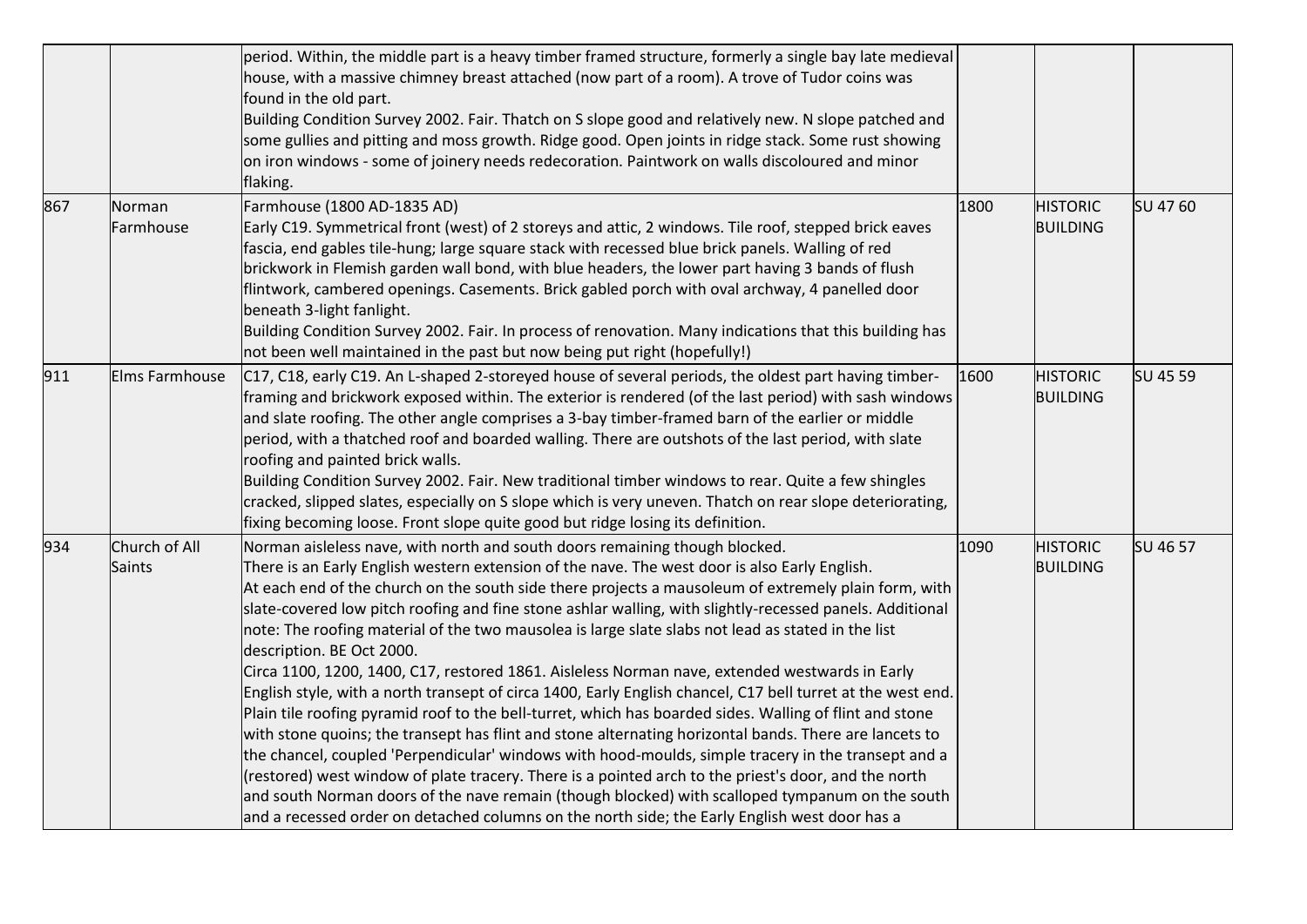|      |                                 | moulded pointed arch of 3 orders, with 2 sets of shafts on each side. The plain interior has at the west<br>end the arch-braced timber-frame of the bell turret, supported on brackets. The fittings are Victorian<br>except for bench pews of the C16. There is a large classical monument in the chancel (to Anne Eyre,<br>1748), a wall monument in the nave of 1759, several tomb slabs of the C17 and early C18 period, and<br>2 hatchments above the chancel arch. At each end of the church on the south side there projects a<br>mausoleum of extremely plain form, with lead-covered low pitch roofing and fine stone ashlar walling,<br>with slightly-recessed panels.<br>Building Condition Survey 2002. Poor. Recent repairs to roofs. Still some slipped and spalled tiles.<br>Stonework repairs in places. Crack at NW corner through much of height of wall. Open joints in flint<br>and stonework. Crack in render S side of chancel near corner. Stonework on E face of eastern<br>mausoleum badly eroded - possibly due in part to iron cramps. Plant growth on roof of mausoleum.<br>Western mausoleum cracked stone on roof. Kerbs around both mausoleum - poor. Open joints - E end<br>nave above chancel roof.<br>AS of 31/12/2005: Further phases of repairs completed in 2003. Most vulnerable are still to be tackled<br>such as the Carnarvon vault, which is at least covered by scaffold. Repairs are planned and grant aid<br>has been offered by EH and BC. |      |                                    |          |
|------|---------------------------------|-------------------------------------------------------------------------------------------------------------------------------------------------------------------------------------------------------------------------------------------------------------------------------------------------------------------------------------------------------------------------------------------------------------------------------------------------------------------------------------------------------------------------------------------------------------------------------------------------------------------------------------------------------------------------------------------------------------------------------------------------------------------------------------------------------------------------------------------------------------------------------------------------------------------------------------------------------------------------------------------------------------------------------------------------------------------------------------------------------------------------------------------------------------------------------------------------------------------------------------------------------------------------------------------------------------------------------------------------------------------------------------------------------------------------------------------------------------------------------------------|------|------------------------------------|----------|
| 1209 | Portal Memorial<br>Hall         | 1890. Commemorative building in the arts and crafts style, comprising a main block of 6 bays, with a<br>dwelling attached at the east end. Steeply-pitched tile roof, and 1/2-hipped tall 1/2-dormers, brick<br>dentil eaves.<br>During the First World War, the grounds of the Parish Room were used by the 10th Brigade Irish<br>soldiers as a camp prior to embarkation. An ex-serviceman's clock and brass plate was also set up<br>within the parish room in 1921.<br>Building Condition Survey 2002. Good.                                                                                                                                                                                                                                                                                                                                                                                                                                                                                                                                                                                                                                                                                                                                                                                                                                                                                                                                                                          | 1890 | <b>HISTORIC</b><br><b>BUILDING</b> | SU 47 61 |
| 1257 | <b>Adbury Park</b><br>Farmhouse | Farmhouse (1500 AD-1865 AD)<br>C16, C17, C18, mid C19. Originally a medieval hall with a 2-storeyed cross wing at the south end, with<br>a timber frame surviving in part, altered in the C17 by the insertion of a massive chimney and by the<br>construction of a staircase (to a new 1st floor), extended (or replaced) at the north end in the C18, and<br>considerably refaced in the last period. The front (south east) has 2 storeys and attic, 1.4 windows. Tile<br>roofing, 3 gables; a stack with rectangular base with a moulded brick cornice, surmounted by 3 flues<br>(the outer set diagonally) with brick cornices and bands. Red brick walling mostly in Flemish bonds<br>with blue headers, but with some lower sections in old English bond, slightly cambered openings,<br>stone cills. Sashes. C18 6-panelled door (2 top glazed) in a solid frame, with a plain modern canopy a<br>lead fire insurance sign (No 34386). The rear elevation is irregular, with a projecting staircase wing;<br>some old sashes in exposed frames and modern casements. Within, there is a fine Jacobean staircase,<br>with massive hand rails on twisted supports and ball finials; a doorway with bolection mouldings, a<br>C18 fireplace on the 1st floor, a niche-shaped cupboard, some C17 and C18 doors, and moulded<br>beams.                                                                                                                                                 | 1500 | <b>HISTORIC</b><br><b>BUILDING</b> | SU 48 62 |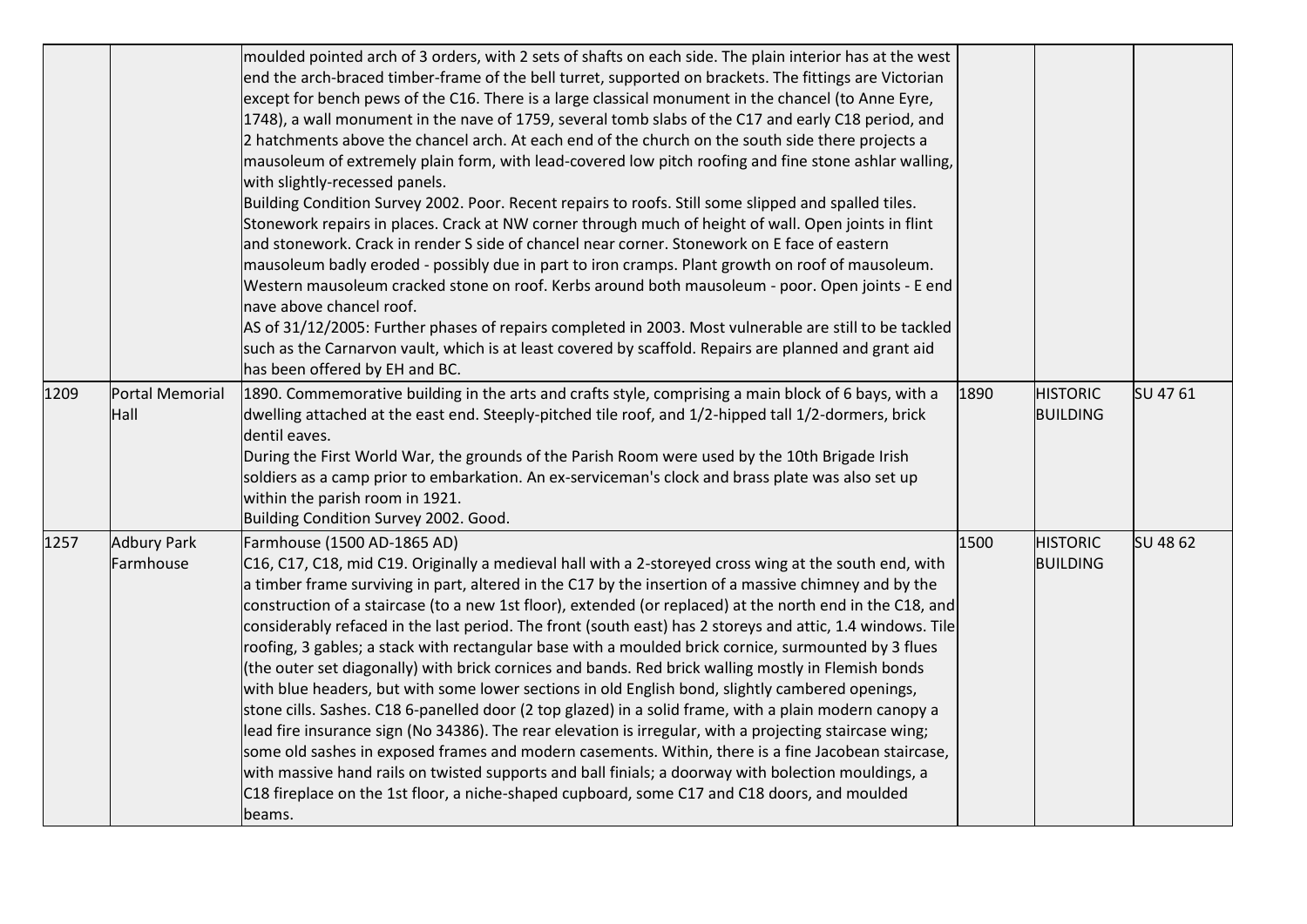|      |                                       | Building Condition Survey 2002. Fair. Quite a lot of moss on roof. Some open joints at low level. Crack<br>at NE corner - high level. Metal bracket on corner suggests historic movement but open joint requires<br>pointing.                                                                                                                                                                                                                                                                                                                                                                                                                                                                                                                                                                                                                                                                                                                                                         |                |                                    |          |
|------|---------------------------------------|---------------------------------------------------------------------------------------------------------------------------------------------------------------------------------------------------------------------------------------------------------------------------------------------------------------------------------------------------------------------------------------------------------------------------------------------------------------------------------------------------------------------------------------------------------------------------------------------------------------------------------------------------------------------------------------------------------------------------------------------------------------------------------------------------------------------------------------------------------------------------------------------------------------------------------------------------------------------------------------|----------------|------------------------------------|----------|
| 1310 |                                       | Duncroft Cottages House (1600 AD-1865 AD)<br>C17, mid C19. Originally a timber-framed house, later 3 cottages, now 2.one-storey in attic, 3<br>windows. Half-hipped tile roof, raised as gables above the upper windows (with cills at eaves level).<br>Tile-hung front(south) wall, brick at sides and rear, brick plinth. Casements. Two gabled brick porches<br>of second date, with arched openings and double-doors with diagonally-boarded panels, within. The<br>frame is partly-exposed, and there is a massive chimney breast, with oven. [see also MONUID. 14988<br>(No. 2)].<br>Building Condition Survey 2002. Fair. Some broken tiles on front and end tile hanging. Some open<br>joints in brickwork at low level. Occasional slipped tile and a few broken. Gutters to front and rear<br>need realigning - twisted. Satellite dish on LH stack.                                                                                                                        | 1600           | <b>HISTORIC</b><br><b>BUILDING</b> | SU 47 59 |
| 1510 | Coachhouse at<br><b>Adbury House</b>  | Early C19. U-shaped 2-storeyed block. Hipped tile roofing. Red brick walling in Flemish Garden bond,<br>rubbed flat arches, stone cills, plinth. Sashes in reveals. Minor additions and modernisations.<br>Building Condition Survey 2002. Fair. Some spalling and broken tiles and moss on roof. RH stack has<br>some cement pointing and one brick faced with cement mortar - now becoming detached. Some open<br>joints on RH stack and at low level, especially W elevation. Quite a few tingles on slate roof to lean-to<br>on W elevation. Injected damp proof course along rear wall.                                                                                                                                                                                                                                                                                                                                                                                          | 1800           | <b>HISTORIC</b><br><b>BUILDING</b> | SU 48 63 |
| 1719 | Barn at the Old<br>Farmhouse          | Unlisted barn                                                                                                                                                                                                                                                                                                                                                                                                                                                                                                                                                                                                                                                                                                                                                                                                                                                                                                                                                                         | 1765           | <b>HISTORIC</b><br><b>BUILDING</b> | SU 46 59 |
| 2048 | Cartshed at<br><b>Earlstone Manor</b> | C18. 4-bay timber frame with narrow aisle at the rear; queen post truss. Tile roof and boarded walling. 1700<br>Building Condition Survey 2002. Good. Major restoration a few years ago.                                                                                                                                                                                                                                                                                                                                                                                                                                                                                                                                                                                                                                                                                                                                                                                              |                | <b>HISTORIC</b><br><b>BUILDING</b> | SU 47 59 |
| 2962 | <b>Adbury House</b>                   | Late C18. Regular front (east) of 3 storeys and basement, 3.5 windows. Low-pitched hipped slate<br>roofing. Stucco walling, with a semi circular bow at the south side; blocking course (or parapet) above<br>a moulded cornice, stone cills, plinth. Sashes in reveals, interior folding shutters. Greek Doric porch<br>with 2 plain columns in front of pilasters, on 3 steps, 1/2 glazed door. There is a front terrace with 3<br>steps leading to the entrance. On the rear (west) facade there are similar features, the walling having<br>small set backs at the north side, to give 0.1.1.2.3 windows (the last in a semi-circular wall at the south<br>side); sashes and French windows.<br>Building Condition Survey 2002. Fair. Several windows at rear are in need of decoration. Possibly some<br>decay. This building was severely damaged by fire about 8 years ago. Most interiors were destroyed<br>and replaced with matching modern. Description should be amended. | 1765 -<br>1799 | <b>HISTORIC</b><br><b>BUILDING</b> | SU 48 63 |
| 2964 | Cottages                              | Adbury Park Farm Mid C19. Symmetrical pair of 1 storey and attic, 2 windows. 1/2 hipped tile roof, with massive square<br>stack on moulded base, with fluted sides; gabled dormers. Red brick walling in Flemish bond, with blue<br>headers to the front; and flat arches now cement covered. Casements, with cast iron diamond lights.<br>Gabled and tiled hoods on large brackets, with arched frame, above plain doors. [See also MONUID.                                                                                                                                                                                                                                                                                                                                                                                                                                                                                                                                          | 1835           | <b>HISTORIC</b><br><b>BUILDING</b> | SU 48 62 |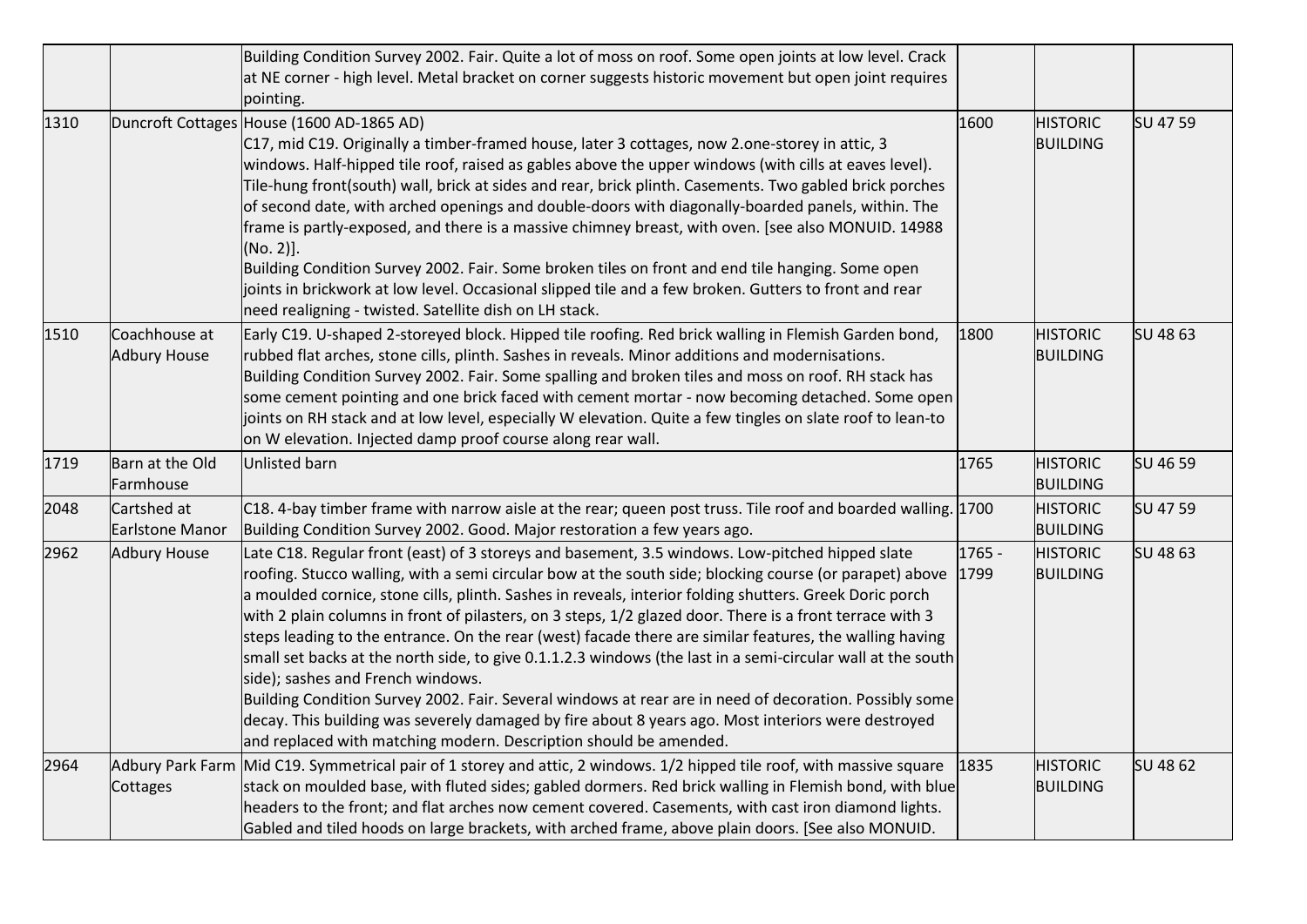|      |                        | 14989 (No. 2)].<br>Building Condition Survey 2002. Fair. Some minor open joints in brickwork at low level. Open joints on<br>stack. Crack in lintel over GF front window and in cill. UPVC windows with glass in gable over window                                                                                                                                                                                                                                                                                                                                                                                                                                                                                                                                                                                                                                                                                                                                                                                                                                                                                                                                                                                                                                                                                                                                                                                                                                                                                                                                                                                                                                                                                                                                                                                                                                                                                                                                                                                                                                                                                                                                                                                                                                                                                                                                                                                                                                                                                                                                                                                                                                               |      |                                    |          |
|------|------------------------|----------------------------------------------------------------------------------------------------------------------------------------------------------------------------------------------------------------------------------------------------------------------------------------------------------------------------------------------------------------------------------------------------------------------------------------------------------------------------------------------------------------------------------------------------------------------------------------------------------------------------------------------------------------------------------------------------------------------------------------------------------------------------------------------------------------------------------------------------------------------------------------------------------------------------------------------------------------------------------------------------------------------------------------------------------------------------------------------------------------------------------------------------------------------------------------------------------------------------------------------------------------------------------------------------------------------------------------------------------------------------------------------------------------------------------------------------------------------------------------------------------------------------------------------------------------------------------------------------------------------------------------------------------------------------------------------------------------------------------------------------------------------------------------------------------------------------------------------------------------------------------------------------------------------------------------------------------------------------------------------------------------------------------------------------------------------------------------------------------------------------------------------------------------------------------------------------------------------------------------------------------------------------------------------------------------------------------------------------------------------------------------------------------------------------------------------------------------------------------------------------------------------------------------------------------------------------------------------------------------------------------------------------------------------------------|------|------------------------------------|----------|
| 2965 | The Malt House         | with coloured glass decorative motif.<br>House (1700 AD-1799 AD)<br>C18. 2 storeys. Main facade (south) of 2.3 windows. Hipped tile roof with brick dentil eaves. Rendered<br>walling. Sashes of 16 panes at the west side, upper casements to the east side and 2 French windows<br>(one with a moulded canopy on decorative cast iron brackets). The west front has 2 windows, with red<br>brick walling in Flemish bond with blue headers, a solid doorcase with a moulded canopy on cast iron<br>brackets and modern glazed door.<br>Building Condition Survey 2002. Good. Quite a lot of moss on W slope - low down. Some replaced tiles<br>along hip at NW corner - modern machine made.                                                                                                                                                                                                                                                                                                                                                                                                                                                                                                                                                                                                                                                                                                                                                                                                                                                                                                                                                                                                                                                                                                                                                                                                                                                                                                                                                                                                                                                                                                                                                                                                                                                                                                                                                                                                                                                                                                                                                                                   | 1700 | <b>HISTORIC</b><br><b>BUILDING</b> | SU 4761  |
| 2966 | <b>Earlstone Manor</b> | A manor house, once moated, the earliest parts of which date to the late C14 with later alterations.<br>Manor house. Probably late C14, C16, mid late C17 and C18; restored and added to and with C16<br>features imported 1990. Some flint, cob, and rubble-stone; but mostly pinkish brick in English or<br>Flemish bond, partly tile hung on 1st floor concealing timber frame. Plain tile roof. Brick stacks with<br>clustered shafts. Main range of 2 storeys with attic, irregular 5 and 3 bays, the 3 right hand bays with<br>earliest roof timbers; the left hand section probably early C16, the rear elevation rebuilt late C17.<br>Projecting to front right is C18 single storey kitchen, 1 x 3 bays with 3 bay wing attached to right. To<br>rear right is short 2 storey C18 wing, 2 bays deep with gabled stair lower on right return and 2 bay late<br>C20 extension (in keeping). Windows of kitchen and service wing are small pane wooden casements;<br>otherwise mostly 16 pane sashes, mostly replacements; some C16 wooden ovolo moulded mullion<br>windows with leaded casements and decorative iron work, one of these windows original and the<br>others copied from it. Entrance elevation irregular having: tile hung 1st floor; 2 attic gables; imported<br>Tudor arched studded board door which has a deep cornice on columns; sashes flanking door and at<br>left end, 3 to 1st floor above door with mullion windows at either end and to right hand attic gable.<br>Kitchen is under hipped roof with tall stack at junction with main range masking attic dormer. Chimney<br>to ridge of left hand attic gable and rear wing having diagonally set flues, the stack rising from hipped<br>M roof. Left return: ground floor stuccoed and with sash; restored wooden oriel window above, and 3<br>light mullioned window to attic. Rear: 5 right hand bays present symmetrical elevation, having<br>moulded plinth; plat band; central gabled porch with round arched entrance and ashlar imposts,<br>keystone, kneelers and coping; windows have flat brick arches that above door is blind, those to the 3<br>attic gables are smaller. Interior: a number of period features have been imported. On ground floor,<br>large scantling chamfered beams with stepped cyma stops and some old joists; imported panelling<br>and carved stone fireplaces; kitchen retains large brick fireplace with iron crane and bread oven;<br>panelled early C18 stair hall with open well stair which has a closed string, turned balusters, square<br>newels, and moulded handrail. On 1st floor a timber framed spine wall forms rear corridor; end rooms | 1066 | <b>HISTORIC</b><br><b>BUILDING</b> | SU 47 59 |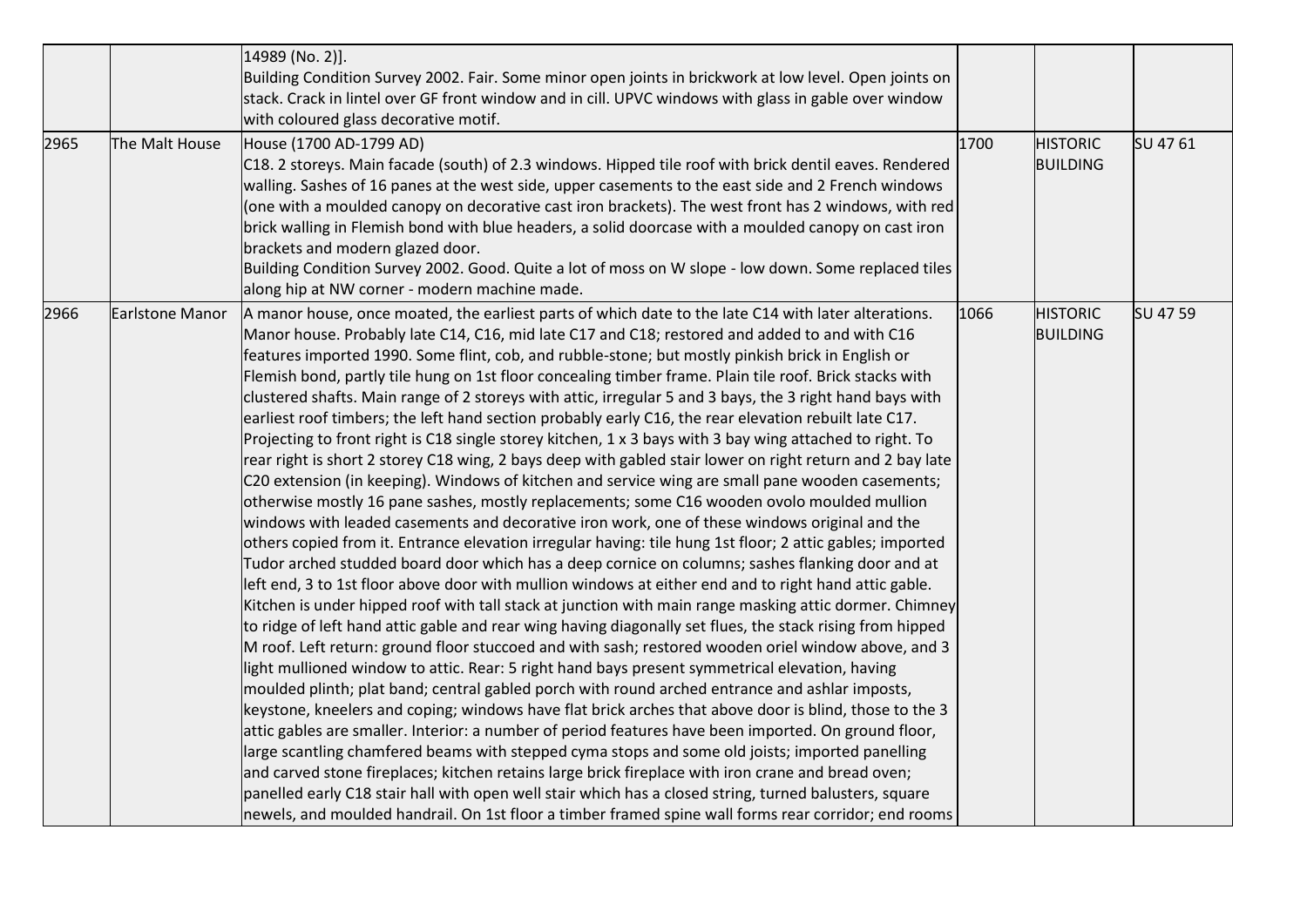|      |                                            | have early C18 fireplaces with eaved architraves, the left hand room with C18 graffitti including date<br>"1730" and names "Mathew Dilar" and "John Smith", the right hand room with original mullioned<br>window; in central room imported elaborate C16 fireplace architrave with overmantel; C18 floor<br>boards; C16 doors, altered C18. Attic: C16/C17 floorboards; splat balustered stair mostly renewed; at<br>left end, 3 bays of collared principal rafter roof trusses, the collars formerly lower, with yokes and 2<br>tiers of threaded purlins. Remainder of roof over this range has collared rafters, the collars with<br>mortices from former curved braces and 3 of them (at intervals of 8 rafter pairs) with mortice from a<br>downward fixture; sooting, particularly at right end; one remaining curved windbrace. The records of<br>Earlstone Manor go back to the Saxon period. In the later C14 it was owned by William of Wykeham,<br>Bishop of Winchester (d 1382), and subsequently by his heirs until the later C16. The site was originally<br>moated. VCH, Hampshire Vol 4, pp 278-9.<br>Building Condition Survey 2002. Good. Occasional broken tile in tile hanging. Hairline cracks over<br>some windows in S elevation. Crack below window GF W elevation - been there a long time according<br>to the owner.<br>Building survey by Edward Roberts revealed the former presence of a crown-strut roof typologically<br>dated to the mid-C13 - possibly the earliest surviving domestic roof in the county. |      |                                    |          |
|------|--------------------------------------------|----------------------------------------------------------------------------------------------------------------------------------------------------------------------------------------------------------------------------------------------------------------------------------------------------------------------------------------------------------------------------------------------------------------------------------------------------------------------------------------------------------------------------------------------------------------------------------------------------------------------------------------------------------------------------------------------------------------------------------------------------------------------------------------------------------------------------------------------------------------------------------------------------------------------------------------------------------------------------------------------------------------------------------------------------------------------------------------------------------------------------------------------------------------------------------------------------------------------------------------------------------------------------------------------------------------------------------------------------------------------------------------------------------------------------------------------------------------------------------------------------------------------------------------------|------|------------------------------------|----------|
| 2967 | Barn 20 yds N of<br>Earlstone<br>Farmhouse | C18 barn converted to swimming pool. Grade II.<br>C18. 3 bay timber frame with aisles; straight struts. Pantile roof. Some boarded walling, but open on<br>the east side. The floor has been raised to form the sides of a swimming pool.<br>Building Condition Survey 2002. Good. Some open joints to brickwork of plinth. Occasional broken tile.<br>Barn has had quite a few metal plates introduced to strengthen frame.                                                                                                                                                                                                                                                                                                                                                                                                                                                                                                                                                                                                                                                                                                                                                                                                                                                                                                                                                                                                                                                                                                                 | 1700 | <b>HISTORIC</b><br><b>BUILDING</b> | SU 47 59 |
| 2968 | Palmers Hill<br>Farmhouse                  | Farmhouse (1800 AD-1835 AD)<br>Early C19. 2 storeys, 4 windows (5 on the rear elevation). Hipped tile roof. Red brick walling in Flemish<br>bond, 1st floor band, Dutch flat arches, stone cills, plinth. Sashes in reveals. Brick porch. The rear has<br>tile hung walls. To the north of the house is a 2 storeyed former utility block, with a 1/2 hipped tile<br>roof, red brick walling in English bond, casements; this is now linked to the house by a curved wall.<br>Building Condition Survey 2002. Good. Some cement pointing to SE elevation. Occasional broken tile.<br>Skylights in E slope of N block. Satellite dish on SE end. Double glazed window - timber in NW<br>elevation.                                                                                                                                                                                                                                                                                                                                                                                                                                                                                                                                                                                                                                                                                                                                                                                                                                            | 1800 | <b>HISTORIC</b><br><b>BUILDING</b> | SU 4761  |
| 2969 | Sandham<br><b>Memorial Chapel</b>          | Chapel (1926 AD-1926 AD)<br>The oratory of All Saints, Burghclere. 1926, by Lionel Pearson (of Adams, Holden, and Pearson). Built<br>for Mr and Mrs Behrand, as a memorial to Lieuth W Sandham (a brother of Mrs Behrand), who died in<br>1919 from an illness contracted in Macedonia. The building is a plain rectangular block, with shallow<br>regular panels and a symmetrical front, having a wide window flanked by narrow windows, and a<br>central doorway. Hipped tile roof behind a parapet, with coping stone and broad stone 'eaves' band;<br>there is a lower band tied to the head of the stone doorframe; there are thin stone frames to the<br>windows and a stone plinth. Red brickwork with brindle panels. Double doors. The front (south) is                                                                                                                                                                                                                                                                                                                                                                                                                                                                                                                                                                                                                                                                                                                                                                            | 1926 | <b>HISTORIC</b><br><b>BUILDING</b> | SU 46 60 |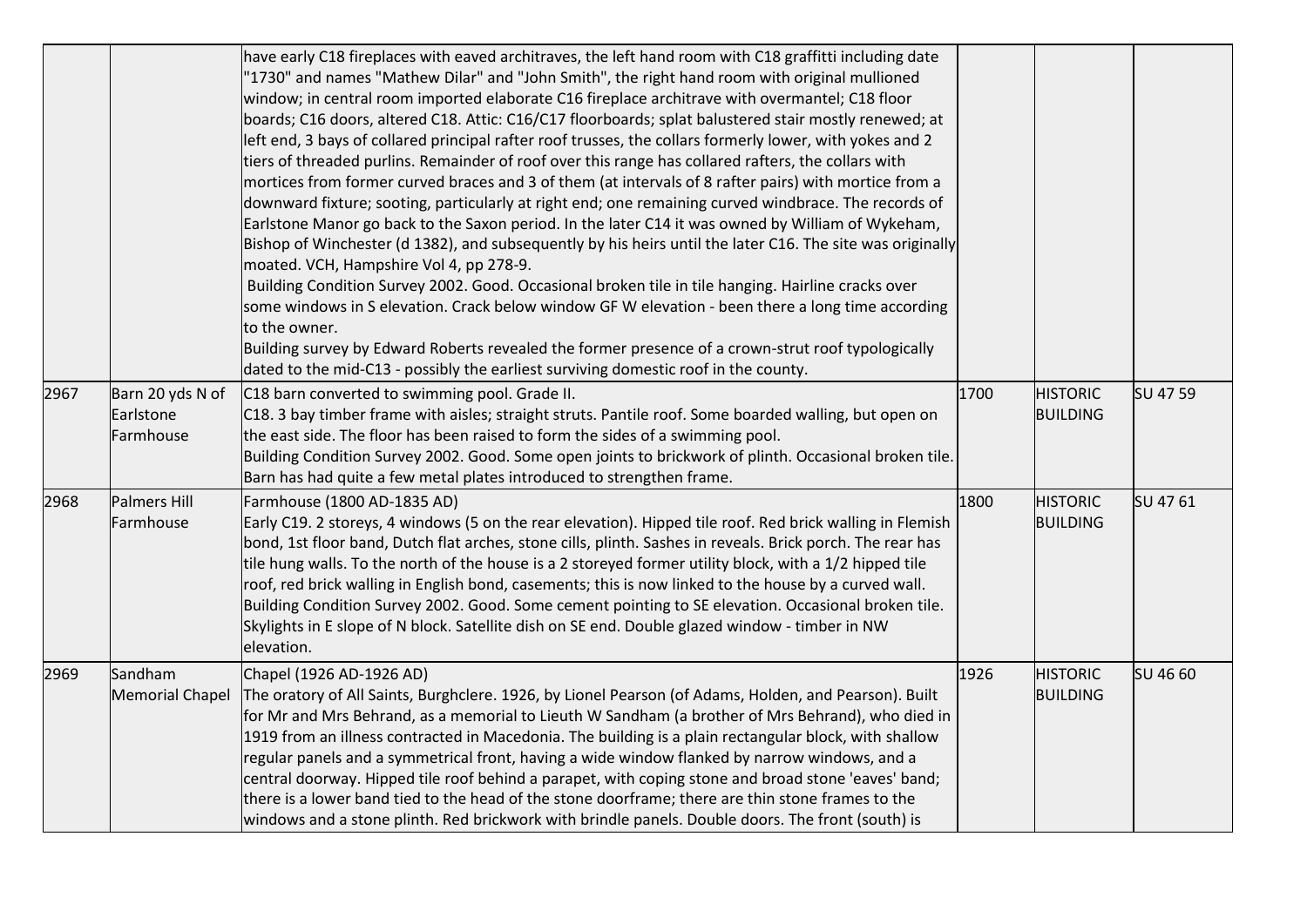|      |                      | arranged in symmetry with a single storeyed almshouse on each side, the main part being projected<br>forward of the links to the front of the chapel. Each dwelling has a central doorway with a window on<br>each side; hipped tile roofing, red brickwork with a plinth, brindle recessed panels. Sashes. 1/2 glazed<br>doors. The chapel building is famous for its series of mural paintings, covering the 3 unglazed walls, by<br>Sir Stanley Spencer, carried out between 1926 and 1932, from designs created earlier and based on his<br>own RAMC experiences and later war service in Macedonia. The pictures have scenes connected with<br>life in army hospitals, and include a large Resurrection on the 'east' wall.<br>Building Condition Survey 2002. Fair. Some open joints in brickwork at high level on main front and on<br>rear LH stack. Some broken tiles on rear of LH wing. Cement repointing at low level - causing spalling<br>brickwork LH wing. Paintwork: some joinery has flaking paintwork.                                                                                                                                                                                                                           |      |                                    |          |
|------|----------------------|-----------------------------------------------------------------------------------------------------------------------------------------------------------------------------------------------------------------------------------------------------------------------------------------------------------------------------------------------------------------------------------------------------------------------------------------------------------------------------------------------------------------------------------------------------------------------------------------------------------------------------------------------------------------------------------------------------------------------------------------------------------------------------------------------------------------------------------------------------------------------------------------------------------------------------------------------------------------------------------------------------------------------------------------------------------------------------------------------------------------------------------------------------------------------------------------------------------------------------------------------------|------|------------------------------------|----------|
| 2970 |                      | Laburnum Cottage House (1600 AD-1799 AD)<br>C17, C18. A long narrow range of 1 storey and attic, irregular fenestration. In the centre a brickwork<br>projection of the 1st period, has 2 storeys to the front (north) with a gable containing a diamond with<br>the date 1677, a 1st floor and ground floor window, and a plinth which extends on each side; the<br>projection on the south side has had its upper part removed. Thatched roofing, hipped at the east<br>end, with tiling to the projection, also extending over a forward outshot which covers the various<br>parts, with painted brick infilling; other walling is painted brickwork of the later period. Casements,<br>with a few old cast iron lights, and a 16 pane sash on the front; 2 small dormers. Modern panelled<br>door to the front and boarded doors at the rear. The east end is an outshot with boarded walls, which<br>hides a massive C18 stack.<br>Building Condition Survey 2002. Fair. Thatched 13-15 years ago. Ridge due to be done. Fixings showing<br>and becoming loose on rear. Rear slope - patched below RH stack and gully below LH stack. A few<br>broken tiles on front outshot. Some decay in one GF rear window. A few open joints in RH stack. | 1600 | <b>HISTORIC</b><br><b>BUILDING</b> | SU 46 60 |
| 2971 | Coopers<br>Farmhouse | Farmhouse (1600 AD-1899 AD)<br>C17, early to mid C19. One storey and attic. T-shaped small house with later extensions. Tile roofing,<br>gabled dormers with cills at eaves level. The timber frame is exposed on the east of the north wall,<br>with rendered and brick infilling; other walling in brickwork. Flemish bond with blue headers, and<br>Flemish Garden Wall bond to the later part. Casements (2 sashes to the western dormers). Small brick<br>porch with a gable and oval arched entrance, and a boarded door in a solid frame.<br>Building Condition Survey 2002. Fair. Some spalling and broken tiles. Cement pointing to N porch bay.<br>Paintwork aging - some flaking. Gutter on N side bent and not functioning. Lots of close shrubs and ivy<br>growth.                                                                                                                                                                                                                                                                                                                                                                                                                                                                     | 1600 | <b>HISTORIC</b><br><b>BUILDING</b> | SU 46 60 |
| 2972 | Coopers<br>Farmhouse | Barn 20 yds NE of 18th century barn with a queen post truss. Grade II. C18. Five bay timber frame, with a queen post<br>truss. Corrugated iron roof. Boarded walls.<br>Building Condition Survey 2002. Fair. Some bulging in E wall. Open joints in brickwork and flint at N<br>end. Poor brickwork plinth at S end. Open joints and eroding bricks. Section of walling W side lean to<br>no RWGs and ivy means water runs down boarding.                                                                                                                                                                                                                                                                                                                                                                                                                                                                                                                                                                                                                                                                                                                                                                                                           | 1700 | <b>HISTORIC</b><br><b>BUILDING</b> | SU 46 60 |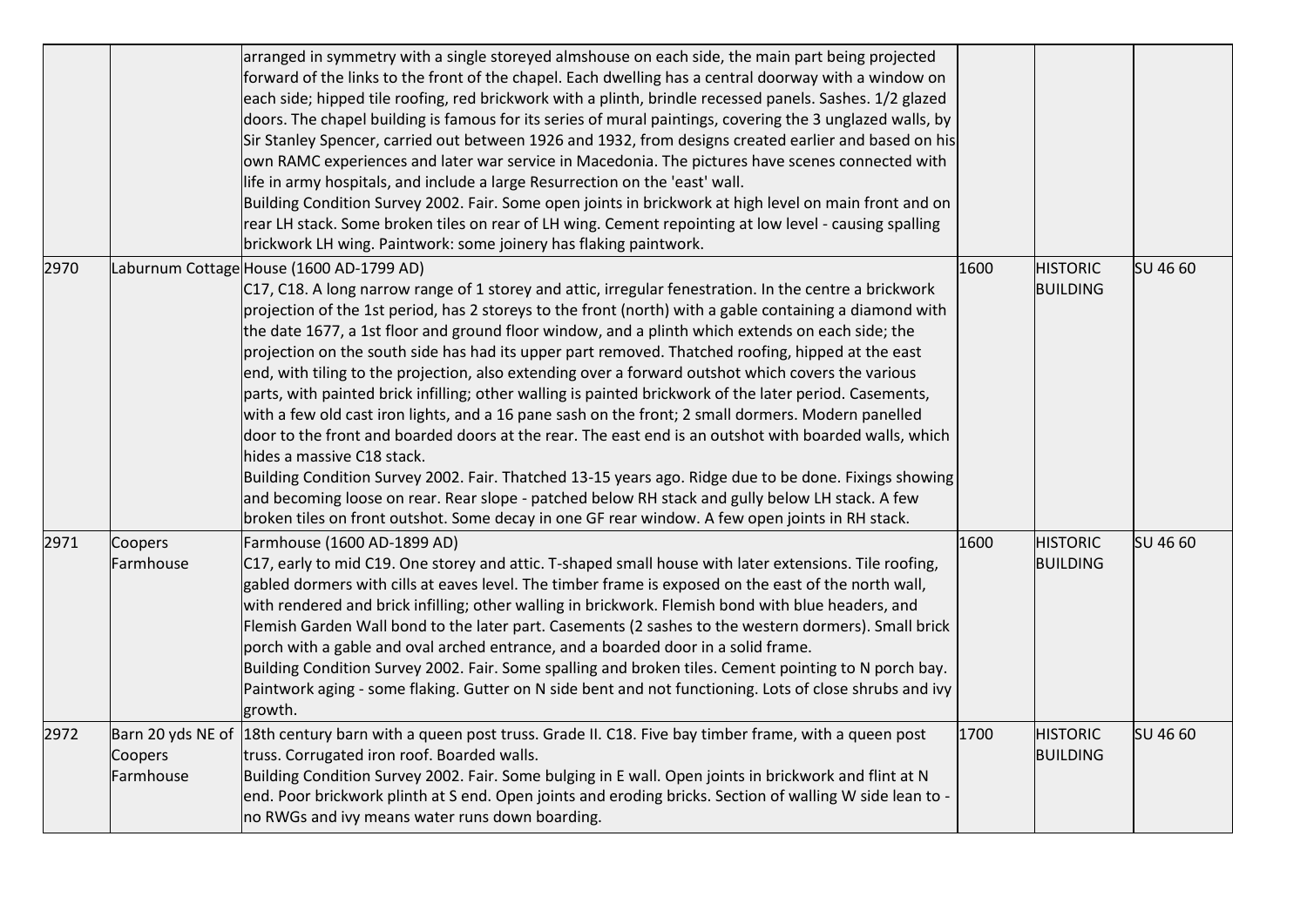| 2973<br>2974 | Granary 20 yds N<br>of Coopers<br>Farmhouse<br>Barn<br>approximately<br>35m South of<br><b>Budds Farmhouse</b> | Early C19. Timber frame on 6 staddles. Slate roof. Boarded walls.<br>Building Condition Survey 2002. Fair. Some slipped broken and missing tiles. Most of weatherboarding<br>on W and E and S sides renewed. Some minor decay on older boarding. No RWGs except on stretch of<br>gutter on S side totally unconnected, therefore useless. Vacant.<br>C18. Timber frame of 6 bays, with queen post truss. Hipped thatch roof. Boarded walls.<br>Building Condition Survey 2002. Poor. Scores 2 due to condition of thatch. Also some concern over<br>crack to RH of large opening on S side.                                                                                                                                                                                                                                                                                                                                                                                                                                                                                                                                                                                                                                                                                                                                                                                                                                                                                                                                                                                                                                                                                                                                                                                                                                                                                                                                                                                                                                                                                                                                                                                                                                                                                                                                                                                                                                                                                                                                                                                                                                                                                                                                                                                                                                                                             | 1800<br>1700 | <b>HISTORIC</b><br><b>BUILDING</b><br><b>HISTORIC</b><br><b>BUILDING</b> | SU 46 60<br>SU 46 60 |
|--------------|----------------------------------------------------------------------------------------------------------------|-------------------------------------------------------------------------------------------------------------------------------------------------------------------------------------------------------------------------------------------------------------------------------------------------------------------------------------------------------------------------------------------------------------------------------------------------------------------------------------------------------------------------------------------------------------------------------------------------------------------------------------------------------------------------------------------------------------------------------------------------------------------------------------------------------------------------------------------------------------------------------------------------------------------------------------------------------------------------------------------------------------------------------------------------------------------------------------------------------------------------------------------------------------------------------------------------------------------------------------------------------------------------------------------------------------------------------------------------------------------------------------------------------------------------------------------------------------------------------------------------------------------------------------------------------------------------------------------------------------------------------------------------------------------------------------------------------------------------------------------------------------------------------------------------------------------------------------------------------------------------------------------------------------------------------------------------------------------------------------------------------------------------------------------------------------------------------------------------------------------------------------------------------------------------------------------------------------------------------------------------------------------------------------------------------------------------------------------------------------------------------------------------------------------------------------------------------------------------------------------------------------------------------------------------------------------------------------------------------------------------------------------------------------------------------------------------------------------------------------------------------------------------------------------------------------------------------------------------------------------------|--------------|--------------------------------------------------------------------------|----------------------|
| 2975         | Manor House                                                                                                    | An aisled open hall house tree ring dated to 1328 or 1329 and a rectory in the Medieval period.<br>A flower of sun symbol is carved on the front doorway, with a faint 'W' below it and intersecting lines<br>above it. These are thought to be apotropaic i.e. they were carved as protection against witchcraft and<br>malevolent spirits.<br>Mid C14 aisled hall of 2 large bays, with reconstructed crossings. At the south end a mid C15, 4 bay<br>solar wing of 2 storeys, extended on the south side with an early C19 gabled range; at the north end a<br>service wing of 2 storeys 3 bays with a C16 gabled roof and added gabled range of the late C18. Tiled<br>roofing, with a tall massive centre passing to low eaves with later gabled treatment, brick verges (in<br>some cases with a dentilled pattern). The east gable of the north wing is in stone, with red brick<br>quoins; most of the other walling (of the mid C19) is brindle or blue brickwork, in header or Flemish<br>bond, with red dressings. The windows are mostly Victorian sashes. The west entrance is a mid C19<br>Gothic porch; on the east side there is a C18 2 storeyed gabled projection, which has a window above<br>a plain doorway, and a 6 panelled door, within this entrance is the C14 stone doorway, a pointed arch<br>with 2 orders of splayed jambs. Inside, there are two C18 staircases and original roof timbers, the<br>former hall having had a floor inserted in the late C16 or early C17.<br>Dated by dendrochronology to 1328/9. HBSG.<br>Building Condition Survey 2002. Fair. Some slipped/broken tiles. Crack over door at rear. N end - low<br>attached service buildings: damp on wall probably since problem with RWGs -?blocked hopper head.<br>Access not obtained - survey undertaken from public areas only.<br>Felling Date: winter 1328/29?: This large house, with its hall and two cross-wings, was formerly a<br>rectory. Like many wealthy medieval rectories, it was built on a grand scale. The aisled hall of 1328/9?<br>had stone walls with a fine doorway. It is of two bays and has a plain, crown-post roof with four<br>straight braces to the central crown post. A four-bay solar wing has a clasped purlin roof and arch-<br>braced tie beams in the intermediate trusses. A service cross-wing has a queen-strut roof and V-struts<br>above the collars. On stylistic grounds, both cross-wings would seem to be late medieval, but the<br>lower cross-wing failed to date, and the upper one was not sampled.<br>Hampshire Buildings Survey Group Dendrochronological dating carried out between 2003-2006: North<br>cross wing: felling date Winter 1482/3. The hall range of the former rectory house has already been<br>dated to 1328/9? (Miles and Worthington 1997 VA 28, list 85: Roberts Hampshire Houses 1250-1700 | 1328         | <b>HISTORIC</b><br><b>BUILDING</b>                                       | SU 46 57             |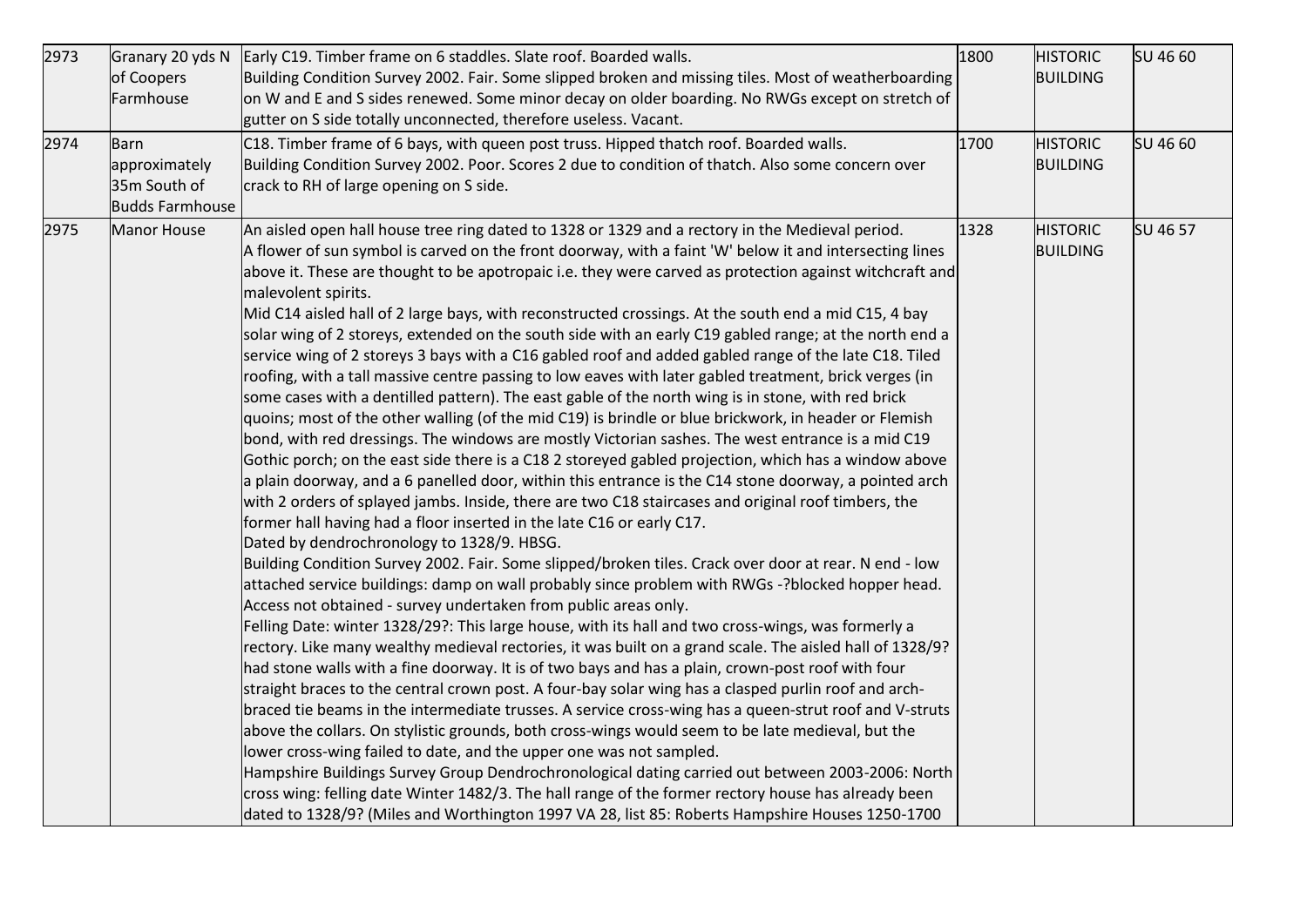|      |                  | [2003, 260]. The service (north) cross-wing, which has a queen-strut roof and v-struts above the collars,<br>failed to date at the time, but the dating of the Manor Farm barn (VA30, list 101) has now provided a<br>reference chronology.                                                                                                                                                                                                                                                                                                                                                                                                                                                                                                                                                                                                                                                                                                     |      |                                    |          |
|------|------------------|-------------------------------------------------------------------------------------------------------------------------------------------------------------------------------------------------------------------------------------------------------------------------------------------------------------------------------------------------------------------------------------------------------------------------------------------------------------------------------------------------------------------------------------------------------------------------------------------------------------------------------------------------------------------------------------------------------------------------------------------------------------------------------------------------------------------------------------------------------------------------------------------------------------------------------------------------|------|------------------------------------|----------|
| 2976 | The Mews         | Stable (1800 AD-1835 AD)<br>Former stable block to the manor house. Early C19. Rectangular block, now adapted for a dwelling of<br>one storey and attic, irregular openings. Tile roof, with a wide dormer at the north side, containing 2<br>windows separated by a boarded wall: another roof light. Red brick walling, in Flemish bond to the<br>front (east), header bond elsewhere, plinth.<br>Building Condition Survey 2002. Fair. Open joints at corner at SE - at higher level - recent repointing.<br>Some undulation in roof and some slipped/broken tiles. Satellite dish at rear.                                                                                                                                                                                                                                                                                                                                                  | 1800 | <b>HISTORIC</b><br><b>BUILDING</b> | SU 46 57 |
| 2977 | Former Stable to | Stable (1600 AD-1899 AD)<br>the Manor House   C17, C19. Rectangular block, part widened on the north side at the later date. Half hipped tile roof.<br>Rubble chalk stone walling, with red brick dressings to some of the openings, the later part brickwork<br>in monk and English bond. The west gable has an old hay loft door above an old doorway, the front<br>(south) has later openings with casements and garage doors.<br>Building Condition Survey 2002. Poor. The cracking in the walls of the brick part, the problem at the<br>rear verge and the guttering combine to give this building a condition score 2. Also, condition of<br>stonework in rear wall which is in loose and some pieces missing.                                                                                                                                                                                                                           | 1600 | <b>HISTORIC</b><br><b>BUILDING</b> | SU 46 57 |
| 2978 |                  | Manor Farmhouse Farmhouse (1700 AD-1899 AD)<br>C18, C19. Symmetrical front (south) of 2 storeys and attic, 3 windows. Hipped tile roof, 2 hipped<br>dormers with casements (having cast iron frames with Gothic detail). Rendered walling, plinth. Sashes<br>in reveals. Solid porch with parapet, moulded cornice, moulded frame to a plain rectangular opening,<br>plinth. Other elevations having an angular ground floor bay and a massive stepped stack.<br>Building Condition Survey 2002. Fair. Open joints in ridge. Some slipped and broken tiles. Roof of<br>service/office - tiles worse than main roof. GF cill RH window on front elevation laminating and<br>cracked - rendered brickwork. Crack near NE corner - ground to window - through cill. Many windows<br>require decoration - possible decay in RH dormer - front elevation. Render on stacks - cracked and<br>some missing. Stack to service at LH - many open joints. | 1700 | <b>HISTORIC</b><br><b>BUILDING</b> | SU 46 58 |
| 2979 |                  | Wergs Farmhouse Farmhouse (1700 AD-1835 AD)<br>C18, early C19. Front (south) of the later date, being symmetrical of 2 storeys and attic, 3 windows.<br>Slate roof, brick dentil eaves. Rendered walling, first floor band, plinth. Sashes in reveals, Victorian to<br>the wider ground floor openings. Solid porch, with pediment above Tuscan pilasters, enclosing a solid<br>doorframe with 3 pane fanlight and diagonal flues on rectangular stacks.<br>Building Condition Survey 2002. Quite a lot of moss in N slope. Chimney at NE poor - open joints,<br>spalling brickwork, failing cement mortar - vegetative growth on top. Some patch repairs on W and E<br>elevations low down. Windows: some need decorative attention.                                                                                                                                                                                                           | 1700 | <b>HISTORIC</b><br><b>BUILDING</b> | SU 47 58 |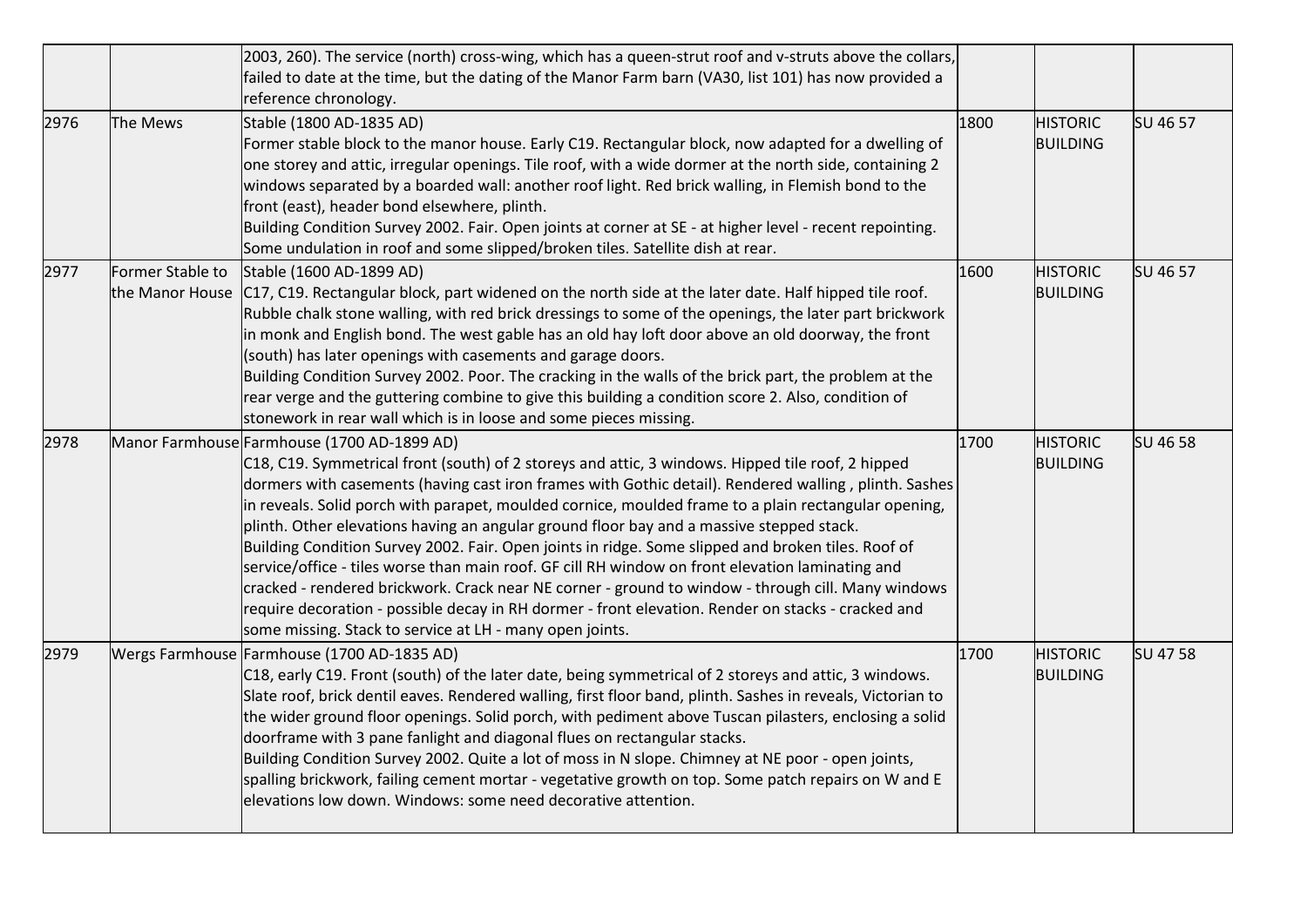| 2980 | SE of Wergs<br>Farmhouse                                 | Large Barn 20 yds   C17. Timber frame of 9 bays with aisles, with waggon entrances at the third and seventh bays. Queen<br>post truss on a brick base, with some higher brick walls between the aisle bays. Hipped thatch roof;<br>hipped tile roof (with surrounds) to the entrances, and above the aisle between the entrances.<br>Boarded walling.                                                                                                                                                                                                                                                                                                                                                                                                                                                                                                    | 1600 | <b>HISTORIC</b><br><b>BUILDING</b> | SU 47 58 |
|------|----------------------------------------------------------|----------------------------------------------------------------------------------------------------------------------------------------------------------------------------------------------------------------------------------------------------------------------------------------------------------------------------------------------------------------------------------------------------------------------------------------------------------------------------------------------------------------------------------------------------------------------------------------------------------------------------------------------------------------------------------------------------------------------------------------------------------------------------------------------------------------------------------------------------------|------|------------------------------------|----------|
|      |                                                          | Building Condition Survey 2002. Poor. Ridge to centre and S part poor. Slipped tiles to outshot along W<br>side. Hip tiles missing on S porch W side. Possible cracking/open joints to brickwork of SW corner.                                                                                                                                                                                                                                                                                                                                                                                                                                                                                                                                                                                                                                           |      |                                    |          |
| 2981 | Barn S of Large<br>Barn at Wergs<br>Farm                 | C17. Timber frame of 7 bays with aisles. Half hipped corrugated iron roof. Queen post truss. Boarded<br>walls above brick base, with brick walling round the south end; the east side is partly open, where the<br>framing of the aisle wall has been removed and the horizontal ties to the eaves plate are braced to the<br>main posts.<br>Building Condition Survey 2002. Poor. Tin roof looks ok. Weatherboarding mostly missing from S gable<br>exposing frame - also on E side? Appears to be open joints in brickwork at S end and SW corner.<br>As of 31/12/2005: C17 timber framed building of seven bays with aisles. Tin roof looks secure.<br>Weatherboarding mostly missing from S and E elevations exposing frame. Currently being sold.                                                                                                   | 1600 | <b>HISTORIC</b><br><b>BUILDING</b> | SU 47 58 |
| 2982 | S of Wergs<br>Farmhouse                                  | Small Barn 60 yds C18. Timber frame of 5 bays, with aisles on all sides, and central waggon entrances. Corrugated<br>asbestos roof, half hipped to the east and with a full hip to the west end. Queen post truss on a low<br>brick wall, which forms a plinth to the brick walling (in English bond).<br>Building Condition Survey 2002. Poor. Roof looks ok. Area of missing tiles on porch S side. Areas of<br>weatherboarding missing and decayed. Plinth at W end: some subsidence? - drop in plinth. Many open<br>joints, ivy growth. Plastic gutter on S side contorted, therefore not working. Small trees growing very<br>close to S elevation.<br>As of 31/12/2005: C18 timber framed barn of five bays with central waggon entrances. Areas of<br>weatherboarding missing and decayed. Many open joints and ivy growth. Currently being sold. | 1700 | <b>HISTORIC</b><br><b>BUILDING</b> | SU 47 58 |
| 2983 | Display Shed SW<br>of Small Barn at<br><b>Wergs Farm</b> | Early C19. Rectangular block, with former openings on the east side now glazed. Hipped slate roof.<br>Red brick walling in Flemish Garden Wall bond, plinth. Some of posts on the open side. Recently<br>modernised, but included for group value.<br>Building Condition Survey 2002. Poor. Many missing slates to W slope exposing boarding beneath.<br>Excess ivy growth over W side and slope. Gutters blocked. Open joints in brickwork and spalling bricks<br>at N end.<br>As of 31/12/2005: Early C19, of red brick. Many missing slates to W slope exposing boarding beneath.<br>Excess Ivy growth over W side and slope. Gutters blocked. Open joints in brickwork and spalling bricks<br>at N end. Currently being sold.                                                                                                                        | 1800 | <b>HISTORIC</b><br><b>BUILDING</b> | SU 47 58 |
| 2984 | Stable 50 yds SW<br>of Wergs<br>Farmhouse                | Early C19. Rectangular 2 storeyed block with irregular openings (including 5 doorways). Corrugated<br>asbestos roof, hipped at the north end. Red brick walling in Flemish Garden Wall bond, slightly<br>cambered openings. Included for group value.<br>Building Condition Survey 2002. Fair. Roof ok, but quite a lot of ivy growth over W elevation and roof<br>slope. Gutter only part way along W side. Some open joints in brickwork and occasional spalled brick.                                                                                                                                                                                                                                                                                                                                                                                 | 1800 | <b>HISTORIC</b><br><b>BUILDING</b> | SU 47 58 |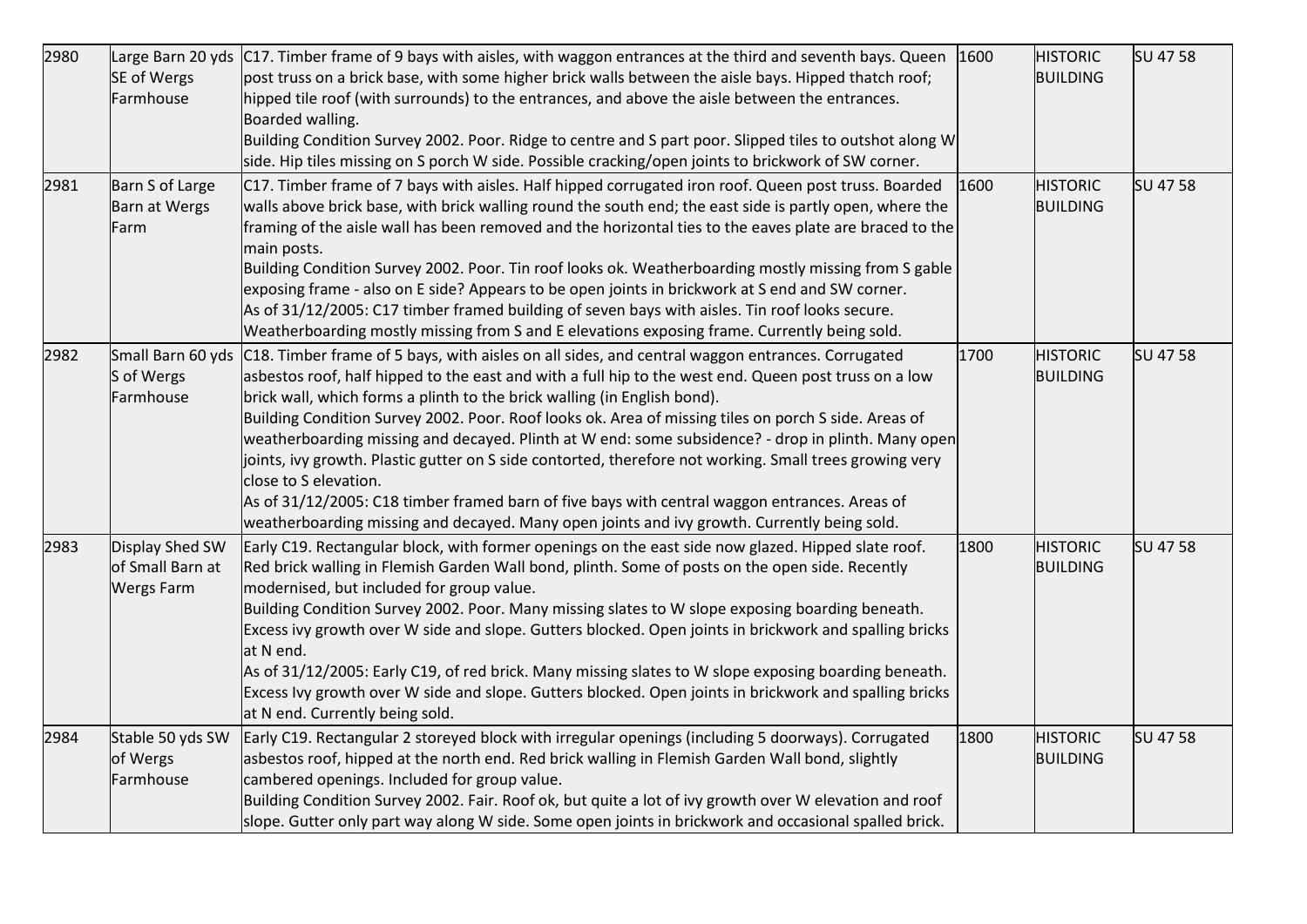| 2985 | Granary 20 yds<br>SW of Wergs<br>Farmhouse  | Late C18. Tall timber frame on 9 staddles. Half hipped tile roof. Boarded walls. Note: all the farm<br>buildings (except the display shed) surround surround a large rectangular courtyard.<br>Building Condition Survey 2002. Poor. Some missing tiles, at eaves of 1/2 hip W side especially. Heavy<br>moss on N side. No RWGs. Weatherboarding loose and decayed in places - large area missing low<br>down on S side<br>As of 31/12/2005: Late C18 timber framed building. Poor. Some missing tiles, at eaves of 1/2 hip W<br>side especially. Heavy moss on N side. No RWGs. Currently being sold.                                                                                                                                                                                                                                                                                                                          | 1765 | <b>HISTORIC</b><br><b>BUILDING</b> | SU 47 58 |
|------|---------------------------------------------|----------------------------------------------------------------------------------------------------------------------------------------------------------------------------------------------------------------------------------------------------------------------------------------------------------------------------------------------------------------------------------------------------------------------------------------------------------------------------------------------------------------------------------------------------------------------------------------------------------------------------------------------------------------------------------------------------------------------------------------------------------------------------------------------------------------------------------------------------------------------------------------------------------------------------------|------|------------------------------------|----------|
| 2986 | Lodge S of<br><b>Sydmonton Court</b>        | Mid C19. T-shaped 2 storeyed lodge of Gothic style. Steeply pitched blue tile roof with scalloped<br>banding and decorative ridge tiles, 3 gables with elaborately scalloped and cusped bargeboards with<br>decorative finial posts. Single 'Tudor' stack with a square base and 4 flues, in the form of a cross placed<br>diagonally. Roughcast walling. Coupled casements with cast iron lights of lozenge pattern. Porch way<br>with Tudor arches (sides now glazed), gabled tiled roof with scalloped banding and elaborately cusped<br>barge-boards. Single storeyed outbuilding (now linked to the house) with tiled roof, with scalloped<br>bands, and rendered walls.<br>Building Condition Survey 2002. Good. Some moss on valley S side. Occasional slipped tile.                                                                                                                                                      | 1835 | <b>HISTORIC</b><br><b>BUILDING</b> | SU 47 57 |
| 2987 | <b>Cranford Cottage</b>                     | House (1600 AD-1799 AD)<br>C17, C18. A timber framed house with later extension at the west side, and outshots at each end; one<br>storey and attic, irregular fenestration. Roofing of new tiles (replacing thatch), 2 dormers with cills at<br>eaves level and with Gothic cast iron casements. Exposed frame with painted brick infill and other<br>walling; outshots have boarded walls. Plain cast iron casements to the ground floor. Boarded door in<br>solid frame. Rear walling rendered.<br>Building Condition Survey 2002. Fair. Front slope covered in moss and creeper. Rear slope has some<br>slipped and missing tiles. One dormer on rear has badly spalled tiles. Guttering on rear ok but<br>defective at front - blocked and disconnected. Rear elevation cement rendered. Weatherboarding to<br>LH - some decay. According to owner no water ingress on front slope - but a little on rear dormer<br>window. | 1600 | <b>HISTORIC</b><br><b>BUILDING</b> | SU 47 60 |
| 2988 | Cartshed 50 yds S<br>of Norman<br>Farmhouse | Early C19. Four and a half bay timber frame on a brick base; queen post truss. Hipped tile roof.<br>Boarded walling on 3 sides.<br>Building Condition Survey 2002. Poor. A number of maintenance issues - none particularly serious yet<br>but they should be addresses - particularly the defective RWGs. Slipped and broken tiles, some missing<br>on eaves of half bay, crack in plinth and open joints in brickwork, some decay in weatherboarding.                                                                                                                                                                                                                                                                                                                                                                                                                                                                          | 1800 | <b>HISTORIC</b><br><b>BUILDING</b> | SU 47 60 |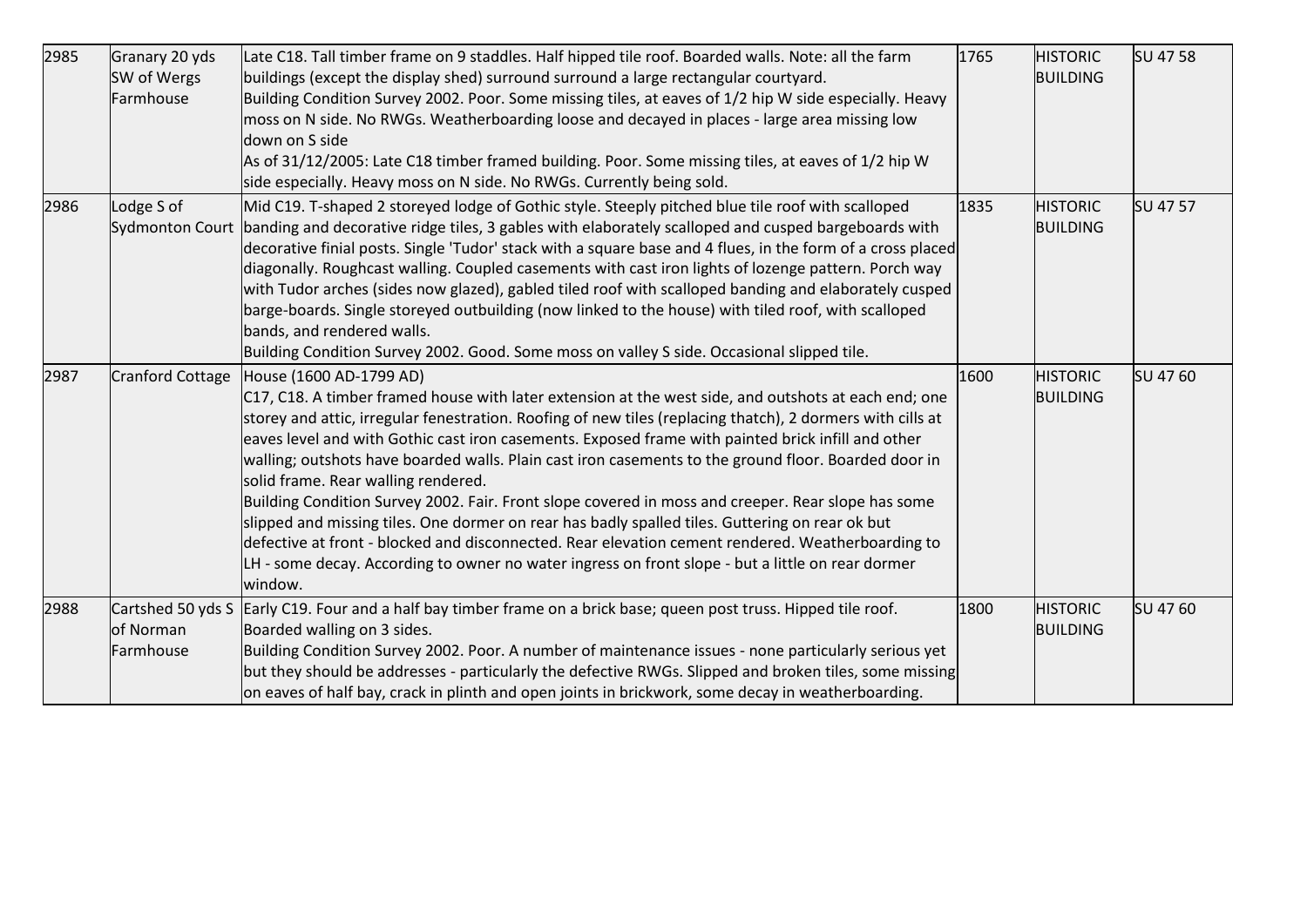| 2989 |                           | Thatched Cottages Now known as Jesters Cottage. (prev one cottage now two)<br>C18. L-shaped block of one storey and attic, 4 windows to the east elevation. Thatched roof, with<br>eaves raised above the upper windows. Red brick walling in Flemish bond with blue headers, first floor<br>band, cambered ground floor openings; altered walling suggests a slightly older centrepiece of 2<br>windows. Casements. One plain door and another modern brick porch.<br>Building Condition Survey 2002. Fair. Thatch deteriorating - gullies formed and fixing showing proud of<br>surface. Quite a lot of moss. Some small areas of decoration required on some windows.                                                                                                   | 1700 | <b>HISTORIC</b><br><b>BUILDING</b> | SU 46 61 |
|------|---------------------------|----------------------------------------------------------------------------------------------------------------------------------------------------------------------------------------------------------------------------------------------------------------------------------------------------------------------------------------------------------------------------------------------------------------------------------------------------------------------------------------------------------------------------------------------------------------------------------------------------------------------------------------------------------------------------------------------------------------------------------------------------------------------------|------|------------------------------------|----------|
| 2990 | S of Normans<br>Farmhouse | Small Barn 50 yds Early C19. Four bay timber frame on a brick base; straight struts. Half hipped slate roof. Boarded<br>walling.<br>Building Condition Survey 2002. Poor. Historic movement evident but lack of RWGs allows water to<br>run down weatherboarding, especially on W side where most of the boarding is missing or decayed.<br>Rot in cill plate W side visible due to RWGs and also the concrete floor inside which may be quite high.<br>Windows poor. Several ash trees growing very close to walls.                                                                                                                                                                                                                                                       | 1800 | <b>HISTORIC</b><br><b>BUILDING</b> | SU 47 60 |
| 2991 | Mole Farmhouse            | $C17$ , C20. Timber framed house of one storey and attic, irregular fenestration, half hipped tile roof,<br>gabled dormers. Exposed timber frame with brick infilling. Casements; with several mid C19 cast iron<br>Gothic lights of a local (estate) pattern. Modern panelled door. There is a recent extension in matching<br>style, of about equal size.<br>Building Condition Survey 2002. Fair. At SW corner where boundary wall meets the house the<br>brickwork has moved outwards and there are many open joints and some of the bricks of the house<br>wall are loose. The movement seems to be due to the boundary wall leaning and pulling out the<br>corner of the house. Some open joints at low level - W end. Monitor.                                      | 1600 | <b>HISTORIC</b><br><b>BUILDING</b> | SU 47 59 |
| 2992 | Duncroft<br>Farmhouse     | Farmhouse (1600 AD-1899 AD)<br>C17, C18, C19. Timber framed house with later cladding; 2 storeys, 2 windows. Tile roof, brick dentil<br>eaves, tile hung gables at each end, shafted stack. The front (east) walling is in red brickwork. Flemish<br>bond with blue headers, red quoins, plinth and rubbed flat arches. Victorian sashes and plain doorway.<br>The rear (west) elevation has 3 upper casements beneath cambered heads, and 2 doorways have been<br>altered. On the south side is a single storeyed extension with a half hipped roof, brick walls and<br>casement windows.<br>Building Condition Survey 2002. Fair. Open joints at low level (some). Cracking in a couple of places on<br>front elevation. Some slipped tiles, particularly on rear slope. | 1600 | <b>HISTORIC</b><br><b>BUILDING</b> | SU 47 59 |
| 2993 |                           | Dodds Farmhouse C18. Two storeys, 3 windows. Half hipped tile roof. Walling of brickwork in Flemish bond with blue<br>headers, rubbed flat arches to the ground floor, plinth. Casements. Plain door, beneath a hood on<br>brackets.<br>Building Condition Survey 2002. Fair. Some spalled and slipped tiles. Most of brickwork pointed in hard<br>grey cementitious mortar. A few open joints in plinth at front - facing farmyard. Grass growing in<br>gutter on front elevation. Modern stained timber windows - stick on lead. Hood over main door has<br>dropped - timber pulled out of wall.                                                                                                                                                                         | 1700 | <b>HISTORIC</b><br><b>BUILDING</b> | SU 47 60 |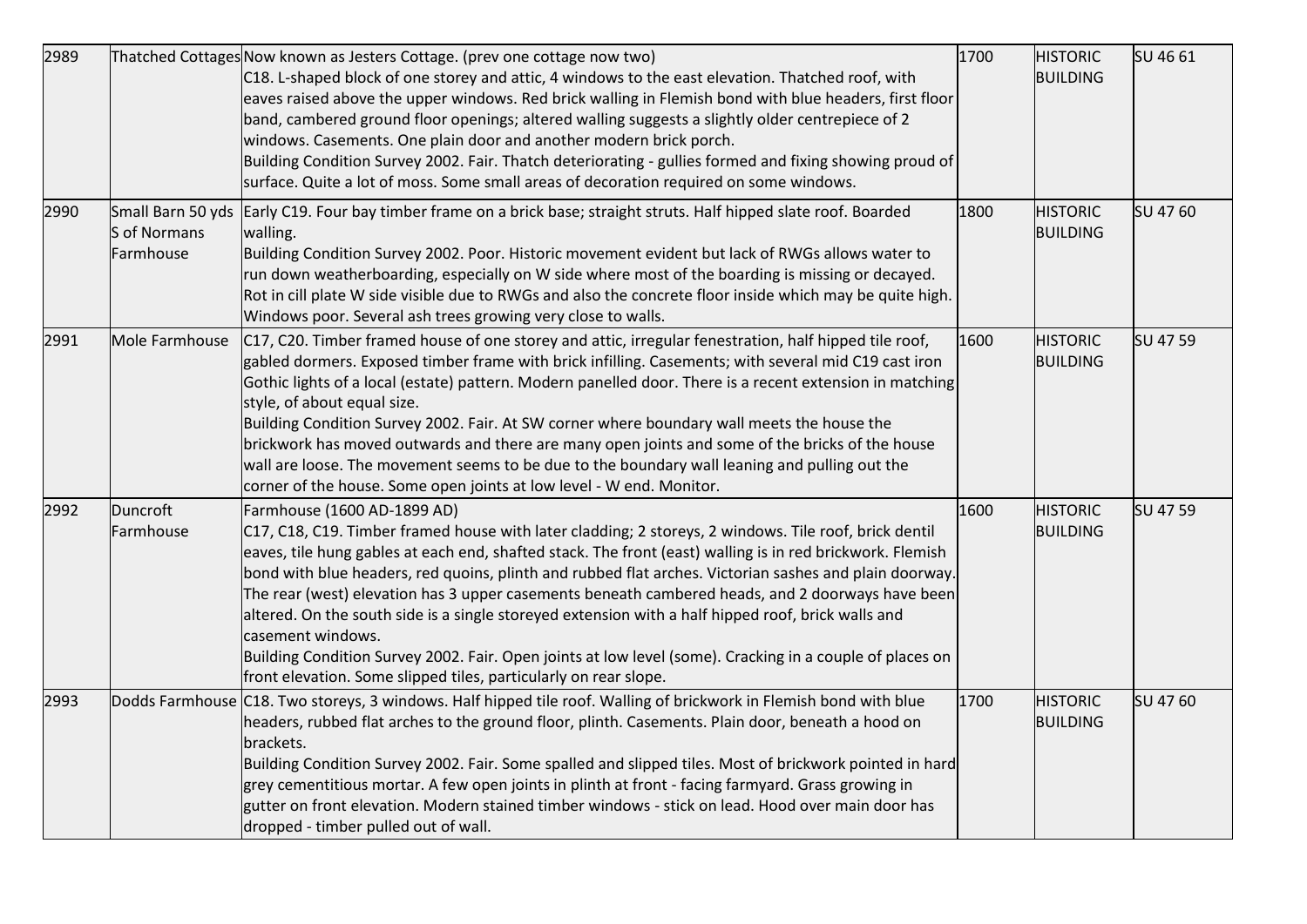| 2994 | Cherrycot Lodge          | Lodge (1800 AD-1835 AD)                                                                                                                                                                                                                                                                                                                                                                                                                                                                                                                                                                                                                                                                                                                                                                                                                                                                                                                                                                                                                                                                                                          | 1800 | <b>HISTORIC</b>                    | SU 45 59 |
|------|--------------------------|----------------------------------------------------------------------------------------------------------------------------------------------------------------------------------------------------------------------------------------------------------------------------------------------------------------------------------------------------------------------------------------------------------------------------------------------------------------------------------------------------------------------------------------------------------------------------------------------------------------------------------------------------------------------------------------------------------------------------------------------------------------------------------------------------------------------------------------------------------------------------------------------------------------------------------------------------------------------------------------------------------------------------------------------------------------------------------------------------------------------------------|------|------------------------------------|----------|
|      |                          | Early C19. Plain classical house of simple symmetrical form; 2 storeys, 2 windows to the long side.<br>Slate roofs. Stucco walling, plain eaves fascia, cambered ground floor openings, plinth. The short side<br>has a gable of pediment form, and a casement above a bay, which is a modification of a pediment<br>gabled porch. On the east side a brick porchway has been added, with an opening to the south (within<br>the boundary wall) and to the east (outside the boundary wall), flanked by piers. Single storeyed slate<br>covered outshot to the remainder of the east side, and a modern flat roofed outshot to the north.<br>Building Condition Survey 2002. Fair. Lintel over casement in S elevation - post problem - table to<br>pediment gable has dropped slightly. Bay window on E elevation - decay in cill and inner part of<br>window. Some tingles on roof. Occasional slipped slate. Hairline cracks in render. Greenhouse on E<br>side - replacement of one there c30 years ago. Porch to lodge - ivy growth is moving the brickwork and<br>causing cracking.                                        |      | <b>BUILDING</b>                    |          |
| 2996 | Forge House and<br>forge | Forge (1800 AD-1835 AD)<br>Early C19. North front of 2 storeys, 4 upper windows. Hipped tile roof, catslide to rear, brick dentil<br>eaves, brick walling in Flemish Garden Wall bond, cambered ground floor openings, tile hung west<br>gable. Casements. Gabled brick porch with oval arch to the entrance, decorative bargeboards, and<br>panelled door. Tied to the house by a low roofed passage is the roadside forge building (now a<br>garage), comprising a rectangular block with a tile roof (hipped at the north half-hipped at the south<br>end), red brick walling in Flemish bond, simple glazing of vertical panes, with shutters.<br>Building Condition Survey 2002. Fair. Some slipped/broken tiles. Paintwork needs redecorating but<br>probably no rot yet. Some open joints at low level and some cement pointing. Ground level quite high<br>to E part of front elevation. Crack in forge W elevation near SW corner - end gable moving? Also crack<br>below LH opening W elevation. Satellite dish on forge.                                                                                              | 1800 | <b>HISTORIC</b><br><b>BUILDING</b> | SU 45 59 |
| 2997 | The Carnarvon            | Public house (1800 AD-1835 AD)<br>Arms Public House Early C19. Two storeyed main block (with east front of 3 windows), extending at the north side as a<br>service wing of one storey and attic, with an eastward projecting stable block at the north end. Tile<br>roofing, hipped and half hipped, with brick dentil eaves. Roughcast front walls, tile hung south gable<br>and brickwork elsewhere (some painted), cambered ground floor openings. The window openings<br>contain double Victorian sashes, and there is an octagonal bay to the ground floor with a hipped tile<br>roof and 3 Victorian sashes; the service wing has one hipped dormer with an old casement and a<br>gabled hay loft door. Later brick porch, and other plain doors.<br>Building Condition Survey 2002. Fair. Occasional broken tile and odd one missing - worse on rear<br>slope. Recently painted brickwork. Stable and service range has a lot of cement pointing proud of<br>eroded faces of brick - all now painted. Some open joints in rear stack (LH). GF of public house totally<br>modernised - with consent? Tile hanging painted. | 1800 | <b>HISTORIC</b><br><b>BUILDING</b> | SU 45 59 |
| 2998 | <b>Whitway House</b>     | House (1800 AD-1835 AD)<br>Early C19. Symmetrical front (west) of 2 storeys, 3 windows. Low pitched hipped slate roof, with a                                                                                                                                                                                                                                                                                                                                                                                                                                                                                                                                                                                                                                                                                                                                                                                                                                                                                                                                                                                                    | 1800 | <b>HISTORIC</b><br><b>BUILDING</b> | SU 45 59 |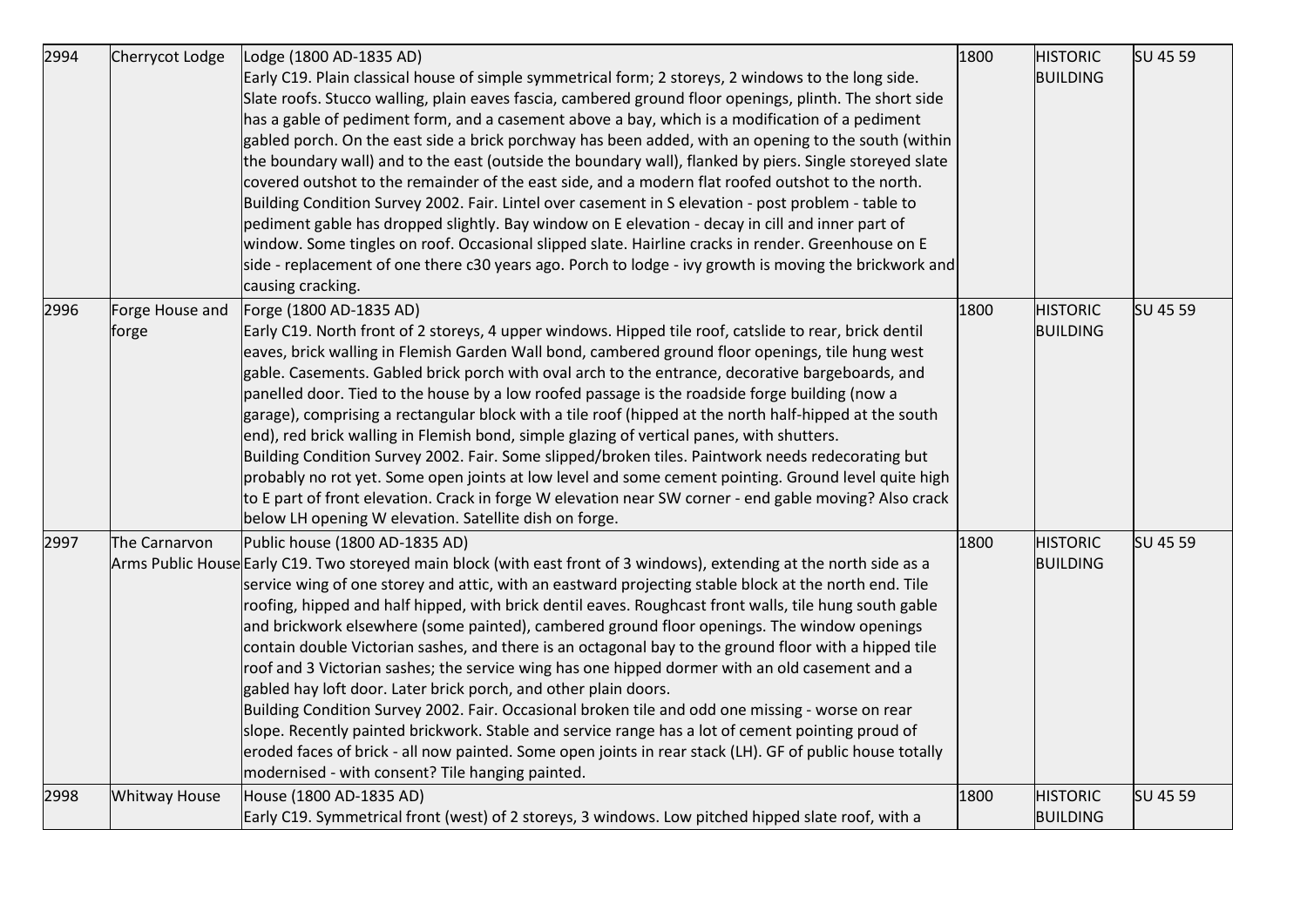| 3532  |                        | wide eaves. Rendered walling, with eaves fascia, linked to quoins at the sides of openings, first floor<br>band, other quoins, keystone above doorway; plinth. Sashes in reveals. Reeded doorframe with angle<br>blocks, beneath a thin pediment, and modern door.<br>Building Condition Survey 2002. Fair. Spray painted. Generally good. Some (quite a few) windows<br>require redecoration in very near future.<br>Thatched Cottages Now known as Kewell Cottage. (Prev one cottage now two) See MONUID: 2989.                                                                                                                                                                                                                                                                                                                                                                                                                                                                                                                                                                                                                                                                                                                                                                                                                                                                                                                                                                                                                            | 1700 | <b>HISTORIC</b>                    | SU 46 61 |
|-------|------------------------|----------------------------------------------------------------------------------------------------------------------------------------------------------------------------------------------------------------------------------------------------------------------------------------------------------------------------------------------------------------------------------------------------------------------------------------------------------------------------------------------------------------------------------------------------------------------------------------------------------------------------------------------------------------------------------------------------------------------------------------------------------------------------------------------------------------------------------------------------------------------------------------------------------------------------------------------------------------------------------------------------------------------------------------------------------------------------------------------------------------------------------------------------------------------------------------------------------------------------------------------------------------------------------------------------------------------------------------------------------------------------------------------------------------------------------------------------------------------------------------------------------------------------------------------|------|------------------------------------|----------|
|       |                        | Building Condition Survey 2002. Fair. Thatch deteriorating - gullies, fixings proud and moss growth.<br>Ridge has been renewed. Rear extension with skylight.                                                                                                                                                                                                                                                                                                                                                                                                                                                                                                                                                                                                                                                                                                                                                                                                                                                                                                                                                                                                                                                                                                                                                                                                                                                                                                                                                                                |      | <b>BUILDING</b>                    |          |
| 12587 | Ridgemoor<br>Cottages  | House (1600 AD-1835 AD)<br>Pair of cottages. C17 core of 4 bays with 1 bay early C19 additions at each end. Timber framed<br>building, refronted in early C19 in red brick with some black headers, rear elevation tile hung. Tiled<br>roof with 2 brick chimney stacks. 1 1/2 storeys: 6 windows. Front has 6 gables. C20 casements: bricks<br>and flint plinth to 4 central bays. 2 C20 doors with brick lintels above. No 2 has an early C17 spine<br>beam with lambs tongue stops, chamfered joists also with lambs tongue stops. Remains of 2 bread<br>ovens. 1st floor has angled queen strut roof with curved braces, C18 partition wall, rush light mark and<br>old pintle hinges.<br>Building Condition Survey 2002. Fair. Some slipped and spalled tiles. RH stack recently repointed -<br>flanking to verges of some of the dormers recent. Tie plates evidence of historic movement. Gutter<br>taped together at NE corner - damp brickwork below. Open joints low level.                                                                                                                                                                                                                                                                                                                                                                                                                                                                                                                                                        | 1600 | <b>HISTORIC</b><br><b>BUILDING</b> | SU 46 59 |
| 12588 | Ridgemoor<br>Cottages  | House (1600 AD-1835 AD) See MONUID: 12587.<br>Building Condition Survey 2002. Fair. Some slipped and spalled tiles. Paintwork on one dormer<br>window very bad but probably no rot yet. Open joints in brickwork at low level.                                                                                                                                                                                                                                                                                                                                                                                                                                                                                                                                                                                                                                                                                                                                                                                                                                                                                                                                                                                                                                                                                                                                                                                                                                                                                                               | 1600 | <b>HISTORIC</b><br><b>BUILDING</b> | SU 46 59 |
| 14215 | Ridgemoor<br>Farmhouse | Farmhouse (1450 AD-1850 AD) The west wing at Ridgemoor Farmhouse has two bays of timber<br>framing which Southampton University considers to date from c1450 but appearing early C17 from<br>visible evidence, the remainder of the house early to mid C19. Front now painted brick on brick base,<br>the rear west elevation red brick with some grey headers and rear east wing tile hung. Hipped tile roof<br>with 5 brick chimney stacks, 2 storeys, 4 windows. West wing is of lower elevation and has 2 C20<br>casements to 1st floor and early C19 9 pane sashes to ground floor. East wing is of higher elevation<br>and has 2 cambered sashes with vertical glazing bars and horns. Tented iron canopy on C20 steps and<br>half glazed door. Rear elevation has 2 projecting wings. 2 early C19 iron casements survive, one with<br>Gothic glazing bars. Timber frame panels with midrail concealed under C19 brick lean to on the west<br>side. Interior ground floor of west wing has early C17 frame with midrail open fireplace, chamfered<br>spine beam, stopped and chamfered floor joists. Other floors of this wing not seen. East wing has early<br>C19 staircase with stick balusters and columned newel post.<br>Ridgemoor Farm, Kinsclere. A Report on Wallpaintings and Graffiti within the House.<br>Building Condition Survey 2002. Fair. Some slipped and broken tiles. Poor quality pointing to plinth RH<br>of main door. There are a number of curtilage buildings within this complex which, because access was | 1450 | <b>HISTORIC</b><br><b>BUILDING</b> | SU 46 59 |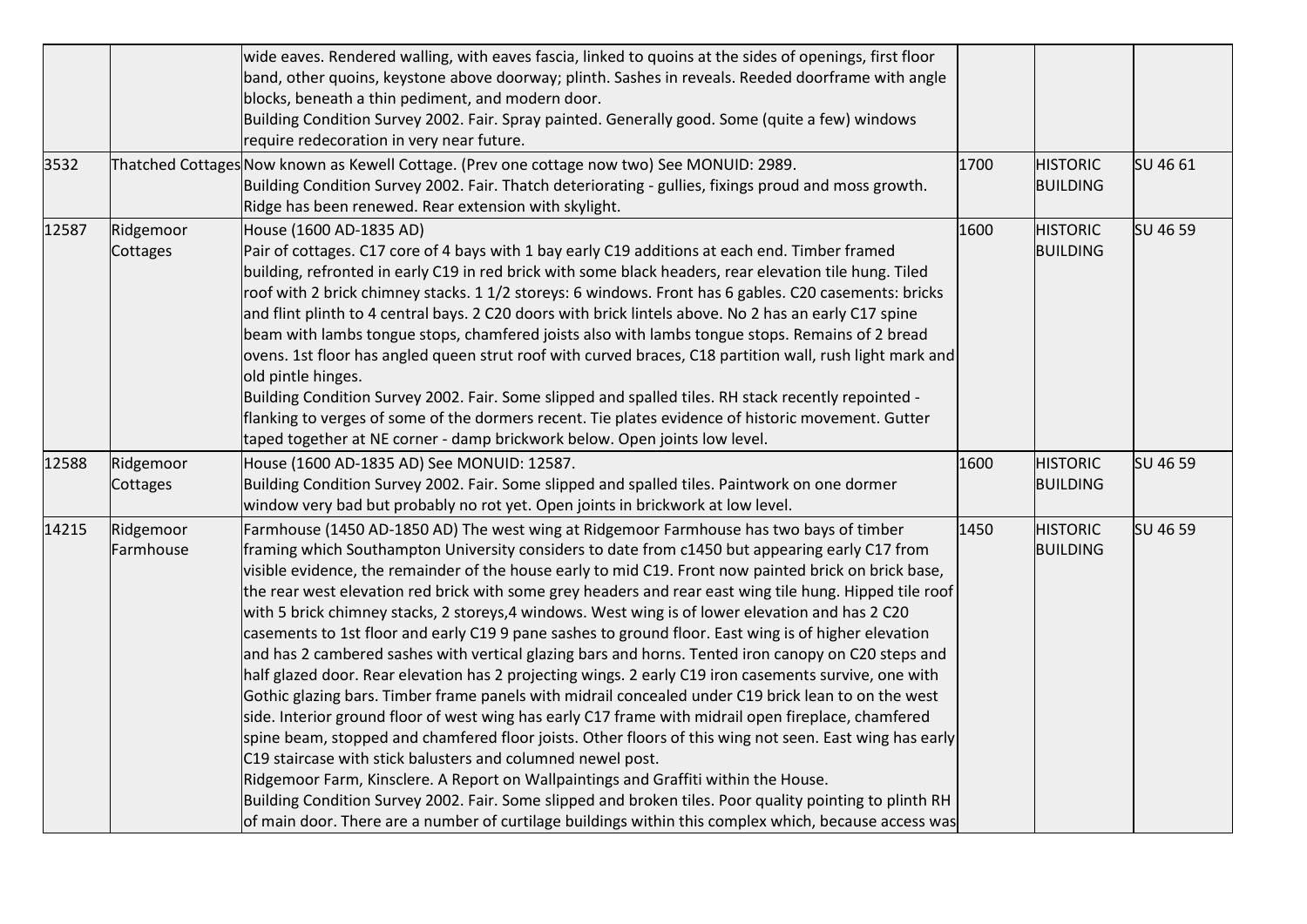|       |                                         | not obtained, have not been surveyed.                                                                                                                                                                                                                                                                                                                                                                                                                                                                                                                                                                                                                                                                                                                                                                                                                                                                                                                                                                                 |      |                                    |          |
|-------|-----------------------------------------|-----------------------------------------------------------------------------------------------------------------------------------------------------------------------------------------------------------------------------------------------------------------------------------------------------------------------------------------------------------------------------------------------------------------------------------------------------------------------------------------------------------------------------------------------------------------------------------------------------------------------------------------------------------------------------------------------------------------------------------------------------------------------------------------------------------------------------------------------------------------------------------------------------------------------------------------------------------------------------------------------------------------------|------|------------------------------------|----------|
| 14216 | Barn to NW of<br>Ridgemoor<br>Farmhouse | Barn. Late C16 restored C19. Timber framed barn of 4 1/2 bays, weatherboarded on brick and partly<br>flint base. Gabled roof of corrugated iron with tiled hipped projecting wagon porch on south side.<br>Early framing is heavy with long wide arched braces, including curved windbraces to wall frame and<br>some original coupled rafters. Angled queen strut roof with through purlins and curved tension<br>braces. Ridge piece. 2 eastern most bays floored in mid C19.<br>Building Condition Survey 2002. Poor. Movement in S wall - E part. Timber frame seems to have<br>pushed N. Plinth in this area has open joints, spalling bricks and slumped along length. Open joints on<br>small outshot to S. W wall of outshot junction with main wall - opened up. Blocked gutter to main roof<br>probably causing damp in this wall. Cement pointing to W end wall. Limited inspection: needs further<br>assessment.                                                                                          | 1560 | <b>HISTORIC</b><br><b>BUILDING</b> | SU 46 59 |
| 14217 | Cartshed N of<br>Ridgemoor<br>Farmhouse | Cartshed. Dated 1831.6 bays open sided on south to 5 bays. Timber framed on brick plinth in Monk<br>bond. Half hipped slate roof with red clay ridge tiles. King post roof trusses.<br>Building Condition Survey 2002. Fair. Many tingles. Two slipped slates adjacent on rear slope leaving a<br>hole. The roof is of concern but the tingles indicate maintenance. However, the roof will need major<br>attention in the near future. Some decay in weatherboarding. Fair but pushing poor.                                                                                                                                                                                                                                                                                                                                                                                                                                                                                                                         | 1831 | <b>HISTORIC</b><br><b>BUILDING</b> | SU 46 59 |
| 14218 | Barn to N of<br>Ridgemoor<br>Farmhouse  | Barn. Early C19 but reusing some earlier timbers. Timber framed barn of 4 bays, weather boarded on<br>brick plinth in Flemish Garden Wall bond. Half hipped slate roof. Cart entrance with double doors in<br>second bay from the east. Aisled to the north. Queen strut roof.<br>Building Condition Survey 2002. Poor. Overall this building appears fair but the problem of the plinth<br>at E which has many loose bricks, cracking and poor pointing combined with the loose and missing<br>slates at the verges and condition of the doors pushes it into category 2. Elder tree growing too close<br>to E end. Vacant?<br>As of 31/12/2005: Early C19 timber-framed barn of four bays, reusing many earlier timbers. Overall<br>this building appears fair but the problem of the plinth with the loose and missing slates and<br>conditions of the doors are fair. Owners currently seeking tenders for reapirs to most buildings at<br>Ridgemoor Farm. No use but good progress with some repairs undertaken. | 1800 | <b>HISTORIC</b><br><b>BUILDING</b> | SU 46 59 |
| 14219 | Ridgemoor Farm                          | Cartshed to NW of Cartshed. Early C19 5 bays open, 6th bay to the west of small barn. Rear elevation timber framed and<br>weatherboarded on brick plinth in Monk bond. Old tiled roof with king post trusses. Arched braces<br>from posts to tiebeams and wall plates.<br>Building Condition Survey 2002. Some undulations in E slope of roof. Occasional broken/slipped tile.<br>Quite a few open joints in brickwork at rear - and one small area where bricks have fallen out near<br>junction with cartshed.                                                                                                                                                                                                                                                                                                                                                                                                                                                                                                      | 1800 | <b>HISTORIC</b><br><b>BUILDING</b> | SU 46 59 |
| 14369 | Hornbeam<br>Cottage                     | Unlisted cottage.                                                                                                                                                                                                                                                                                                                                                                                                                                                                                                                                                                                                                                                                                                                                                                                                                                                                                                                                                                                                     | 1700 | <b>HISTORIC</b><br><b>BUILDING</b> | SU 46 60 |
| 14701 | Barns at Adbury<br>Park Farmhouse       | Unlisted barns within the curtilage of a Grade II listed farmhouse.                                                                                                                                                                                                                                                                                                                                                                                                                                                                                                                                                                                                                                                                                                                                                                                                                                                                                                                                                   | 1500 | <b>HISTORIC</b><br><b>BUILDING</b> | SU 48 62 |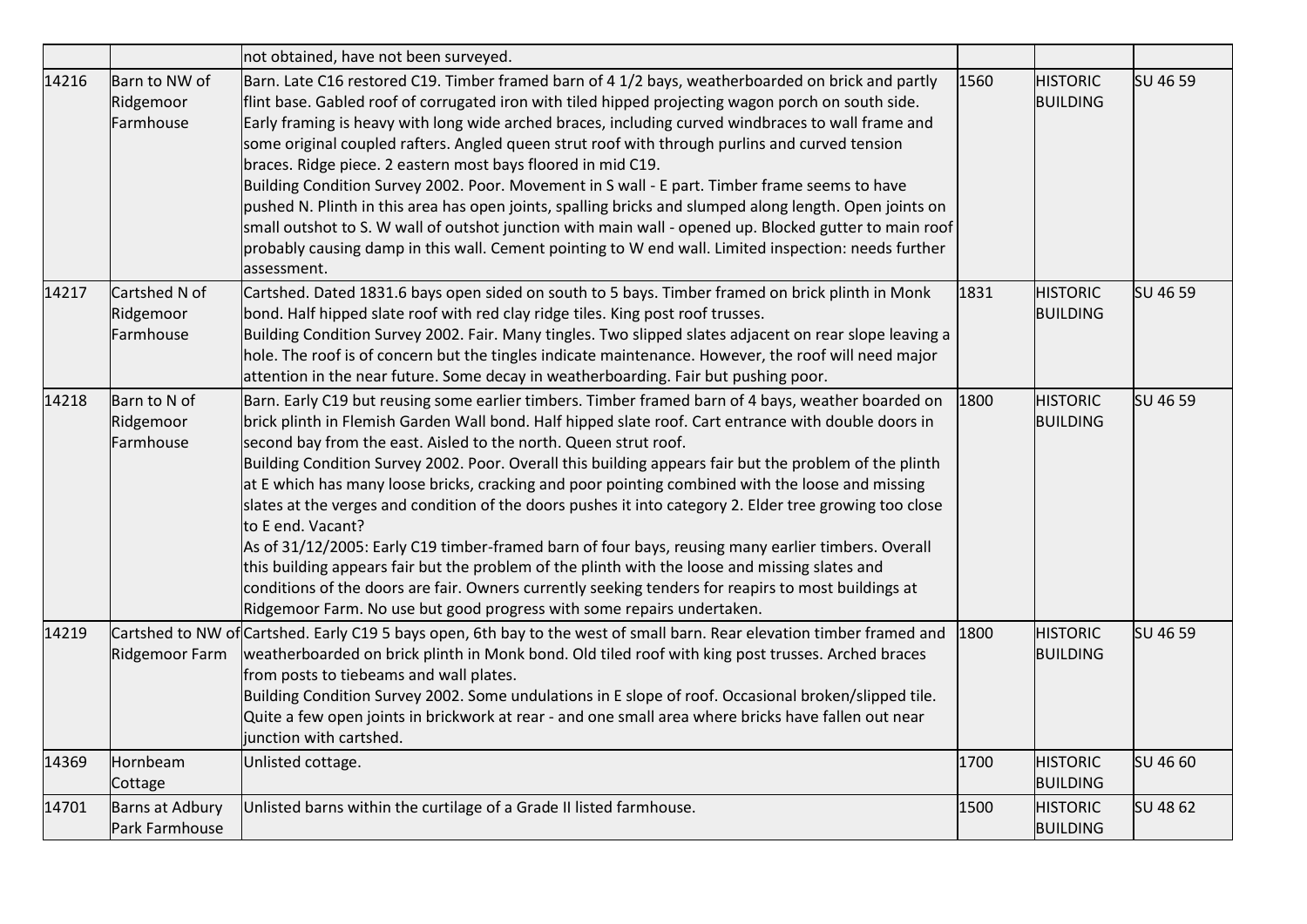| 14988 |                        | Duncroft Cottages House (1600 AD-1865 AD)                                                                                | 1600    | <b>HISTORIC</b>   | SU 47 59 |
|-------|------------------------|--------------------------------------------------------------------------------------------------------------------------|---------|-------------------|----------|
|       |                        | See MONUID. 1310 (No. 1) for description.                                                                                |         | <b>BUILDING</b>   |          |
|       |                        | Building Condition Survey 2002. Fair. A few slipped and broken tiles. Some joints on brickwork at low                    |         |                   |          |
|       |                        | level. crack at NE corner - N face. Good decorative order.                                                               |         |                   |          |
| 14989 |                        | Adbury Park Farm House (1835 AD-1865 AD)                                                                                 | 1835    | <b>HISTORIC</b>   | SU 48 62 |
|       | Cottages               | See MONUID. 2964 (No. 1) for description.                                                                                |         | <b>BUILDING</b>   |          |
|       |                        | Building Condition Survey 2002. Fair. Hairline crack in cill GF front window. Paintwork on porch hood                    |         |                   |          |
|       |                        | flaking. UPVC windows. Also double glazing in gable over window with coloured glass decoration.                          |         |                   |          |
| 21277 | Roman                  | Evidence of a piale hyopcauset have been identified on the site suggesting that this is the site of a                    | 43      | MONUMENT SU 48 60 |          |
|       | Foundations            | building of status.                                                                                                      |         |                   |          |
|       |                        | (1)Stone foundations and the pile of a hypocaust were recovered during excavation of several trial                       |         |                   |          |
|       |                        | trenches at this site. A heavy scatter of building material (B) was recovered in surface scatters. This is               |         |                   |          |
|       |                        | the southernmost of three find site of building remains recovered from Longmeadow Row. (1956).                           |         |                   |          |
|       |                        | A survey of Romano-British Villas in Hampshire.                                                                          |         |                   |          |
| 21279 | Probable site of       | Heavy scatter of Roman building material indicates a former building. Likely associated with HER                         | 43      | <b>FINDSPOT</b>   | SU 48 60 |
|       | Roman Building         | 21277 and 21280                                                                                                          |         |                   |          |
| 21280 | Probable site of       | A heavy scatter of Roman building material may indicate the location of a former building. Likely                        | 43      | MONUMENT          |          |
|       | Roman building         | associated with HER entries 21277 and 21279.                                                                             |         |                   |          |
|       |                        | A heavy scatter of building stone (?bath) and very large 18in x 12in x 3in (45cm x 30cm x 7cm) bricks                    |         |                   |          |
|       |                        | were recovered as surface finds. Stone roofing tiles, combed roofing tiles and flue tiles were found                     |         |                   |          |
|       |                        | also. One of three find sites of building remains recovered from Longmeadow Row. (1956). OS does                         |         |                   |          |
|       |                        | not give exact description of what building remains finds were found at which location. (JB 1986).                       |         |                   |          |
|       |                        | A survey of Romano-British Villas in Hampshire.                                                                          |         |                   |          |
| 21281 |                        | (1) The remains of medieval ridge and furrow were seen in the playing field behind the church in                         | 1066    | MONUMENT SU 46 60 |          |
|       |                        | Burghclere. Barely visible on account of being more or less erased in the levelling of the sports field. It              |         |                   |          |
|       |                        | could be seen to run in 2 directions at right angles to each other with a headland in between. HCC                       |         |                   |          |
|       |                        | 1984 Census AP Run 2;278-279.                                                                                            |         |                   |          |
| 21283 |                        | Neolithic Flint Axe (1)Neolithic flint axe c.10in (25.4cm) long with a wide cutting edge and smaller butt. The implement | $-4000$ | <b>FINDSPOT</b>   | SU 48 60 |
|       |                        | has been worked overall and no evidence of polishing was seen. The flint is brown, iron stained.                         |         |                   |          |
|       |                        | Present condition and whereabouts of axe unknown. (JB 1986).                                                             |         |                   |          |
| 21286 | Section of Pale of     | NE part of Burghclere Deer Park                                                                                          | 1066    | MONUMENT SU 48 61 |          |
|       | <b>Burghclere Deer</b> | There are authentic examples of park banks that do not go all round the parks. That of Adbury runs                       |         |                   |          |
|       | Park                   | from the stream on the west which, lower down, is the boundary between Newtown and Burghclere,                           |         |                   |          |
|       |                        | to the next on the east, a bigger one, one branch of which rises at Hockley Hole.' (2) From a point                      |         |                   |          |
|       |                        | north of Dovey's Copse to the SE corner of Frith Copse, SU4806 6192 - SU 4883 6121, the park pale can                    |         |                   |          |
|       |                        | be traced as a bank with hollow ways on the south. These hollow ways obliterated any certain traces                      |         |                   |          |
|       |                        | of a former ditch. Bank 5.0m wide, 1.0m high. It is inturned at the stream flowing from Adbury Farm.                     |         |                   |          |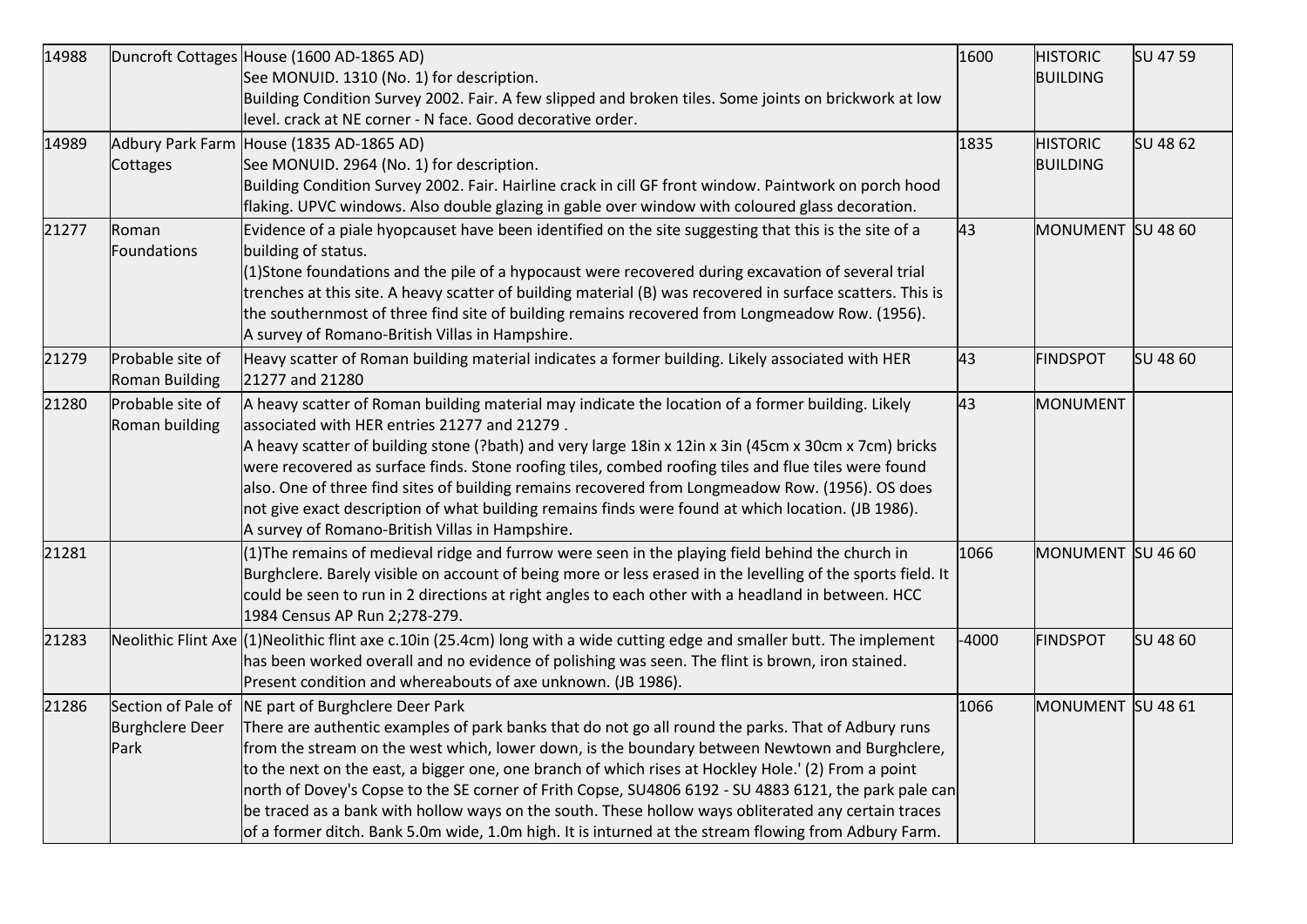|       |                                                     | Crawford traces the pale further to the east, to SU 4934 6127 but no evidence can be seen on that line<br>now. (1956). Apart from an 80.0m stretch of ditch from SU 4821 6177 to SU 4828 6137, the pale has<br>recently been destroyed by farming. In some places it has completely disappeared, in others it can be<br>seen as a soil mark or a low raised strip. (1967). (3) The pale is visible as a linear feature on air<br>photographs. HCC AP ref: run3w199. (4) Suggested by Anderson that this section of pale is much more<br>likely to be that of Burghclere than Adbury - a 17th c. landscape park.<br>Cropmark feature observed on an AP dated 1977. NOTE see also SMR AP 173                                                                                   |         |                   |  |
|-------|-----------------------------------------------------|------------------------------------------------------------------------------------------------------------------------------------------------------------------------------------------------------------------------------------------------------------------------------------------------------------------------------------------------------------------------------------------------------------------------------------------------------------------------------------------------------------------------------------------------------------------------------------------------------------------------------------------------------------------------------------------------------------------------------------------------------------------------------|---------|-------------------|--|
| 21381 | Seven Barrows                                       | Bell barrow (2200 BC-801 BC)<br>$(1)$ Probably originally a bell barrow. Evidence suggests it had a berm which was ploughed over and<br>overspread by earth from the mound. 160ft (48m) in diameter and 10ft (3.0m) high. Southernmost<br>barrow in this group. (2)Probable bell barrow. Mound 30.0m in diameter. Berm and ditch faintly<br>visible on the NW. (1967). (3) One of group of 10 barrow sites. No trace of berm and ditch. Originally<br>scheduled as county number Hants 65A re scheduled by MPP National number 24313 (4) Visible on air<br>photographs HCC AP ref: run7w177-8<br>Earthwork feature observed on an AP dated 1970. NOTE see also SMR APs 231; 232 & 1769                                                                                       | $-2200$ | MONUMENT SU 46 55 |  |
| 21382 | <b>Seven Barrows</b>                                | Bowl barrow (2200 BC-801 BC)<br>$(1)$ Ditched bowl barrow, 30 paces in diameter, 7ft (2.1m) high. (2) Ditched bowl barrow, 38.0m in<br>overall diameter by 3.4m high. Barrow was re-opened by Money c. 1883. Burial and finds excavated<br>from this barrow (1967) Antiquity Card ref (SU45NE31C) (3) One of group of 10 barrow sites. Ditch not<br>obvious. Mound (3.5m?) in diameter. Originally scheduled as county number HANTS 65A rescheduled<br>by MPP as part of national number 24315 (5) HCC AP ref: run7w177-178 (6) (see backup file)<br>Earthwork feature observed on an AP dated 1970. NOTE see also SMR APs 231; 232 & 1769                                                                                                                                   | $-2200$ | MONUMENT SU 46 55 |  |
| 21383 | Seven Barrows                                       | Cremation (2200 BC-801 BC)<br>(1) Cremation burial in barrow 'on the east and opposite side of the railway' (SU45NE52H). The primary<br>deposit was reached at a depth of a little over 8ft (2.4m). The remains of burnt bones and a fire had<br>been gathered together and placed in an oval mound. Animal bones (L), flint (M), pottery (N) were<br>associated with the cremation in the barrow. No question of provenance of this cremation burial. Only<br>one barrow lies to the East of the railway. The barrow has a central mutilation. Whereabouts and<br>conditions of cremation and finds (L), (M), (N) not known. (JB 1986).                                                                                                                                     | $-2200$ | MONUMENT SU 46 55 |  |
| 21387 | Cist beneath a<br>barrow on Seven<br><b>Barrows</b> | Cist (2200 BC-801 BC)<br>$(1)$ Cist burial excavated by W Money c. 1883 from 'first barrow opened - that nearest the road'. A<br>shaft c. 8ft (2.4m) square was sunk to a depth of 8ft (2.4m). In the centre of the barrow, a deposit of<br>burnt bones was discovered in a shallow cist (pit) scooped out of the chalk, c. 2ft (0.6m) x 1ft 3in<br>$(0.38m)$ and covered with fine rubble. Finds from the deposit were a flint scraper and flakes (P) and a<br>small piece of bronze (Q). Barrow possibly opened previously. (2)Seven large tumuli and three small<br>ones were opened by the late Lord Caernarvon pre-1870. 'C' and 'K' were re-opened by W Money<br>$c.1883.$ (1955). Account by W Money is not clear which barrow contained this burial. All the reports | $-2200$ | MONUMENT SU 46 55 |  |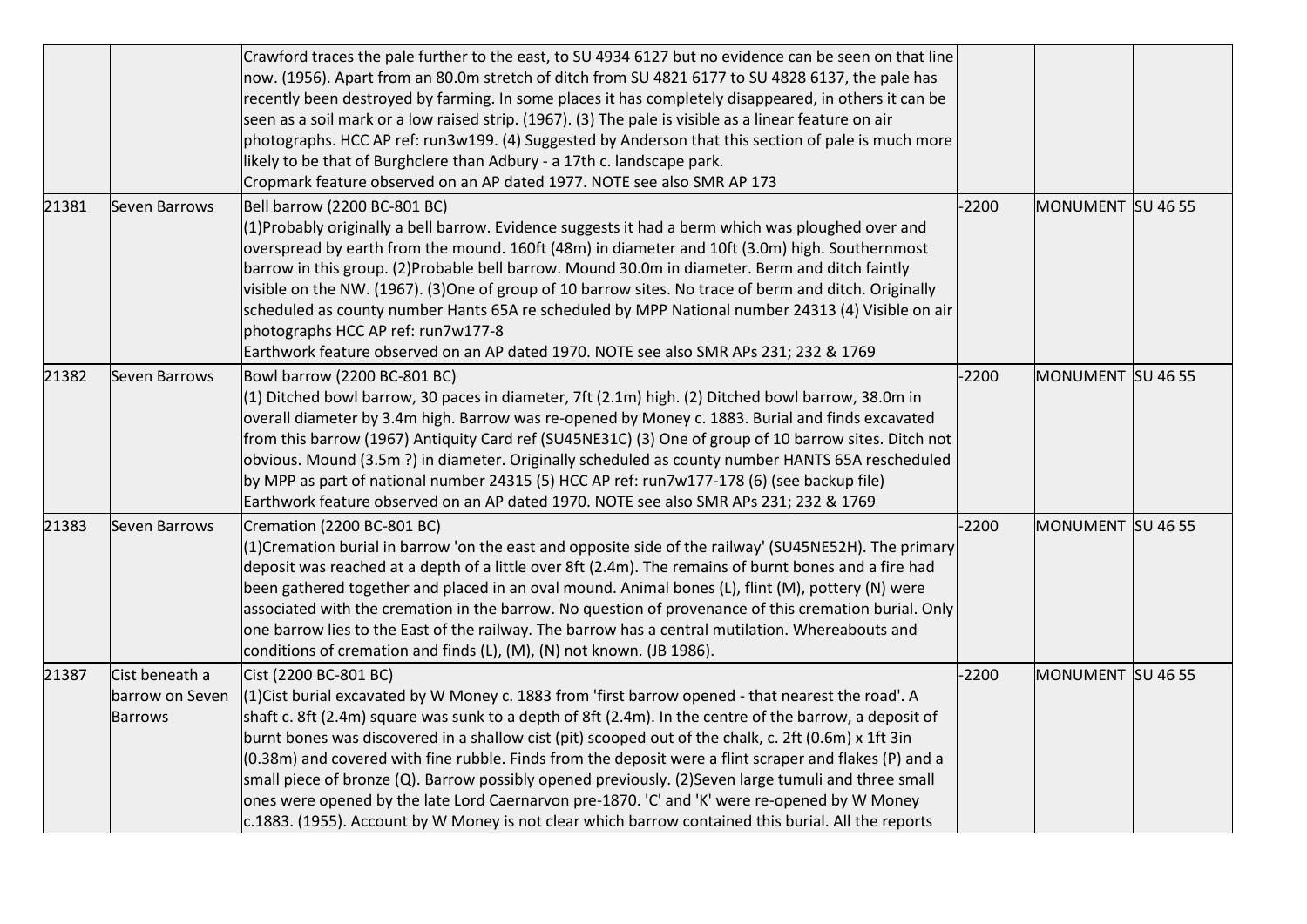|       |                                            | are confusing and contradictory. 'OS' state that SU45NE52C (OS - SU45NE31C) was the first barrow<br>opened by W Money. I would prefer SU45NE52G (OS - SU45NE31D) for the site as W Money mentions<br>the damage that will be caused by the construction of the embankment of the new line of railway to 2<br>barrows and his intention to investigate 'two of these barrows before they were interfered with by<br>contractors'. Whereabouts and condition of burial (O) and finds (P) and (Q), not known (JB 1986).<br>Burnt bones were identified within a cist burial - it was thought to be recovered from this barrow but<br>reports of antiquarian excavation are contradictory.                                                                                                                                                                                                                                                                                                                                                                                                                                                                                                                                                                                                                                                                                        |                    |                             |  |
|-------|--------------------------------------------|-------------------------------------------------------------------------------------------------------------------------------------------------------------------------------------------------------------------------------------------------------------------------------------------------------------------------------------------------------------------------------------------------------------------------------------------------------------------------------------------------------------------------------------------------------------------------------------------------------------------------------------------------------------------------------------------------------------------------------------------------------------------------------------------------------------------------------------------------------------------------------------------------------------------------------------------------------------------------------------------------------------------------------------------------------------------------------------------------------------------------------------------------------------------------------------------------------------------------------------------------------------------------------------------------------------------------------------------------------------------------------|--------------------|-----------------------------|--|
| 21389 |                                            | Cist burial excavated by C L Woolley in 1912 at 'one of the two smallest of the Seven Barrows'. One<br>side of the barrow had been cut into by the roadway. A cutting was made from the NW to the centre<br>of the mound where a ring of flint stones, open towards the west was found. Dimensions: 18in<br>$(0.45$ m0 high, 4ft $(1.2m)$ wide and 10ft $(3m)$ in diameter. Around the stone ring numerous traces of<br>charcoal (U), animal bones (S) and pottery (T) were found. On the east side of the ring a roughly<br>rectangular pit had been cut into the chalk. It was 3ft (0.9m) x 2ft 6in (0.76m) and 2ft 8in (0.8m) deep,<br>orientated E-W. Large flint nodules, many fire cracked, filled the pit. Burnt wood remains (U) covered<br>the floor of the pit. A small bone implement (V) was found. (2)'Seven large tumuli and three small<br>ones were opened by the late Lord Caernarvon pre-1870. 'D' was re-opened by C L Woolley in 1912'.<br>- 1055). Unclear which barrow this cist burial was situated in. OS state that it was in SU45NE52G (OS<br>SU45NE31D). Measurements are quite similar and, as Woolley mentions, it is one of the smaller<br>barrows. Yet SU45NE52G is not cut into by the roadway. I would therefore prefer SU45NE52C as the<br>site of this burial. Whereabouts and condition of burial (R) and finds (S-V) unknown. (JB 1986). | 2200 BC-<br>801 BC | MONUMENT SU 46 55           |  |
| 21393 |                                            | (1) Iron Age pits and associated material uncovered at 5 separate locations during HCC roadworks at<br>White Shute Hill, near Old Burghclere. All were located within an area of a cutting 250ft (76.2m) x 25ft AD<br>(7.62m), therefore, disturbed: Site 1: Oval in shape. 4ft 1in (1.24m) wide, 2ft (0.9m) deep. c. 50ft<br>(15m) from the road; Site 2: Oval in shape. 4ft (1.21m) by 4ft 6in (1.37m) c. 2ft 6in (0.76m) deep; Site<br>$3:$ Pit 1: 3ft (0.9m) wide x 7ft (2.1m) long. 1ft 5in (0.43m) deep; Pit 2: Elliptical in shape. 5ft (1.5m)<br>wide by 7ft (2.1m) long. 2ft 3in (0.67m) deep. Hole or shaft appears at W side; Site 4: 7ft (2.1m) wide;<br>4ft (1.21m) deep. Pit seems to have been roughly circular - V-shaped in profile - contained in a<br>shallower feature; Site 5: 5ft (1.5m), c. 6ft (1.8m) deep. Adjacent to old road, 12ft (3.65m) from new.<br>(2) Rough plottings by Miss Atkinson give five main find sites: SU 4643 5639; SU 4640 5637; SU 4642<br>5644; SU 4651 5691; SU 4643 5653. (1967) Grid references given by OS do not relate to any one<br>specific site. (JB 1986).                                                                                                                                                                                                                                                         |                    | 800 BC-42 MONUMENT SU 46 56 |  |
| 21416 | Site of Medieval<br>Beacon, Beacon<br>Hill | MONUID for the Iron Age Hillfort on Beacon Hill - 21430<br>$(1)$ The site of the Medieval beacon situated near to the highest point of Beacon Hill was revealed<br>during excavations by C L Woolley in 1912. He discovered that one of the pits (SU45NE48C) had been<br>re-used and built on by the men who tended the beacon. On one side, a fireplace of red brick and<br>flints laid in clay was recovered. The filling contained clay finds (B), pottery (C), iron finds (D) and<br>building remains (E). Presumably this site was used by those who tended the beacon. Associated                                                                                                                                                                                                                                                                                                                                                                                                                                                                                                                                                                                                                                                                                                                                                                                       | 943                | MONUMENT SU 45 57           |  |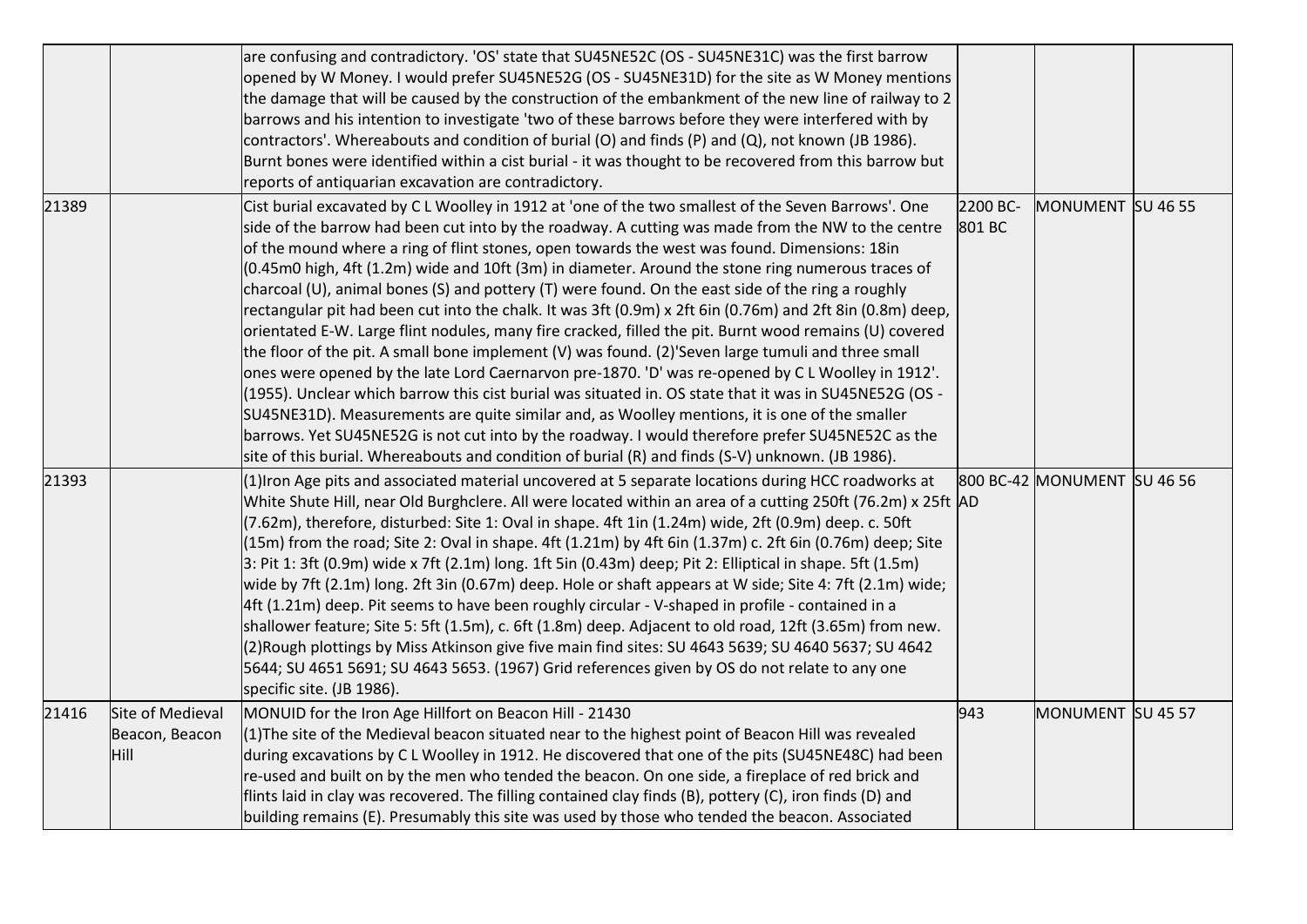|       |               | therefore with the site of the beacon. (2) Beacons are first mentioned on the Hampshire mainland in<br>1325. The beacon on Beacon Hill is first referred to by John Norden on his map of 1595, and later by<br>several 18th and 19th C map makers. The beacon on Beacon Hill connected with beacons at Popham<br>and Farley Mount within the Hampshire system and also gave warning to the Cuckhamsley Beacon in<br>Berkshire. 4) First documented in AD 943 as (TO) WEARD SETLE (watch seating place for look out).<br>Site of beacon excavated by Woolley. (MAN 1913) Place name information for site documented as<br>part of the RCHME Medieval Settlement Project.                                                                                                                                                                                                                                                                                                 |         |                   |  |
|-------|---------------|-------------------------------------------------------------------------------------------------------------------------------------------------------------------------------------------------------------------------------------------------------------------------------------------------------------------------------------------------------------------------------------------------------------------------------------------------------------------------------------------------------------------------------------------------------------------------------------------------------------------------------------------------------------------------------------------------------------------------------------------------------------------------------------------------------------------------------------------------------------------------------------------------------------------------------------------------------------------------|---------|-------------------|--|
| 21417 | Seven Barrows | Bowl barrow (2200 BC-801 BC)<br>(1) Ditched bowl barrow 33 paces in diameter, 8ft (2.4m) high. (2) Ditched bowl barrow 37.0m in<br>overall diameter 3.4m high (1967) Antiquity Card ref: SU45NE31B (3)One of group of ten barrow sites.<br>Ditch not obvious, 35m in diameter. Originally scheduled as county number Hants 65A rescheduled by<br>MPP SM24314 (4) There is a central mutilation on this barrow (5) Visible on air photographs. AP ref:<br>run7w177-8<br>Earthwork feature observed on an AP dated 1970. NOTE see also SMR APs 231; 232 & 1769                                                                                                                                                                                                                                                                                                                                                                                                            | $-2200$ | MONUMENT SU 46 55 |  |
| 21418 | Seven Barrows | 1)Bowl barrow 30 paces in diameter, 5ft (1.5m) high. (2)Bowl barrow 26.5m in diameter, 1.9m in<br>height. (1967). (3)One of group of 10 barrow sites. (4)Lies very close to barrow (SU45NE52C) almost as<br>though they share a common ditch. HCC 1984 Census AP Run 7W;177-178.<br>Earthwork feature observed on an AP dated 1970. NOTE see also SMR APs 231; 232 7 1769                                                                                                                                                                                                                                                                                                                                                                                                                                                                                                                                                                                               | $-2200$ | MONUMENT SU 46 55 |  |
| 21419 | Seven Barrows | $(1)$ Disc barrow dissected by the main A34 road c.30.0m in diameter. It is visible only on the E side of<br>the road. (1967). (2)Possible site of disc barrow cut by road. Destroyed. (3)One of group of 10 barrow<br>sites.<br>Earthwork feature observed on an AP dated 1970. NOTE see also SMR APs 231; 232 & 1769                                                                                                                                                                                                                                                                                                                                                                                                                                                                                                                                                                                                                                                  | $-2200$ | MONUMENT SU 46 55 |  |
| 21420 | Seven Barrows | 1) Ploughed down ditched bowl barrow. 44.0m in overall diameter, 1.3m high. (1967). (2) 1m high.<br>45m in diameter. Situated between the A34 trunk road and disused railway line. One group of 10<br>barrow sites. HCC 1984 Census AP Run 7W;177-178. (3) Outer limits of ditch visible as soil mark.<br>Earthwork feature observed on an AP dated 1970. NOTE see also SMR APs 231; 232 & 1769. (4)<br>Photograph of this ring ditch taken in the 1980s.                                                                                                                                                                                                                                                                                                                                                                                                                                                                                                               | $-2200$ | MONUMENT SU 46 55 |  |
| 21421 | Seven Barrows | Bowl barrow (2200 BC-801 BC)<br>1)'Re-opened by CL Woolley, 1912'. (1955). Bowl barrow 28.0m in diameter, 2.7m high. (1967).<br>(2) One of group of 10 barrow sites. It lies in the narrow strip of land between the road and railway line<br>and is cut by the railway line on the eastern side. Only the west segment of the barrow survives.<br>(3)Barrow practically immeasurable due to natural growth. Only the height could be obtained and this<br>measured 2m high. All reports concerning the excavations carried out by W Money (1883) and C L<br>Woolley (1912) and the barrows where these excavations took place confusing and contradictory. 'OS'<br>state that CL Woolley excavated this barrow yet he described the barrow he dug as being cut into by<br>the road. Whereas W Money mentions he investigated 'two of the barrows before they were<br>interfered with by contractors' during work being carried out on the new railway embankment'. (JB | $-2200$ | MONUMENT SU 46 55 |  |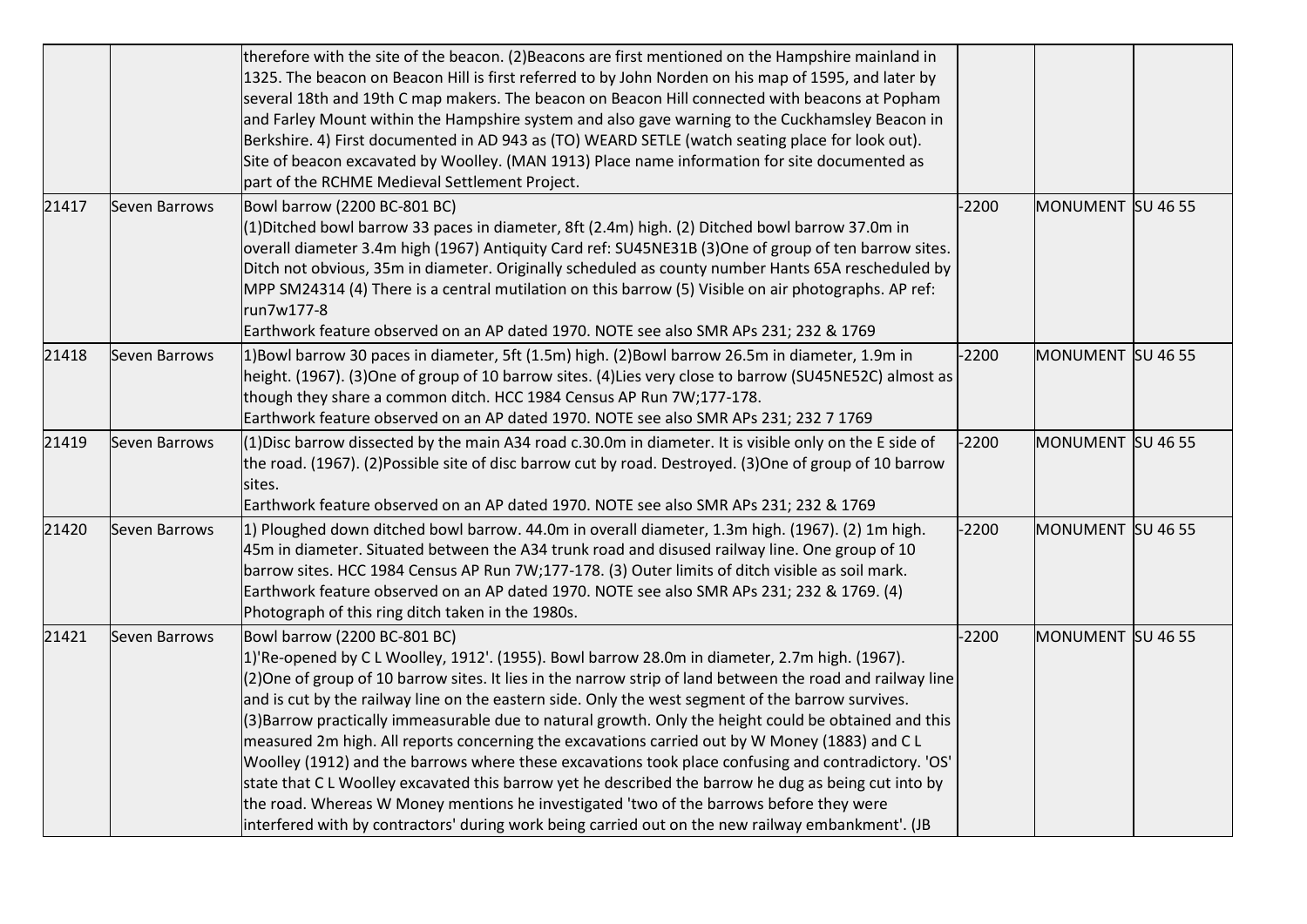|       |               | 1986). HCC 1984 Census AP Run 7W;177-178.                                                                                                                                                                                                                                                                                                                                                                                                                                                                                                                                                                                                                                                                                                                                                                                                                                                                                                                                                                                                                                                                                                                                                        |         |                   |  |
|-------|---------------|--------------------------------------------------------------------------------------------------------------------------------------------------------------------------------------------------------------------------------------------------------------------------------------------------------------------------------------------------------------------------------------------------------------------------------------------------------------------------------------------------------------------------------------------------------------------------------------------------------------------------------------------------------------------------------------------------------------------------------------------------------------------------------------------------------------------------------------------------------------------------------------------------------------------------------------------------------------------------------------------------------------------------------------------------------------------------------------------------------------------------------------------------------------------------------------------------|---------|-------------------|--|
|       |               | Earthwork feature observed on an AP dated 1970. NOTE see also SMR APs 231; 232 & 1769                                                                                                                                                                                                                                                                                                                                                                                                                                                                                                                                                                                                                                                                                                                                                                                                                                                                                                                                                                                                                                                                                                            |         |                   |  |
| 21422 | Seven Barrows | Bowl barrow (2200 BC-801 BC)<br>1)'Re-opened by Money c. 1883'. (1955). Bowl barrow 32m in diameter, 3.1m high. (1967). (2)One of<br>group of ten barrow sites. The west side is clipped by the railway line. (3) This barrow has a mutilation<br>in the middle. It lies in a field beyond the disused railway line, east of the other barrows. No question<br>of excavation of this barrow. Money states, 'The barrow next examined was that on the east and<br>opposite side of the line of railway.' Palaeolithic flint axe (SU45NE16) picked up 'near barrow' by W<br>Money. (JB 1986).<br>Earthwork feature observed on an AP dated 1970. NOTE see also SMR APs 231; 232 & 1769                                                                                                                                                                                                                                                                                                                                                                                                                                                                                                             | $-2200$ | MONUMENT SU 46 55 |  |
| 21423 | Seven Barrows | Disc barrow (2200 BC-801 BC)<br>1)Probable disc barrow. A slight mound 6in (0.15m) high, 38ft (11.8m) in diameter, on a circular<br>platform 63ft (19.2m) in diameter. A ditch and bank surrounding the platform is visible as a crop mark.<br>(1955). Disc barrow 45.0m in diameter, central mound 17.0m by 0.3m high. (1967). (2) Nearly levelled<br>disc barrow. Mound 8.5m in diameter, 0.1m high; platform 19.1m; Ditch 4.9m wide; outer bank 5.5m<br>wide. (3) One of group of 10 barrow sites. Visible as a crop mark on AP's. HCC 1984 Census AP Run<br>7W;177-178.<br>Earthwork feature observed on an AP dated 1970. NOTE see also SMR APs 232; 232 & 1769                                                                                                                                                                                                                                                                                                                                                                                                                                                                                                                             | $-2200$ | MONUMENT SU 46 55 |  |
| 21424 | Seven Barrows | Bowl barrow (2200 BC-801 BC)<br>1) Ditched bowl barrow, 26.0m in diameter 0.3m high. (1967). (2) Visible as a crop mark on AP's. One of<br>group of ten barrow sites. HCC 1984 Census AP Run 7W;177-178. There is a discrepancy between the<br>previous SMR grid ref given 46198541 and the scheduling grid ref 46155544. The 1:2500 map and the<br>census AP appear to support the latter and it has thus been changed [IMW 12-May1997]<br>Earthwork feature observed on an AP dated 1970. NOTE see also SMR APs 232; 232 &1769                                                                                                                                                                                                                                                                                                                                                                                                                                                                                                                                                                                                                                                                 | $-2200$ | MONUMENT SU 46 55 |  |
| 21430 |               | Beacon Hill hillfort Univallate hillfort (800 BC-42 AD)<br>Up to 60 pits have been identified within the hill fort. Three of these were excavated in 1912 by<br>Woolley and Carnarvon.<br>Two short lengths of bank and ditch on the highest part of the hill pre-date the internal development<br>of the hillfort. A short scarp west of the southern end of one hints at a link between the two features<br>forming an enclosure of less than 3 acres. Their date is uncertain but they are more likley to be Bronze<br>Age or early Iron Age than Neolithic.<br>(1)Univallate Iron Age hillfort enclosing an area of c. 9 acres (3.6ha). An elaborate system of<br>earthworks have been constructed. There is an inturned entrance at the SE corner. The ends of the<br>inner and outer ramparts are joined by ramparts which flank the roadway and prevent access to the<br>ditch. The substantial counterscarp bank loops onto the main rampart to produce a passage between<br>flanking banks. Twin hornworks 150ft (46m) long spring from the counterscarp bank on either side of<br>the entrance. (2) Air photographs show the outer works at the SE entrance to be an addition for they | $-2200$ | MONUMENT SU 45 57 |  |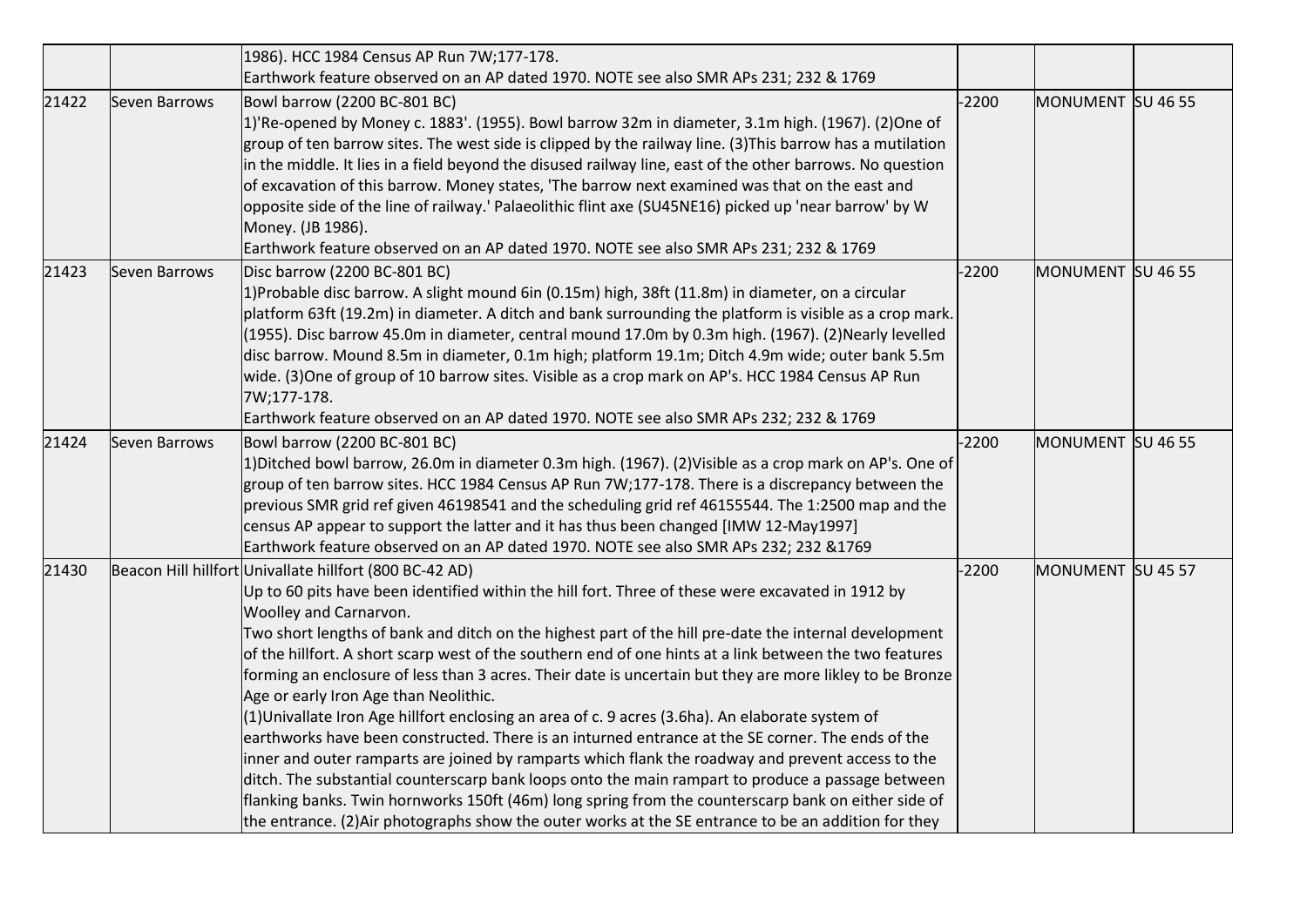|       |                    | impinge on the original defences. (3)Hut circles (B) and pits (C) scattered irregularly within the<br>enclosed area. (1967). HCC 1984 Census AP Run 6W;016-017. Medieval Occupation MONUID - 21416<br>There is one entrance to the hill fort located at the south east corner. This entrance is flanked by<br>parallel inturned banks 12m in length. The entrance has hornworks forming a semicircular projection<br>similar to that at Danebury.<br>Settlement within a hillfort.<br>An excavation was carried out at Beacon Hill on some of the hut circles by C.L. Woolley and Lord<br>Carnarvon in August 1912. Published in "Man".<br>Part of the earthworks of Beacon Hiill observed on an AP dated 1977. NOTE see also SMR APs 228-230<br>lincl.<br>Earthwork survey carried out by Royal Commission on Historical Monuments (England) in 1978 and<br>1979 at Beacon Hill.<br>Beacon Hill hillfort was included in the Wessex Hillforts Project.<br>A geophysical survey was carried out on Beacon hill as part of the Wessex Hillforts project. The site<br>was selected to provide a possible future management framework. However the results of this survey<br>were very poor and only picked up the large ditches that surrounded the huts and the deeper storage<br>or rubbish pits. It was decided that this greatly under-represented the density of the occupation of this<br>hillfort. |        |                   |  |
|-------|--------------------|---------------------------------------------------------------------------------------------------------------------------------------------------------------------------------------------------------------------------------------------------------------------------------------------------------------------------------------------------------------------------------------------------------------------------------------------------------------------------------------------------------------------------------------------------------------------------------------------------------------------------------------------------------------------------------------------------------------------------------------------------------------------------------------------------------------------------------------------------------------------------------------------------------------------------------------------------------------------------------------------------------------------------------------------------------------------------------------------------------------------------------------------------------------------------------------------------------------------------------------------------------------------------------------------------------------------------------------------------------------------------------------------------------|--------|-------------------|--|
| 21431 | <b>Beacon Hill</b> | Hut circle (800 BC-42 AD)<br>$(1)$ Scattered irregularly about the interior are some 15 contemporary hut sites, comprising horse-shoe<br>shaped scoops and circular enclosures up to 15. Om in diameter with banks up to 0.4m in height and<br>faint traces of an outer ditch. An E or SE entrance gap is clearly visible on some. Associated with a<br>number of smaller storage/rubbish pits (C). (1967). (2) Within the enclosed area of the hillfort Woolley<br>distinguished two distinct types of circles: small 'round sinkings' and much larger rings marked by a<br>shallow depression. Excavation of one of the larger rings, c. 35ft (10.6m) revealed numbers of large<br>flint stones (collapsed stone walling (OS Card 1967)) and a fragment of black Bronze Age pottery (F).<br>Date of pottery not proven. Clearly visible on AP's. (JB 1986).                                                                                                                                                                                                                                                                                                                                                                                                                                                                                                                                           | $-800$ | MONUMENT SU 45 57 |  |
| 21432 | <b>Beacon Hill</b> | Pit (800 BC-42 AD)<br>(1)'Round sinkings' as described by Woolley (1913), also called by him 'hut dwellings'. He excavated 3<br>of the smaller depressions. One measured 9ft (2.7m) in diameter, 7ft, 4in (2.2m) deep, the sides were<br>irregular but the floor was flat and smooth. Finds recovered included burnt wood and charcoal (D),<br>animal bone (E) and pottery (F). A second pit excavated measured much the same as the first but<br>produced much less charcoal (D) and pottery (F). A third pit excavated was found to have been re-<br>used as a shelter for those tending the beacon which was situated on Beacon Hill in Medieval and<br>post- Medieval times. The site of this pit which has been built on to form a shelter was probably<br>associated with the Beacon site (SU45NE50). (2)A number of small storage/rubbish pits, up to 4.0m in<br>diameter visible. (1967).                                                                                                                                                                                                                                                                                                                                                                                                                                                                                                       | $-800$ | MONUMENT SU 45 57 |  |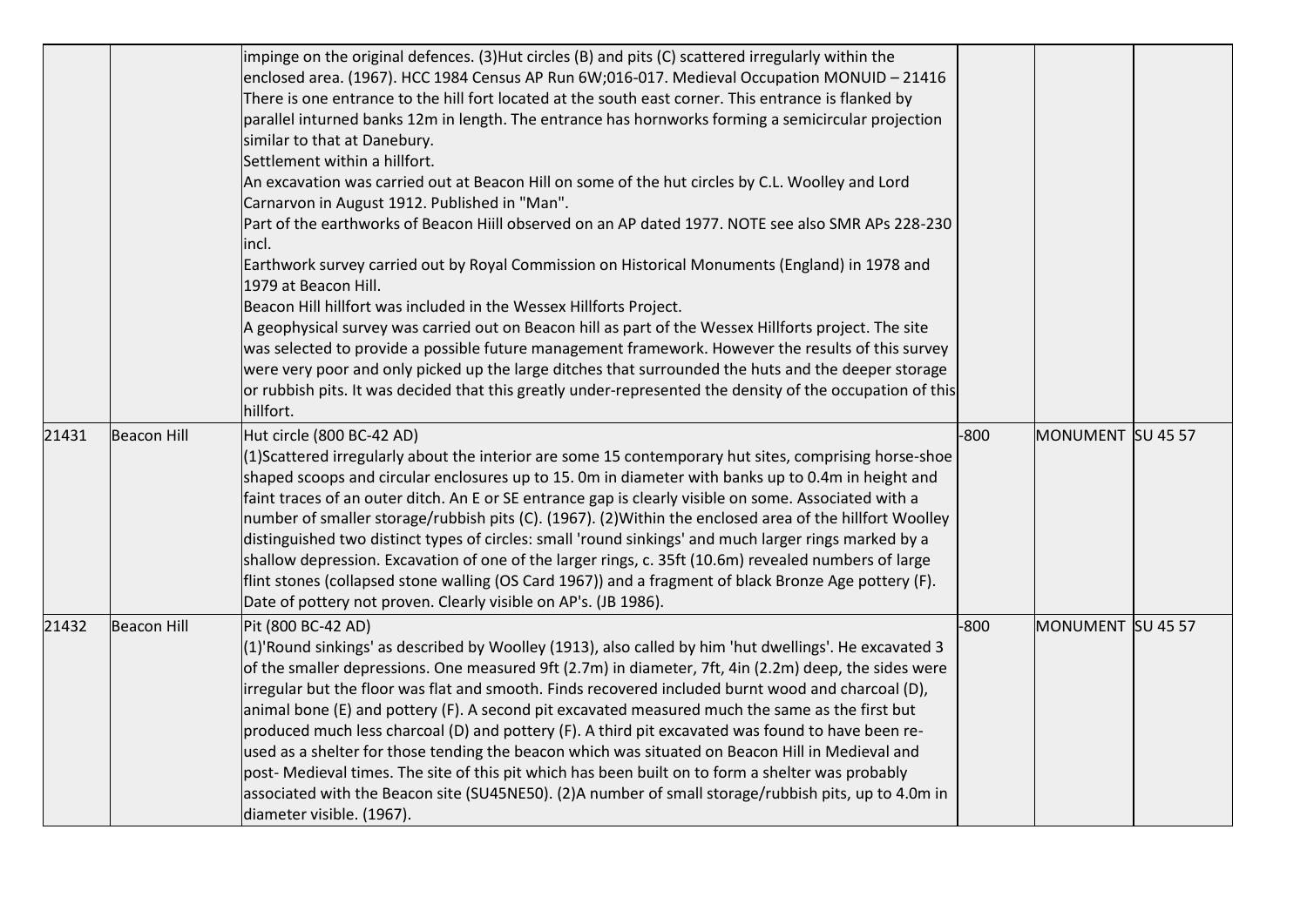| 21434 | <b>Beacon Hill</b>                                    | Ditch                                                                                                                                                                                                                                                                                                                                                                                                                                                                                                                                                                                                                                                                                                                                                                                                                                   | 1985                            | MONUMENT SU 45 57 |          |
|-------|-------------------------------------------------------|-----------------------------------------------------------------------------------------------------------------------------------------------------------------------------------------------------------------------------------------------------------------------------------------------------------------------------------------------------------------------------------------------------------------------------------------------------------------------------------------------------------------------------------------------------------------------------------------------------------------------------------------------------------------------------------------------------------------------------------------------------------------------------------------------------------------------------------------|---------------------------------|-------------------|----------|
|       |                                                       | (1) Earlier earthwork within area of Beacon Hill first noted on AP's by L V Grinsell (1958). Fragmentary<br>remains of inner work, possibly a Neolithic interrupted ditch system. Still traceable on the ground as<br>broad, shallow interrupted ditches with the inner face the dominant feature. Terminates on the<br>hillfort quarry ditches. (2) Two short lengths of bank and ditch within the hillfort ramparts may suggest<br>a possible causewayed enclosure.                                                                                                                                                                                                                                                                                                                                                                   |                                 |                   |          |
| 21446 | Findspot                                              | (1)An As. found at Burghclere (Sconces Corner). Reign: Gratianus Obverse: DN GRATIANVS AVGG AVG<br>Bust, R. Draped. Pearl diadem. Reverse: GLORIA NOVI SAECULI Emperor standing F. R. hand holding<br>labarum vertical. L. hand resting on shield. OF in field L. ?I (or II) in field R. Mint of ARELATVM-<br>CONSTANTINA (Arles). 1st or 2nd Officina. (2) Exact location of findspot unknown (1967). OS Card<br>refers to As. of Domitianus. Reference gives the above description for the coin found at Sconces<br>Corner as belonging to the reign of Gratianus (367-383 A.D.). (JB 1986).                                                                                                                                                                                                                                          | 43 AD-409 FINDSPOT<br><b>AD</b> |                   | SU 47 59 |
| 21449 | Disc Barrow,<br>Ladle Hill                            | Disc barrow (2200 BC-801 BC)<br>(1)A fine disc barrow, 170ft (51m) in diameter, with a single central tump which has been dug into.<br>Two other slight diggings have been made in the berm. (2)A fine example of a disc barrow on the<br>hillslope north of the camp on Ladle Hill. The central mound, 1ft (0.3m) high and 28ft (8.5m) in<br>diameter, stands on a platform 76ft (23.16m) in diameter which is surrounded by a ditch 12ft (3.6m)<br>and 1ft (0.3m) deep, outside of which is the outer bank 18ft (5.4m) wide. (3)Diameter: 37m. Ditch:<br>4.5m wide. Height of outer bank: c. 0.75m. Depth of ditch: max 1m. Height of barrow: c. 1.25m. Hole<br>in centre: 3m N-S, 4m E-W. HCC 1984 Census AP Run 6W;013-015.<br>Earthwork feature observed on an AP dated 1947. NOTE see also SMR APs 234; 239; 1297; 1684 &<br>1685 | $-2200$                         | MONUMENT SU 47 56 |          |
| 21456 | Bowl Barrow on<br>the N spur of<br><b>Beacon Hill</b> | Bowl barrow (2200 BC-801 BC)<br>$(1)$ Bowl barrow, 26 paces in diameter and 8ft (2.4m) high. Planted with firs c. 1943. (2) A bowl barrow<br>under very thick tree cover. A ditch is visible in places as trees planted in it have caused it to silt up.<br>The top is uneven. The mound is 15ft (4.5m) above the bottom of the ditch on the downside and 5ft<br>(1.15m) on the upside. The ditch is up to 1.2m deep. (3)Bowl barrow 23.0m in diameter, 2.5m high<br>surrounded by a ditch 5-7m wide and 0.4m deep. On the west side of the ditch there appears to be<br>three causeways c. 10m apart and 2.0m wide. (1955). Sited on a steep slope c. 400m downhill from<br>the crest of Beacon Hill.                                                                                                                                  | $-2200$                         | MONUMENT SU 45 57 |          |
| 21457 | Cross dyke on the<br>N spur of Beacon<br>Hill         | $(1)$ A univallate earthwork with its bank on the downhill side. It crosses the northern spur of Beacon<br>Hill and ends at the top of a steep slope. The NW end is mutilated by a road and other tracks but it is<br>comparatively well preserved at the SE end. Covered mostly by a fir plantation. (1955, confirmed<br>1967). HCC 1984 Census AP Run 5W;057-058.                                                                                                                                                                                                                                                                                                                                                                                                                                                                     | 1955                            | MONUMENT SU 45 57 |          |
| 21460 | Celtic Fields,<br><b>Beacon Hill</b>                  | Celtic field system (800 BC-42 AD)<br>(1)Celtic fields visible in areas centred, SU479592, SU454564 SU484559. In the areas centred<br>SU453555 and 458565 the fields are well preserved with lynchets and field banks upto 3.0m high                                                                                                                                                                                                                                                                                                                                                                                                                                                                                                                                                                                                    | $-800$                          | MONUMENT SU 47 59 |          |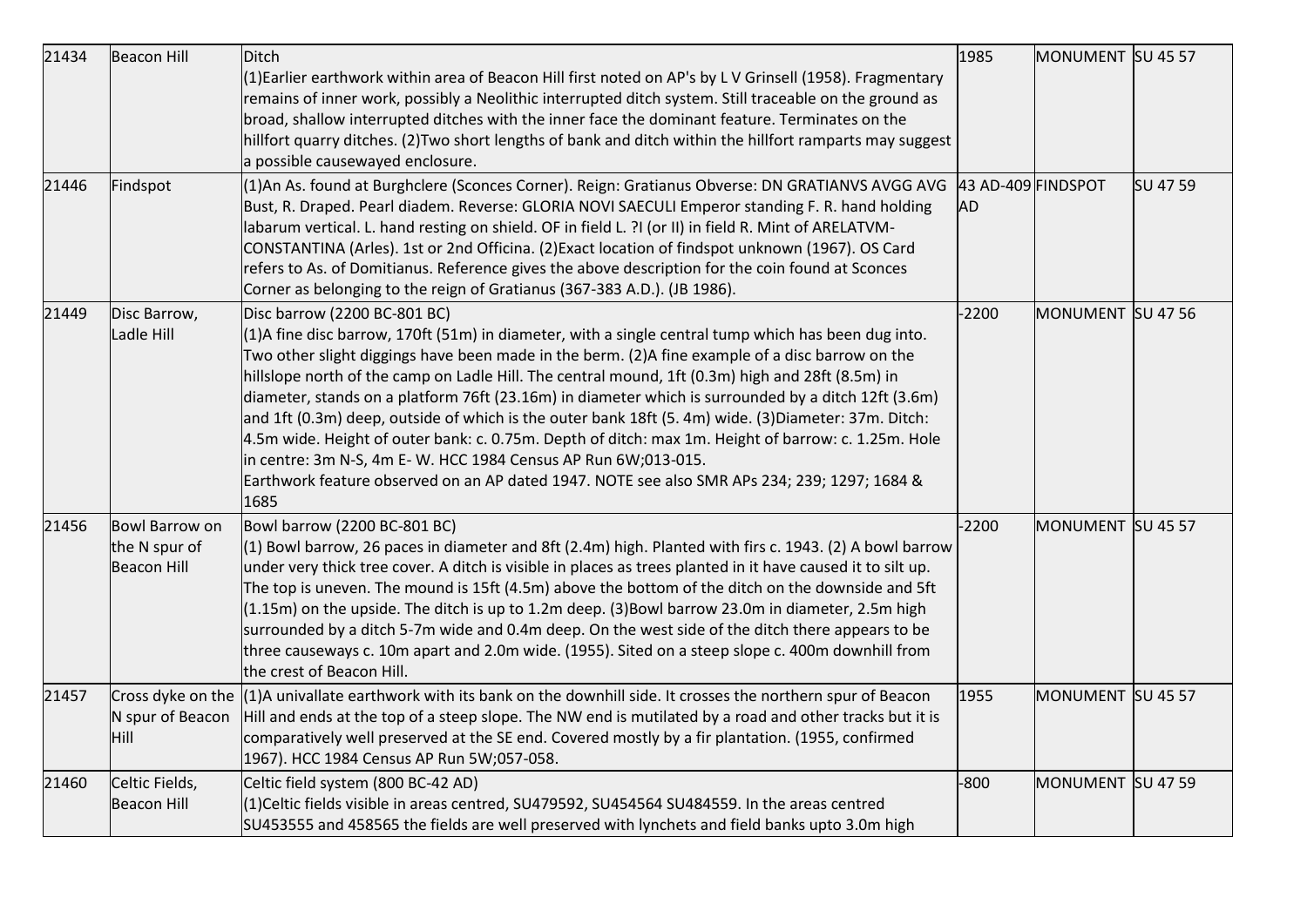|       |                                                         | (confirmed 1967) (2) Celtic fields on the slopes of Beacon Hill extending south to include fields and a<br>settlement on Woodcott Down. The total area of the group is about 900 acres (364ha). (3) HCC AP<br>refs: run6w16, r7w177-178. (4) RCHME AP ref: SU4555/15-18<br>Crop &/or soil marks observed on an AP dated 1977. NOTE see also SMR APs 161; 228-230 incl.; 538 &<br>1296                                                                       |                                 |                   |                 |
|-------|---------------------------------------------------------|-------------------------------------------------------------------------------------------------------------------------------------------------------------------------------------------------------------------------------------------------------------------------------------------------------------------------------------------------------------------------------------------------------------------------------------------------------------|---------------------------------|-------------------|-----------------|
| 21474 | Findspot                                                | (1)Palaeolithic flint axe 4.5in (11.4cm) long picked up near barrow (SU45NE52H). (2)Flint implement<br>picked up by W. Money in 1882 while he was excavating the barrow of the 'Seven Barrows' group<br>which is situated on the east side of the railway line. (3) Whereabouts of this implement are not<br>known. Reported to be at Highclere Castle but could not be found there at last attempt (1955).<br>Believed to be lost. (1956, confirmed 1967). | 500000<br>BC-10001<br><b>BC</b> | <b>FINDSPOT</b>   | SU 46 55        |
| 21475 |                                                         | (1) Two lynchets, following the slope of a small spur are situated half-way down the north slope of<br>Beacon Hill. They average 2.5m in height. A number of later hollow ways (B) encroach upon them.<br>(1957).                                                                                                                                                                                                                                           | 1957                            | MONUMENT SU 45 57 |                 |
| 21476 |                                                         | (1)Hollow-ways which encroach upon the two lynchets (A) on the north and west. (1957).                                                                                                                                                                                                                                                                                                                                                                      | 1957                            | MONUMENT SU 45 57 |                 |
| 21477 | A bowl barrow on<br>the S spur of<br><b>Beacon Hill</b> | $(1)$ A small round barrow, 7m in diameter, 0.38m high. It lies directly S of the entrance to the hillfort on -2200<br>Beacon Hill. (2)A round barrow 150 yards (137m) S of Beacon Hill. (3)Some doubt as to whether it is a<br>barrow.                                                                                                                                                                                                                     |                                 | MONUMENT SU 45 56 |                 |
| 21478 | Acheulian hand<br>axe                                   | (1)An Acheulian hand axe found 'near Sydmonton'. Presented to Newbury Museum between 1909 and - 500000<br>1930. Located at Newbury Museum. Acc. No. either S29 or S30. Not clear on accession card which<br>implement is the one in question. Exact location of find spot unknown. (JB 1986).                                                                                                                                                               |                                 | <b>FINDSPOT</b>   | <b>SU 48 57</b> |
| 21479 |                                                         | (1)Sherds of 'rude pottery', probably Neolithic, found some years before 1930 in mole or rabbit<br>scrapes 'from the surface of a filled in ditch at the base of Beacon Hill, not very far from Burghclere<br>station'. Exact location of find spot unknown. (JB 1986).                                                                                                                                                                                     | $-4000$                         | <b>FINDSPOT</b>   | SU 46 57        |
| 21488 | Roman dish                                              | (1) Roman dish or 'porringer' found in gravel pit near Sydmonton. Exact location of the pit not known.<br>Whereabouts of dish at present not known. (1967).                                                                                                                                                                                                                                                                                                 | 43                              | <b>FINDSPOT</b>   | SU 48 57        |
| 21489 | <b>Bronze Age</b><br>pottery                            | (1) Fragments of Bronze Age pottery found in gravel pit near Sydmonton. Exact location of pit not<br>known. (1967).                                                                                                                                                                                                                                                                                                                                         | $-2200$                         | <b>FINDSPOT</b>   | SU 48 57        |
| 21506 |                                                         | (1) A possible ring ditch visible as a faint light mark on air photographs. HCC AP ref: run7w177                                                                                                                                                                                                                                                                                                                                                            | $-2200$                         | MONUMENT SU 45 55 |                 |
| 21507 | Seven Barrows                                           | $ 1\rangle$ A series of curvilinear features visible as light and dark marks on APs. Could be part of the celtic<br>field system (SU45NE42) HCC AP ref: run7w177 HCC 1984 Census AP Run 6W;016<br>A series of soil &/or crop marks observed on an AP dated 1970. NOTE see also SMR APs 231; 232 &<br>1769                                                                                                                                                   | 1970                            | MONUMENT SU 46 55 |                 |
| 21508 | Inhumation                                              | (1) At Ridgemoor Farm, on the west side of the road leading from West Street to Burghclere Rectory,<br>two burials were uncovered. A small skeleton, 'huddled and all of a heap' was found embedded in<br>chalk c. 18' (0.45m) from the surface. The head was turned downwards and the right arm was placed<br>under the face. 50-60 yards (45-55m) to the south on the same side of the road another, larger,                                              | 1986                            | MONUMENT SU 46 59 |                 |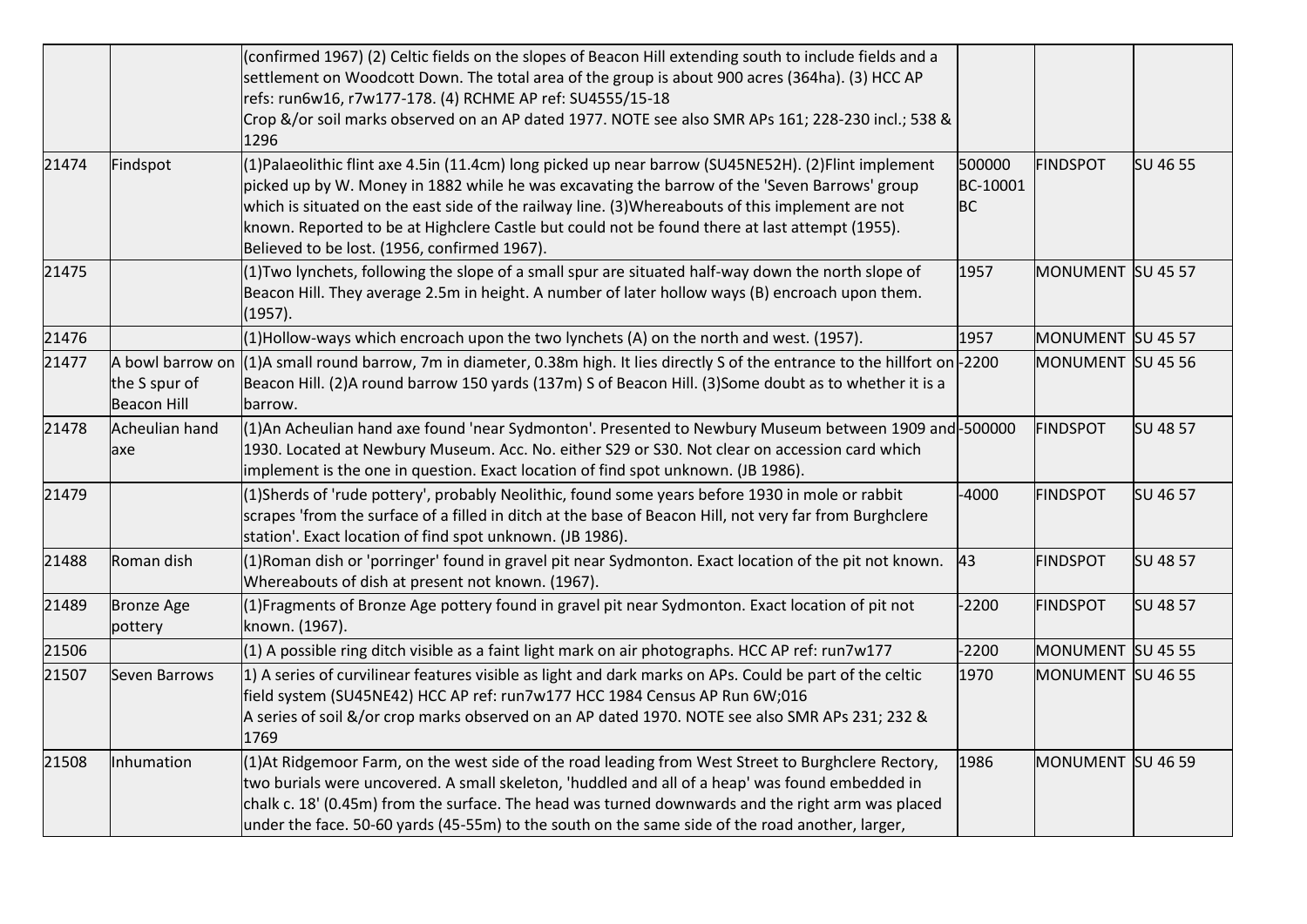|       |                                                                           | skeleton was found extended at full length with north-south orientation. It lay 3.5 ft (1m) below the<br>surface. Several large iron nails (B) were found on and about the skeleton. Pottery and glass finds (C-D)<br>were found close by. (2) Dating is uncertain and the connection between skeletons and finds (C-D) not<br>clear. The pottery (C) was reported to have been sent to Newbury Museum but cannot now be traced.<br>Whereabouts of skeletons not known. (1967).                                                                                                                                                                                                                                                                                                                                                                                                                                                                                                                                                                                                                                                                                                                                                                                                                                                                                                                                                   |         |                                    |          |
|-------|---------------------------------------------------------------------------|-----------------------------------------------------------------------------------------------------------------------------------------------------------------------------------------------------------------------------------------------------------------------------------------------------------------------------------------------------------------------------------------------------------------------------------------------------------------------------------------------------------------------------------------------------------------------------------------------------------------------------------------------------------------------------------------------------------------------------------------------------------------------------------------------------------------------------------------------------------------------------------------------------------------------------------------------------------------------------------------------------------------------------------------------------------------------------------------------------------------------------------------------------------------------------------------------------------------------------------------------------------------------------------------------------------------------------------------------------------------------------------------------------------------------------------|---------|------------------------------------|----------|
| 21513 | Old Burghclere<br><b>DMV</b>                                              | Deserted settlement (1066 AD-1539 AD)<br>$(1)$ In field to the NW of what is now Old Burghclere, farmstead sites and associated enclosures of a<br>former settlement can be traced. Visible well- preserved earthworks take the form of banks and<br>ditches of enclosures to homesteads placed along the south side of the E-W road from Burghclere to<br>Whitchurch-Newbury. The homestead sites are marked by a number of depressions along the modern<br>highway. 5) First documented in AD 749 as CLERAN (Fort Camp). Village site and field system visible on<br>AP's. The site extends north of the road into a pasture centred at SU 4664 5815. (1956, confirmed<br>[1967] (2)Pottery (B) and building debris (C) found, including the remains of two footings and the<br>extent of occupation of west end of village site. (1979). (3)'Clere', which may have included Burghclere<br>and Highclere, occurs in Saxon land grants of 749 and 955. By 1209 Burghclere and Highclere each had<br>their own reave and soon after, they are separately accounted for on the pipe rolls of the See of<br>Winchester. Burghclere remained in the possession of the See of Winchester until 1551. HCC 1884<br>Census APs Run 5W;058-060.<br>Earthworks observed from AP dated 1967<br>Earthwork survey carried out on behalf of RCHME. Interpretation of the earthworks accompanies the<br>plan (Backup under 30616 in Hantsfile) | 1066    | MONUMENT SU 46 58                  |          |
| 21553 | Findspot,<br><b>Beacon Hill</b>                                           | Roman coins found on Beacon Hill. No precise location given.                                                                                                                                                                                                                                                                                                                                                                                                                                                                                                                                                                                                                                                                                                                                                                                                                                                                                                                                                                                                                                                                                                                                                                                                                                                                                                                                                                      | 43      | <b>FINDSPOT</b>                    | SU 45 57 |
| 21560 | A section of linear<br>earthwork SW of<br><b>Great Litchfield</b><br>Down | (1) Linear earthwork consisting of bank and ditch. Extends from SU 4797 5690 to SU 4652 5513. The<br>south end starts from the bottom of a small valley, runs east onto Great Litchfield Down, and runs<br>along its western edge and up onto Ladle Hill where it curves round the nose of the hill to die out on<br>the NE. The bank and ditch are of slight profile, average height c. 2.5ft (0. 7m), average width 20ft<br>(6m). This is the linear ditch incorporated into the 'setting-out' ditch of Ladle Hill (SU45NE15).<br>(2)Survives as a slight ditch with a bank on the west side c. 8m in overall width (1967). HCC 1984<br>Census AP Run 6W;013-015.                                                                                                                                                                                                                                                                                                                                                                                                                                                                                                                                                                                                                                                                                                                                                               | $-2200$ | MONUMENT SU 46 55                  |          |
| 21563 | Possible site of<br>Hospital of the<br>Cross                              | Medieval hospital for travellers and poor pilgrims on the road from Winchester to Oxford which stood 1066<br>near the church.<br>Traditionally, the 'Hospital of the Holy Cross' was a hospital for travellers and poor pilgrims on the<br>road from Winchester to Oxford and it stood near the church at Burghclere. The dates of foundation<br>and dissolution are not known.                                                                                                                                                                                                                                                                                                                                                                                                                                                                                                                                                                                                                                                                                                                                                                                                                                                                                                                                                                                                                                                   |         | MONUMENT SU 46 57                  |          |
| 22672 | Dovecote at<br>Manor Farm, Old                                            | Post-medieval dovecote at Old Burghclere (unlisted).<br>Late C18/early C19 square building with open side to SE. Pyramidal tile roof. English bond brickwork,                                                                                                                                                                                                                                                                                                                                                                                                                                                                                                                                                                                                                                                                                                                                                                                                                                                                                                                                                                                                                                                                                                                                                                                                                                                                     | 1540    | <b>HISTORIC</b><br><b>BUILDING</b> | SU 46 58 |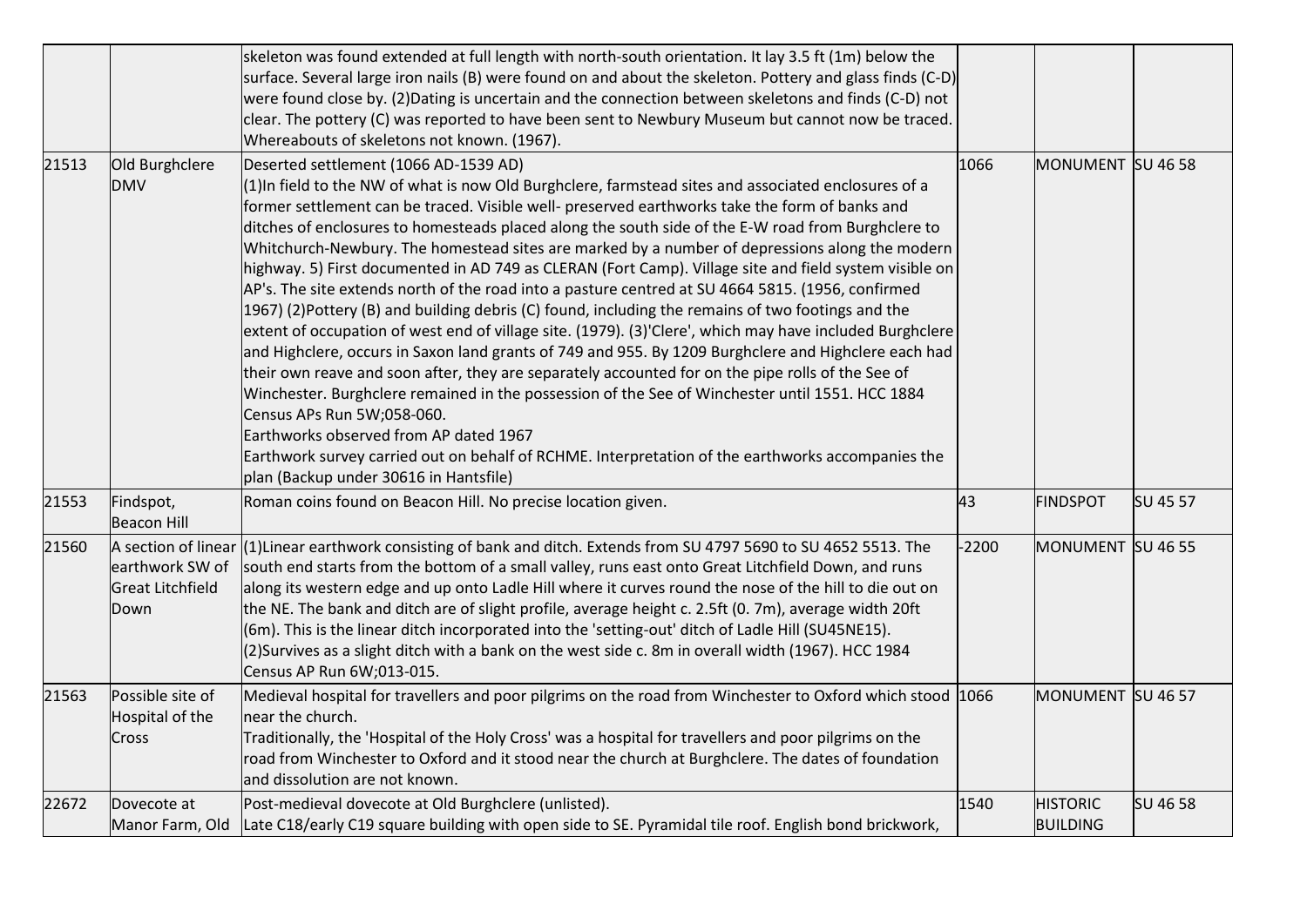|       | Burghclere                                                     | some blue headers.<br>Recorded by Sarah Richards as a square brick built building. Photograph shows dovecote by the edge<br>of the road, possibly at north end of Manor Farm. No precise location given, but location confirmed by<br>Bob Edwards from photograph. Report dated May 1999.<br>Building Condition Survey 2002. Fair. Some slipped and cracked tiles. Open joints in lower brickwork<br>due to splash back as no RWGs - but no sign of building having had them. Warn and some decay in<br>braces at opening. Ivy once in roof - has been killed off.<br>This building was recorded as being a dovecote, presumably as it had only been seen from the road.<br>The B&DBC Condition survey allowed inspection of the building from the garden of Manor Farmhouse. |                  |                   |  |
|-------|----------------------------------------------------------------|-------------------------------------------------------------------------------------------------------------------------------------------------------------------------------------------------------------------------------------------------------------------------------------------------------------------------------------------------------------------------------------------------------------------------------------------------------------------------------------------------------------------------------------------------------------------------------------------------------------------------------------------------------------------------------------------------------------------------------------------------------------------------------|------------------|-------------------|--|
| 30590 |                                                                | This showed the building to be a garden building with an open side to the garden. Bob Edwards.<br>1) A group of 10 pits, some plough damaged, observed during a watching brief for the Whitway<br>Diversion Scheme.                                                                                                                                                                                                                                                                                                                                                                                                                                                                                                                                                           | $-800 - 42$      | MONUMENT SU 46 58 |  |
| 30594 |                                                                | 1) A34 Whitway Diversion Scheme (Watching Brief). An isolated pit, irregular in shape and measuring<br>3.35 x 1.80m. Bronze Age finds included pottery, animal bones and flint tools.                                                                                                                                                                                                                                                                                                                                                                                                                                                                                                                                                                                         | $-2200 -$<br>801 | MONUMENT SU 46 58 |  |
| 30598 |                                                                | 1) Evidence of ridge and furrow reported at this location.                                                                                                                                                                                                                                                                                                                                                                                                                                                                                                                                                                                                                                                                                                                    | 1994             | MONUMENT SU 46 58 |  |
| 30599 | <b>Ring Ditch</b>                                              | 1) Adjacent to one of the earthworks of the Seven Barrows group. Partially exposed since the majority<br>of the ditch lay beneath existing road. Some pottery and human bone recovered during A34 Whitway<br>Diversion Scheme watching brief.                                                                                                                                                                                                                                                                                                                                                                                                                                                                                                                                 | $-2200$          | MONUMENT SU 46 55 |  |
| 30602 | Roman<br>Settlement,<br>Beacon Hill Visitor Brief.<br>Car Park | Possible Roman site indicated by two pits and a hearth see record 30604.<br>1) Two pits dated to the Roman period observed during A34 Whitway Diversion Scheme Watching                                                                                                                                                                                                                                                                                                                                                                                                                                                                                                                                                                                                       | 43               | MONUMENT SU 46 57 |  |
| 30603 | Roman<br>Settlement,<br><b>Beacon Hill Visitor</b><br>Car Park | 1) A gulley, dated to the Roman period, observed during Watching Brief. It diminished in size towards $ 43 $<br>its eastern end and was possibly the footings for a wall.                                                                                                                                                                                                                                                                                                                                                                                                                                                                                                                                                                                                     |                  | MONUMENT SU 46 57 |  |
| 30604 | Roman<br>Settlement,<br>Car Park                               | Occupation site indicated by the presence of a hearth.<br>1) A hearth, dating to the Roman period, was observed during a Watching Brief. It was central in an<br>Beacon Hill Visitor area of burning with burnt material around it.                                                                                                                                                                                                                                                                                                                                                                                                                                                                                                                                           | 43               | MONUMENT SU 46 57 |  |
| 30607 |                                                                | 1) A group of at least 4 graves with inhumation burials observed during Watching Brief for A34<br>Whitway Diversion Scheme. Although close to a group of Iron Age pits the graves contained no<br>dateable material. One showed evidence of a coffin.                                                                                                                                                                                                                                                                                                                                                                                                                                                                                                                         | 1987             | MONUMENT SU 45 58 |  |
| 30608 |                                                                | 1) Group of 3 pits observed during A34 Whitway Diversion Scheme Watching Brief. Two pits were<br>small, 0.75x0.75m, the other was much larger and contained Iron Age rubbish, a complete pot and 2<br>human skeletons. Deposited without ceremony, one skeleton showed evidence of blade wounds to                                                                                                                                                                                                                                                                                                                                                                                                                                                                            | $-800 - 42$      | MONUMENT SU 45 58 |  |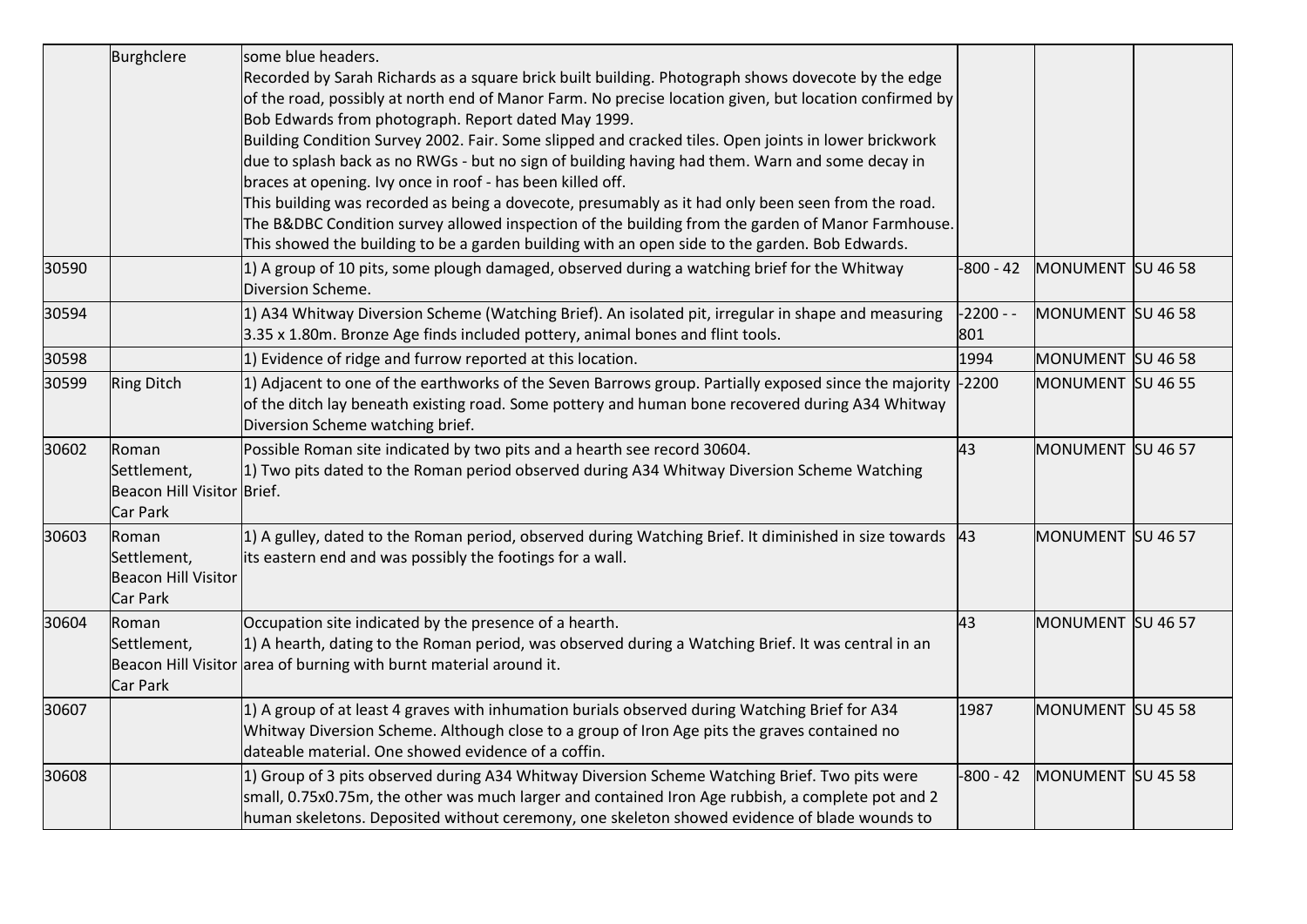|       |                                            | head and left leg. The relationship between this group of pits and 4 inhumation burials on the same<br>site was not determined.                                                                                                                                                   |                     |                   |          |
|-------|--------------------------------------------|-----------------------------------------------------------------------------------------------------------------------------------------------------------------------------------------------------------------------------------------------------------------------------------|---------------------|-------------------|----------|
| 30613 | Earlstone Manor                            | Earthworks are recorded near to Earlstone Manor.<br>(1) Unsurveyed earthworks under pasture at Earlstone Manor.                                                                                                                                                                   | 1981                | MONUMENT SU 48 59 |          |
| 30614 | <b>Well Street Farm</b><br>(AKA Mole Farm) | NGR taken to be Well Street Farm; "Well Street" first documented in AD1327 as ATTE WELLE (home of 1327<br>Roger atte Welle).<br>Recorded as part of the RCHME Medieval Settlement Project.                                                                                        |                     | <b>NAME</b>       | SU 47 59 |
| 30617 |                                            | 1) Remains of the footings of a building observed during road widening scheme. Part of Burghclere<br>P.M.V.                                                                                                                                                                       | 1066                | MONUMENT SU 46 58 |          |
| 30619 |                                            | 1) Saxon pottery retrieved during fieldwalking in the immediate vicinity of DMV.                                                                                                                                                                                                  | 410 - 1065 FINDSPOT |                   | SU 46 58 |
| 30620 | Old Burghclere                             | Domesday mentions CLERE and it is not certain if this indicates Highclere or Burghclere or both.<br>Consisted of 71/2 hides in 1086 and was held by the Bishop of Winchester.<br>Village observed on an AP dated 1977. NOTE see also SMR AP 164                                   | 1086                | <b>NAME</b>       | SU 46 57 |
| 33859 |                                            | 1. Clay pipe fragments (1988).                                                                                                                                                                                                                                                    | 1540                | <b>FINDSPOT</b>   | SU 45 58 |
| 33861 | Whitehill,<br>Whitway,<br>Burghclere       | 1. Roman Coin (268-70 AD) IMP C CLAUDIVS AVC Bust radiato cuirassed GENIS EXERCI Genius standing<br>holding out patera with right hand. Left hand holds cornucopia. Bronze plated.                                                                                                | 43                  | <b>FINDSPOT</b>   | SU 45 59 |
| 34040 | Earlstone Manor                            | First documented in AD 1086 as ERLESTON(A) ie Farm belonging to the Earl.<br>$(1)$ Part of the RCHME Medieval settlement project.                                                                                                                                                 | 950                 | <b>NAME</b>       | SU 47 59 |
| 35881 | De Havilland<br>Memorial                   | A memorial to Geoffrey de Havilland and Frank Hearle at Seven Barrows, commemorating their first<br>flight in 1910. Originally unveiled on 5th August 1966 but moved to its present location due to the<br>dualling of the A34 road.                                              | 1966                | MONUMENT SU 46 55 |          |
| 36867 | Whitway                                    | First documented in AD 1245 as WYTEWAY (chalk road leading to White Down).<br>Part of the RCHME Medieval settlement project.                                                                                                                                                      | 1245                | <b>NAME</b>       | SU 45 59 |
| 37087 |                                            | $(1)$ A double ditched feature, probably modern, visible as a dark mark on air photographs. HCC AP ref: 1984<br>run4w161                                                                                                                                                          |                     | MONUMENT SU 47 59 |          |
| 37088 |                                            | $(1)$ A series of linear banks apparently visible as low earthworks on air photographs. There are further<br>earthworks in the vicinity not transcribed. HCC AP ref: run4w162                                                                                                     | 1985                | MONUMENT SU 45 59 |          |
| 37089 | Earthworks W of<br>Ridgemoor Farm          | A series of low earthworks (banks and ditches) discernible in this source though not transcribed. May 1967<br>be part of a shrunken village. HCC AP ref: run4w162<br>Earthworks observed on an AP dated 1967                                                                      |                     | MONUMENT SU 46 59 |          |
| 37092 |                                            | $(1)$ Rectilinear features (not transcribed) probably have a modern origin. HCC AP ref: run4w61                                                                                                                                                                                   | 1985                | MONUMENT SU 48 59 |          |
| 37542 | Old Burghclere<br>Manor                    | A well, water cistern or ice house discovered in the grounds of Old Burghclere Manor. Exact function<br>of feature is currently unknown but it would most likely be a cistern.<br>Exact function of feature is currently unknown but it is possible that it may be an underground | 1540                | MONUMENT SU 46 57 |          |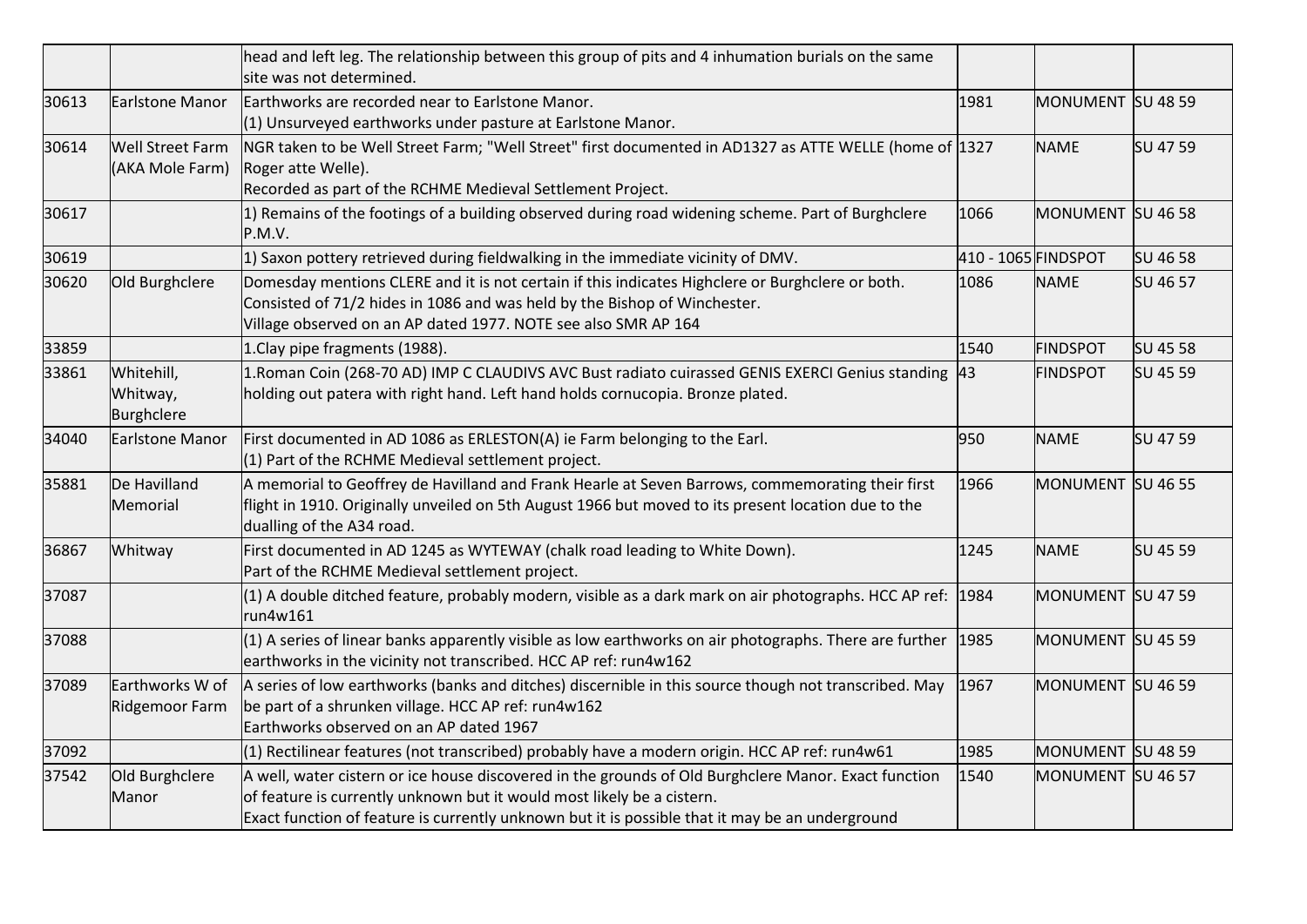|       |                             | icehouse. These features were particularly common in the grounds of large C19 houses and were used<br>to store ice imported from Norway or North America.<br>Letter with description of possible icehouse by Michael Taylor, Assistant Berkshire County<br>Archaeologist.                                                                                                                                                                                                                                                                                                                                                                                                                                                                                                                                                                                                                                                                                                                                                                         |                  |                                    |          |
|-------|-----------------------------|---------------------------------------------------------------------------------------------------------------------------------------------------------------------------------------------------------------------------------------------------------------------------------------------------------------------------------------------------------------------------------------------------------------------------------------------------------------------------------------------------------------------------------------------------------------------------------------------------------------------------------------------------------------------------------------------------------------------------------------------------------------------------------------------------------------------------------------------------------------------------------------------------------------------------------------------------------------------------------------------------------------------------------------------------|------------------|------------------------------------|----------|
| 38859 |                             | Palmers Hill House <sup>[1]</sup> First documented in AD 1327 as LE PALMERE (Associated with family of Richard le Palmere).                                                                                                                                                                                                                                                                                                                                                                                                                                                                                                                                                                                                                                                                                                                                                                                                                                                                                                                       | 1327             | <b>NAME</b>                        | SU 4761  |
| 38891 | Finds at Whitway<br>Cottage | Post medieval coin hoard found during restoration work. The hoard was found in a pot and on top of<br>the coins a piece of paper was pushed in to act as a bung. The hoard was deposited after AD1600 and<br>contained 167 silver coins, a small number of which were clipped. Declared Trearsure Trove by the<br>British Museum.                                                                                                                                                                                                                                                                                                                                                                                                                                                                                                                                                                                                                                                                                                                 | 1600             | SU 45 59                           | SU 45 59 |
| 39327 | <b>Tot Hill</b>             | First documented in AD 1421 as TOTE HULLE (Look-out Hill).<br>Part of the RCHME Medieval settlement project                                                                                                                                                                                                                                                                                                                                                                                                                                                                                                                                                                                                                                                                                                                                                                                                                                                                                                                                       | 1421             | <b>NAME</b>                        | SU 46 61 |
| 41898 | of Manor<br>Farmhouse       | Cartshed 65m SSE Unlisted Cartshed at Manor Farm (curtilage building of Manor Farmhouse; MONUID.2978). C19.<br>Cartshed at south side of Manor Farm farmyard; lies along the roadside, with the open side facing<br>north into farmyard. Rear elevation possibly utilises an earlier boundary wall; random stone brought<br>to courses, raised in height by red brick to form the rear eaves/wallplate. East elevation of red brick to<br>eaves level, weatherboard gable above. East end formed and supported by the end elevation of an<br>adjacent brick building. Pitched roof of corrugated asbestos. Juxtaposition of cartshed roof line and<br>the round vent in adjacent building's gable, suggest that the cartshed is a later addition. Open front<br>elevation is supported on round wooden posts.<br>Building Condition Survey 2002. Very bad. The frame is fair, roof watertight but the rear wall<br>structurally unsound, leaning outward and cracked. Bricks in E wall are badly spalled. Some posts have<br>moved off post pads. | 1800             | <b>HISTORIC</b><br><b>BUILDING</b> | SU 46 57 |
| 42637 |                             | Barn 20m South of Unlisted Barn at Budds Farm. Late C19, though certainly there by 1877. Flint and brick elevations, with 1865<br>Budds Farmhouse a half-hipped thatch roof. Large wooden doors to front (southwest) elevation.                                                                                                                                                                                                                                                                                                                                                                                                                                                                                                                                                                                                                                                                                                                                                                                                                   |                  | <b>HISTORIC</b><br><b>BUILDING</b> | SU 46 60 |
| 50028 |                             | No archaeological features were observed during a watching brief.                                                                                                                                                                                                                                                                                                                                                                                                                                                                                                                                                                                                                                                                                                                                                                                                                                                                                                                                                                                 | 2000             | MONUMENT SU 46 55                  |          |
| 50347 | Barn at Adbury<br>Park Farm | Unlisted barn(s) converted to domestic use.<br>Building Condition Survey 2002. Good                                                                                                                                                                                                                                                                                                                                                                                                                                                                                                                                                                                                                                                                                                                                                                                                                                                                                                                                                               | 1540             | <b>HISTORIC</b><br><b>BUILDING</b> | SU 48 62 |
| 50689 | Farm                        | Granary at Adbury Mid-late C19 granary. 5 bay timber framed with king post roof. Weather boarded, brick plinth. E end<br>raised of ground.<br>Unlisted granary. Rectangular planform, weather boarded with tile roof.<br>Building Condition Survey 2002. Good.                                                                                                                                                                                                                                                                                                                                                                                                                                                                                                                                                                                                                                                                                                                                                                                    | 1836             | <b>HISTORIC</b><br><b>BUILDING</b> | SU 48 62 |
| 51655 | <b>Adbury Park</b>          | Particular Landscape Importance in the BDB Local Plan, forming a buffer to the N Wessex Downs<br>AONB which lies about 1% miles to the south.<br>The character of the parkland is of large fields interspersed with significant blocks of woodland (aprox<br>52 acres) some of which are listed as Semi-Natural Ancient Woodland. Apart from the area<br>immediately adjacent to the house the site is in arable production with the exception of the areas of                                                                                                                                                                                                                                                                                                                                                                                                                                                                                                                                                                                    | $1810 -$<br>1869 | <b>PARKS AND</b><br><b>GARDENS</b> | SU 48 62 |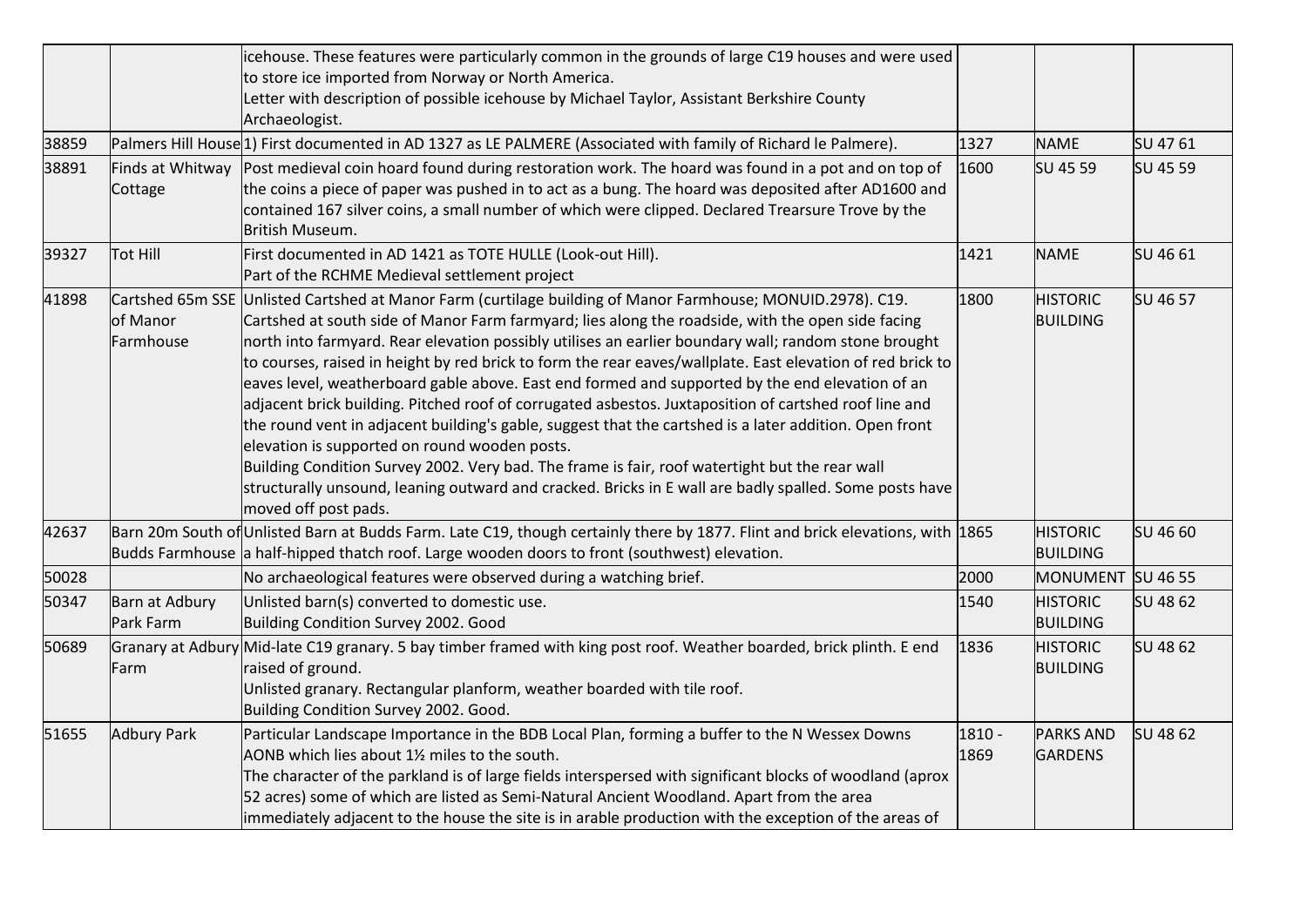|       |                                                            | low lying land adjacent to two ponds. The estate is identified as having a 'high degree of conservation<br>interest'.<br>Park shown on OS 1st Ed 6 map of 1870s.                                                                                                                                                               |        |                                    |          |
|-------|------------------------------------------------------------|--------------------------------------------------------------------------------------------------------------------------------------------------------------------------------------------------------------------------------------------------------------------------------------------------------------------------------|--------|------------------------------------|----------|
| 51665 |                                                            | Burghclere Manor Garden to house that was formerly the Rectory.                                                                                                                                                                                                                                                                | 1540   | <b>PARKS AND</b><br><b>GARDENS</b> | SU 46 57 |
| 51718 | Quarry Wood                                                | Garden. A National lily collection.                                                                                                                                                                                                                                                                                            | 1540   | <b>PARKS AND</b><br><b>GARDENS</b> | SU 46 62 |
| 52677 | DMV SW of<br>Burghclere                                    | Earthworks alongside West Street which are plainly the remains of building walls and are probably the 1066<br>remains of a Deserted Mediaeval Village. Earthworks probably relating to a deserted medieval<br>settlement are visible on aerial photographs (interpretation by NMP).<br>Earthworks observed on an AP dated 1967 |        | MONUMENT SU 46 60                  |          |
| 52732 | Trackway<br>between Beacon<br>Hill & Ladle Hill            | A trackway running between Beacon and Ladle hills, possibly contemporary.<br>A trackway, commencing at the NE corner of Beacon Hill and, possibly, leading to Ladle Hill.<br>Earthwork feature observed on an AP dated 1977. NOTE the feature continues on SMR AP 162                                                          | $-400$ | MONUMENT SU 46 57                  |          |
| 52733 | Field System W of<br>Ladle Hill                            | Rectilinear field system; period unknown<br>Crop or soil mark features observed on an AP dated 1977                                                                                                                                                                                                                            | 1977   | MONUMENT SU 47 57                  |          |
| 52753 | Field System N of<br>Old Burghclere                        | An area of rather insubstantial cropmarks, which appear to be part of one or more field systems<br>Cropmark features observed on an AP dated 1977. NOTE see also SMR AP 167                                                                                                                                                    | 1977   | MONUMENT SU 47 59                  |          |
| 53012 | Stables NE of<br>Earlstone Manor                           | Stables. Late C18/early C19. Single storey brick range with half hipped tile roof. Flemish Garden wall<br>bond. Hipped dormer to hayloft. 3 skylights on front slope.<br>Building Condition Survey 2002. Good. Paintwork on one or two doors flaky. Possibly listable GV.                                                      | 1766   | <b>HISTORIC</b><br><b>BUILDING</b> | SU 47 59 |
| 53013 | Stables E of<br>Earlstone Manor                            | Late C19 stables. Slate roof, king post roof. U-shaped range.<br>Building Condition Survey 2002. Fair. Some slipped slates. A number of tingles.                                                                                                                                                                               | 1866   | <b>HISTORIC</b><br><b>BUILDING</b> | SU 47 59 |
| 53014 | Hill Farmhouse                                             | Stables at Palmers C19 stable range. Slate gabled roof, brick with weatherboarded rear wall. Front partly<br>weatherboarded with brick plinth below. Estate type windows with ogee leaded panes at top.<br>Building Condition Survey 2002. Fair. Occasional slipped slate. Some open joints at low level.                      | 1800   | <b>HISTORIC</b><br><b>BUILDING</b> | SU 4761  |
| 53015 | Cartshed at<br>Palmers Hill<br>Farmhouse                   | Late C18/early C19 cartshed. Raking struts. Hipped tile roof. 4 open bays. Lean-to to W forming half<br>bay. Straight struts with curved braces to openings. Posts on brick piers.<br>Building Condition Survey 2002. Good.                                                                                                    | 1766   | <b>HISTORIC</b><br><b>BUILDING</b> | SU 4761  |
| 53016 | Palmers Hill<br>Cottage NE of<br>Palmers Hill<br>Farmhouse | House. Small cottage. Half hipped tile roof, brick walls, earliest in Flemish garden wall bond.<br>Casements. Central ridge stack. C20 extension to side.<br>Building Condition Survey 2002. Good.                                                                                                                             | 1800   | <b>HISTORIC</b><br><b>BUILDING</b> | SU 4761  |
| 53017 | Outbuilding to<br><b>NW of Manor</b><br>Farmhouse          | C19 single storey outbuilding. Timber framed, weatherboarded, on brick plinth. Hipped plain tile roof. [1800<br>Building Condition Survey 2002. Fair. Some slipped and missing tiles. Door - decay in lower part. Open<br>joints in brickwork of plinth and some loose bricks at NE corner. Some loose boarding at W end low   |        | <b>HISTORIC</b><br><b>BUILDING</b> | SU 46 58 |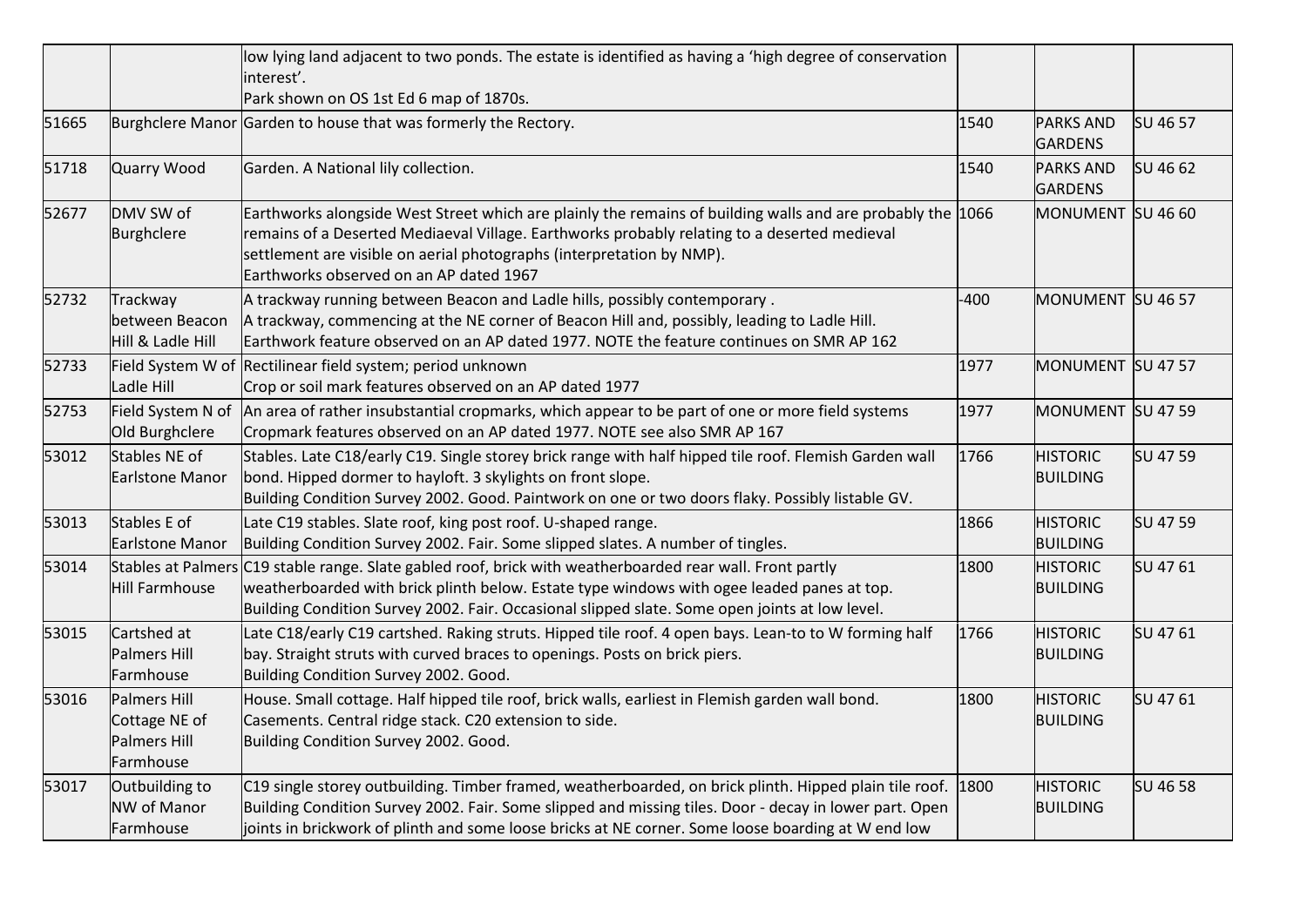|       |                                                 | down, minor decay. S side not visible - modern building adjacent.                                                                                                                                                                                                                                                                                                                                                                                                                                                                                                                                                                                                                                                                                            |      |                                    |          |
|-------|-------------------------------------------------|--------------------------------------------------------------------------------------------------------------------------------------------------------------------------------------------------------------------------------------------------------------------------------------------------------------------------------------------------------------------------------------------------------------------------------------------------------------------------------------------------------------------------------------------------------------------------------------------------------------------------------------------------------------------------------------------------------------------------------------------------------------|------|------------------------------------|----------|
| 53018 | Agricultural<br>building S of                   | C19 brick range with slate roof, half hipped at E, gabled at W. Two sets of sliding double doors with 2-<br>light openings either side. In centre of front 2 single light diamond leaded windows. All windows with<br>Manor Farmhouse cambered heads. Two hayloft dormers. Possibly originally a dairy.<br>Building Condition Survey 2002. Fair. Several slipped slates, especially near dormers. Brickwork fair<br>and a few spalled bricks, open joints near LH hay loft. Windows - poor decorative order and some<br>decay in cills.                                                                                                                                                                                                                      | 1800 | <b>HISTORIC</b><br><b>BUILDING</b> | SU 46 57 |
| 53019 | side of farmyard,<br>Manor Farm                 | Boundary wall to SBoundary wall C18/C19. Wall forms boundary to S side of farmyard. Malmstone type stone, random<br>coursed with various copings - all rather temporary or makeshift - several courses of bricks in one<br>area, cement mortar on the short return section at W end.<br>Building Condition Survey 2002. Poor. The stonework is quite poor with many eroding stones and<br>open joints. Vegetation growth on wall in places.                                                                                                                                                                                                                                                                                                                  | 1700 | <b>HISTORIC</b><br><b>BUILDING</b> | SU 46 57 |
| 53020 | Animal shed SW<br>of Manor<br>Farmhouse         | C19 timber framed animal shelter. Weatherboarded walls, brick plinth, gabled slate roof. C20 sliding<br>door at W end with 2 doors - one with cambered head, one with concrete lintel.<br>Building Condition Survey 2002. Fair. Some slipped slates. G near alignment adjusted. Some open<br>joints at low level. Crack over LH down in brick addition Some minor decay in weatherboarding.                                                                                                                                                                                                                                                                                                                                                                  | 1800 | <b>HISTORIC</b><br><b>BUILDING</b> | SU 46 57 |
| 53021 | Stables W of                                    | C19 brick stables in L-shape. Tile roof, gabled. Single storey.<br>Manor Farmhouse Building Condition Survey 2002. Fair. Some open joints but minor. Few slipped/broken tiles.                                                                                                                                                                                                                                                                                                                                                                                                                                                                                                                                                                               | 1800 | <b>HISTORIC</b><br><b>BUILDING</b> | SU 46 58 |
| 53022 | Stable and coach<br>house W of                  | Stable and coach house. C19. Brick. One and a half storey main range. Tile roof. Stable at E end with<br>hayloft over. Stalls remain inside. Coach house with two openings - now sliding doors. At W end there<br>Manor Farmhouse are two stable units back to back, one unit of two boxes facing the yard, the second of one box facing<br>the coachyard. Chimney on ridge. Small outshut at rear and single storey unit at E end with half hipped<br>tile roof.<br>Building Condition Survey 2002. Fair. Some slipped and broken tiles. Possible that RWGs require<br>adjustment. Damp staining on corner of stable at W end. Paintwork needs attention. Chimney on stack<br>- leaning to W a little. Tiles an addition at E end - N slope - many spalled. | 1800 | <b>HISTORIC</b><br><b>BUILDING</b> | SU 46 57 |
| 53023 | Boundary wall to<br>churchyard of All<br>Saints | Boundary wall. N and S walls. Brick, chamfered brick copings. S wall may belong to Manor House. E<br>wall of clunch rubble with sloping brick coping. W wall stone and brick - much is totally obscured by<br>plant growth and dumped gravestones and may have partially collapsed.<br>Building Condition Survey 2002. Poor. Coping poor/missing in places. A lot of ivy growth causing<br>damage to wall. Part of wall has collapsed in 2 places and bulging in some other areas. A lot of the<br>pointing is in reasonable condition but significant parts are poor.                                                                                                                                                                                       | 1750 | <b>HISTORIC</b><br><b>BUILDING</b> | SU 46 57 |
| 53024 | Memorial NW of<br>Church of All<br>Saints       | Tombstone. Late C19. Square memorial. Low pitched pyramidal top with raised corner. 4 inscription<br>panels. Plinth. Once surrounded by railings. Set on large stone base of 2 slabs on low brick walls.<br>Building Condition Survey 2002. Poor. Leaning to S. Stone slab base - slanted and collapsed to middle.<br>Plinth wall partially collapsed. Stonework of memorial - plinth on N side open joints and stone broken.<br>Whole of top lifted by iron cramps. Some fracturing of top stonework.                                                                                                                                                                                                                                                       | 1866 | <b>HISTORIC</b><br><b>BUILDING</b> | SU 46 57 |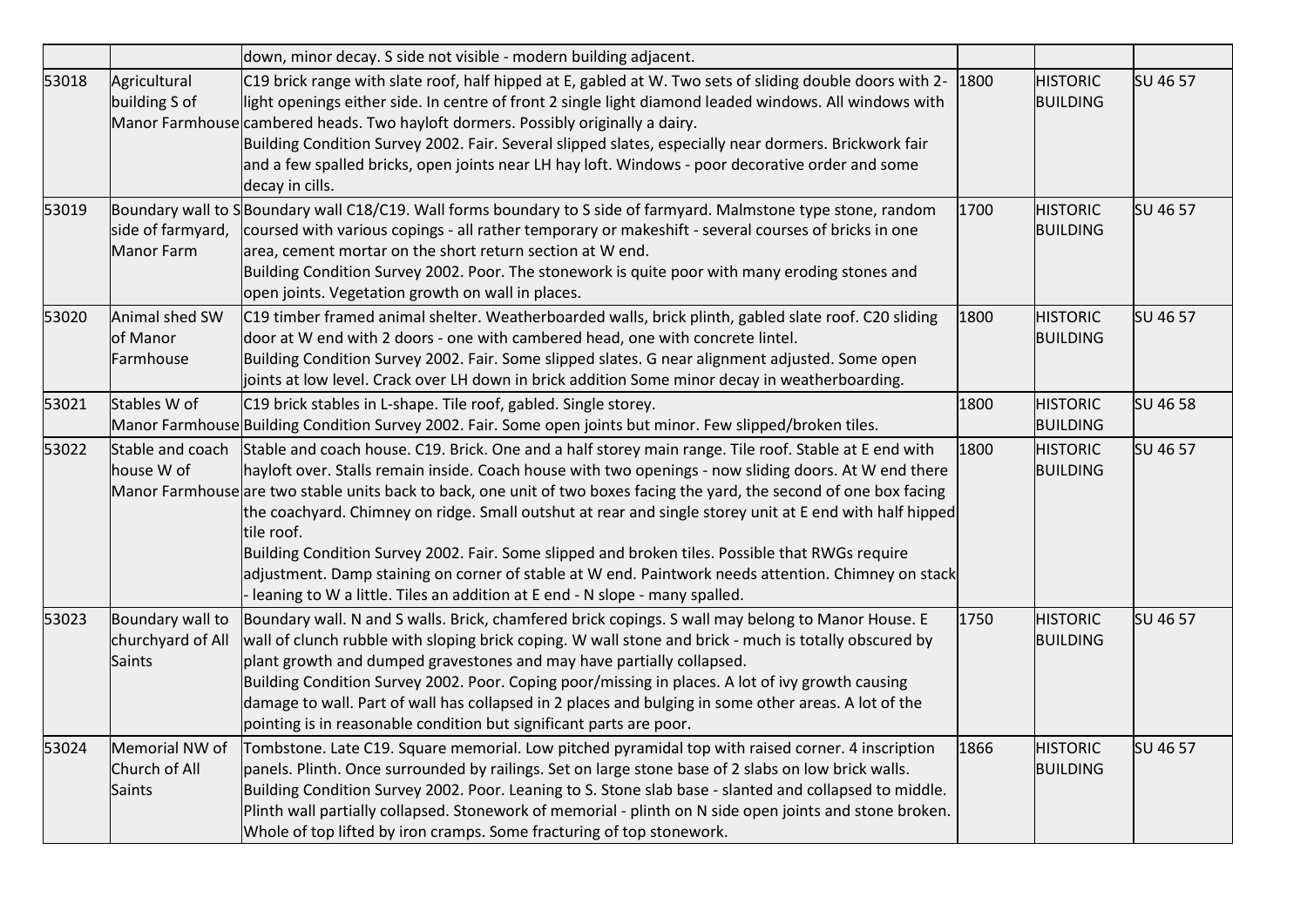| 53025 | Barn at Dodds<br>Farm                                       | Early to mid C19 barn. 3 bay brick barn with raking strut trusses. Central opening on N side. Additions<br>to both ends and single storey C20 addition at W. Flemish bond with blue headers. Additions at E and<br>W ends. Flemish bond with blue headers also. Corrugated metal roof, half hipped.<br>Building Condition Survey 2002. Fair. Several tie plates - historic movement. Area of spalled brickwork<br>LH of farmyard elevation. Open joints at low level. Rear wall - many open joints.                                                                                                                                                                                                                                                                                                                                                                                                    | 1800 | <b>HISTORIC</b><br><b>BUILDING</b> | SU 47 60 |
|-------|-------------------------------------------------------------|--------------------------------------------------------------------------------------------------------------------------------------------------------------------------------------------------------------------------------------------------------------------------------------------------------------------------------------------------------------------------------------------------------------------------------------------------------------------------------------------------------------------------------------------------------------------------------------------------------------------------------------------------------------------------------------------------------------------------------------------------------------------------------------------------------------------------------------------------------------------------------------------------------|------|------------------------------------|----------|
| 53026 | Stable and<br>cartshed range N<br>of Duncroft<br>Farmhouse  | Stable and cartshed. C19. 3 bay cartshed with stables to W in a narrower range. Brick, half hipped tile<br>roof.<br>Building Condition Survey 2002. Fair. Gutters need attention - disjointed in places - no end stops to W<br>end gutter and falls. Some spalling brickwork on internal face of plinth E end. Some open joints in<br>brickwork - especially at low level. No gutters on N side - but no evidence for them.                                                                                                                                                                                                                                                                                                                                                                                                                                                                            | 1800 | <b>HISTORIC</b><br><b>BUILDING</b> | SU 47 59 |
| 53027 | Small barn NE of<br>Duncroft<br>Farmhouse                   | C19 4 bay barn. Timber framed, weatherboarded walls on brick plinth. Steeply pitched half hipped<br>slate roof. Double doors in S elevation and 2 windows. Window in W gable, door below. Forms N side<br>of farmyard. Raking struts, jowelled posts with angular square cut jowls. Curving braces.<br>Building Condition Survey 2002. Poor. Quite a lot of slipped slates, especially near verge. Gutters need<br>attention - runs not aligned and gutters twisted and no RWGs on N side but not a great overhang, so<br>water will run down walling.                                                                                                                                                                                                                                                                                                                                                 | 1800 | <b>HISTORIC</b><br><b>BUILDING</b> | SU 47 59 |
| 53028 | Farmhouse                                                   | Barn E of Duncroft 5 bay brick barn. Large projecting gabled brick porch to W elevation facing farmyard. Doors recessed<br>in porch. Gabled slate roof. Opening in E side blocked up. Short rectangular ventilation slots at high<br>level. Modern breeze block lean-tos on W side either side of porch. The brickwork is in English bond,<br>the trusses are re-used tie beams but have C19 king posts - is this an earlier barn (C18) with a later C19<br>roof. Owner says barn on map of 1706 - this building?<br>Building Condition Survey 2002. Poor. Some open joints in brickwork and spalling bricks on porch<br>inside face. Roof generally ok but some sag on porch - S slope and around valley between porch and<br>main roof. Water penetration evident inside. Quite a drop in ridge in centre and sag in roof. General<br>maintenance issues require attention - building is vulnerable. | 1700 | <b>HISTORIC</b><br><b>BUILDING</b> | SU 47 59 |
| 53029 | Stable and animal<br>shelter SE of<br>Duncroft<br>Farmhouse | C19 brick stable, one and a half storeys, half hipped slate roof. Low animal shelter to E - half hipped.<br>Open front now largely blocked up with breeze block. Used as a dairy. Slates laid economically.<br>Building Condition Survey 2002. Fair. Some slipped slates. Rear S slope quite mossy on low range.<br>Brickwork of N elevation has some open joints at low level.                                                                                                                                                                                                                                                                                                                                                                                                                                                                                                                        | 1800 | <b>HISTORIC</b><br><b>BUILDING</b> | SU 47 59 |
| 53030 | Farm                                                        | Cartshed at Budds Late C18/early C19 cartshed of 3 open bays and one open bay. Raking struts, timber framed with<br>weatherboarded walls and brick plinth. Slate roof but steeply pitched so suggests that it may have<br>been tiled originally.<br>Building Condition Survey 2002. Good. A few broken slates. Weatherboarding new. Plinth wall rebuilt<br>or repointed.                                                                                                                                                                                                                                                                                                                                                                                                                                                                                                                               | 1766 | <b>HISTORIC</b><br><b>BUILDING</b> | SU 46 60 |
| 53031 | Stable at Budds<br>Farm                                     | Late C19 stable. Red brick with mono-pitch asbestos sheet roof. 2 boxes and tack room. Incorporates<br>an earlier building - brickwork at rear and W end is older ?early C19 or late C18.<br>Building Condition Survey 2002. Fair. Open joints in brickwork of rear wall - particularly the older                                                                                                                                                                                                                                                                                                                                                                                                                                                                                                                                                                                                      | 1866 | <b>HISTORIC</b><br><b>BUILDING</b> | SU 46 60 |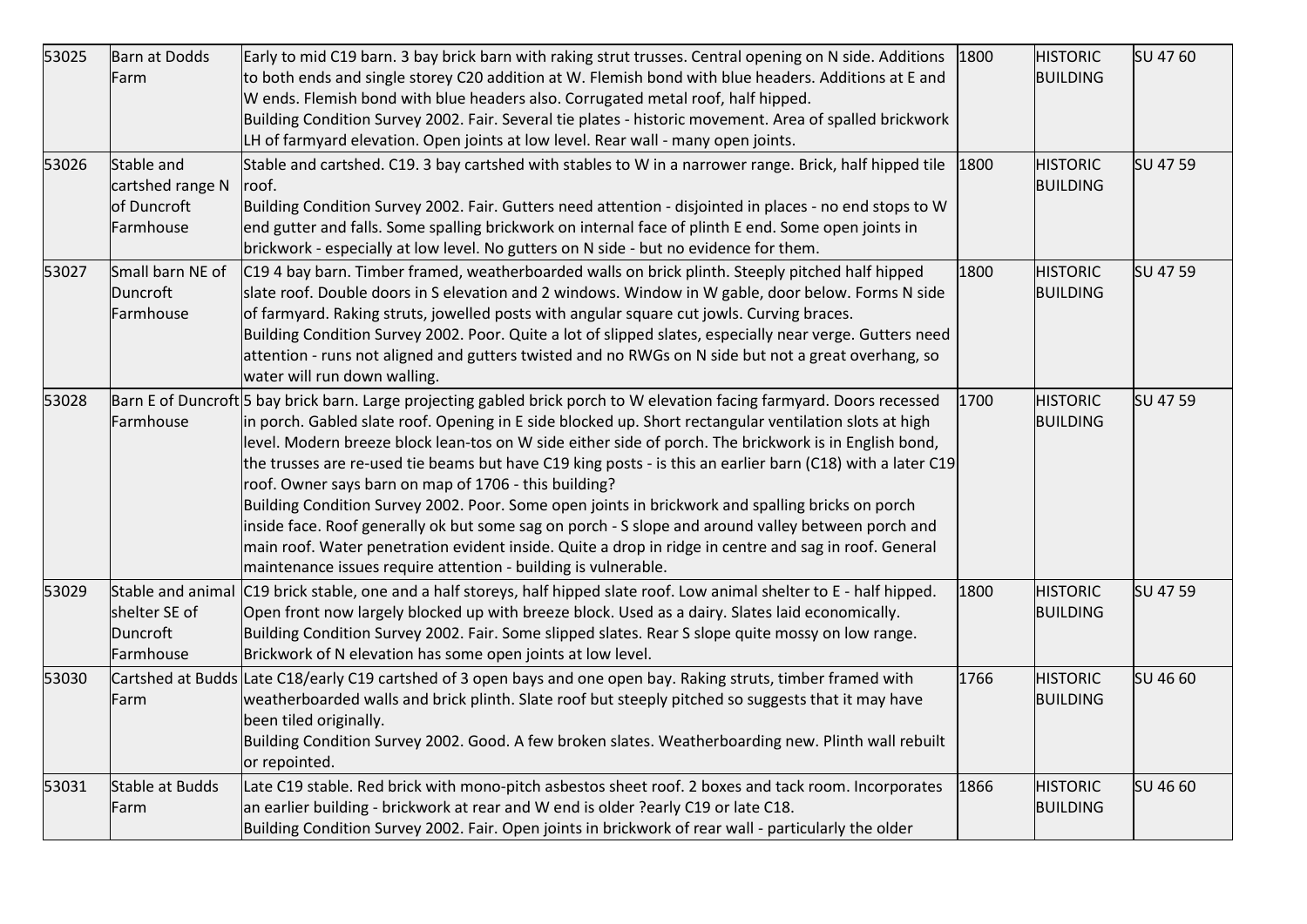|       |                                                                      | brickwork. Paint on door peeling - needs attention.                                                                                                                                                                                                                                                                                                                                                                                                                                                                                                                                                                                                                                  |      |                                    |          |
|-------|----------------------------------------------------------------------|--------------------------------------------------------------------------------------------------------------------------------------------------------------------------------------------------------------------------------------------------------------------------------------------------------------------------------------------------------------------------------------------------------------------------------------------------------------------------------------------------------------------------------------------------------------------------------------------------------------------------------------------------------------------------------------|------|------------------------------------|----------|
| 53032 | E of Cherrycot<br>Lodge, Highclere<br>Castle                         | Laundry and store Unlisted laundry and store E of Cherrycot Lodge, Curtilage building.<br>Building Condition Survey 2002. Very bad. There is significant movement due to roof spread.<br>According to occupant of lodge some cracks are very recent. There is evidence that water is getting<br>into roof - several rafters damp and decaying.                                                                                                                                                                                                                                                                                                                                       | 1540 | <b>HISTORIC</b><br><b>BUILDING</b> | SU 45 59 |
| 53033 | Gate and<br>gatepiers at E<br>entrance to<br><b>Highclere Castle</b> | C19 gate piers and walls to entrance to Highclere Park. Square brick piers with pyramidal stone caps.<br>Concrete capping slabs to wall. Connected to porch of lodge. Wrought iron gates. Wall shielding<br>garden of lodge on N side also included.<br>Building Condition Survey 2002. Poor. Some cracking. N section of wall running E from lodge has many<br>spalled bricks, cement facing to spalled bricks falling out, stone capping is cracked and fragmenting.<br>Cracks in wall. Cement pointing to main walls in place. A lot of ivy growth.                                                                                                                               | 1800 | <b>HISTORIC</b><br><b>BUILDING</b> | SU 45 59 |
| 53034 | Outbuilding to<br>rear of the<br><b>Carnarvon Arms</b><br>PH         | C19 outbuilding. Brick range with tiled roof, gabled at E, hipped at W. Double doors in E end. Timber<br>framed section with weatherboarded walls forms W third of building. Raking struts to W part of roof.<br>Building Condition Survey 2002. Poor. Tiles missing and although felted, the felt is missing at eaves in<br>places. RWGS - some missing and not connected. Decay in timber frame at SW corner. Some spalling<br>brickwork. Paintwork poor, door missing.                                                                                                                                                                                                            | 1800 | <b>HISTORIC</b><br><b>BUILDING</b> | SU 45 59 |
| 53035 | Outbuilding S of<br><b>Whitway Cottage</b>                           | C19 timber framed outbuilding. Weatherboarded walls on N and W, vertical boarded on S elevation,<br>?brick to E, hipped plain tile roof.<br>Building Condition Survey 2002. Good. The odd spalled tile and occasional open joint in brickwork.                                                                                                                                                                                                                                                                                                                                                                                                                                       | 1800 | <b>HISTORIC</b><br><b>BUILDING</b> | SU 45 59 |
| 53036 | Stable and coach<br>house S of<br><b>Whitway House</b>               | Late C18/early C19 stable and coach house. Flemish bond with blue headers. Lower, timber framed<br>and weather-boarded range attached to E end. Tile roof.<br>Building Condition Survey 2002. Poor. A few tiles have been dislodged at verge on W end by tree.<br>Gutter on front elevation disjointed in centre allowing water to wet foot of wall. Fall of gutter on<br>lower range also not correct - downpipe spills water onto ground: not away. Brickwork poor at plinth<br>of E end. Some decay in lower part of weatherboarding. Rear not seen as the building sits against the<br>boundary of the neighbouring property.                                                    | 1766 | <b>HISTORIC</b><br><b>BUILDING</b> | SU 45 59 |
| 53037 | Animal shelter SE<br>of Whitway House gabled tile roof.              | Animal shelter. C19. Timber framed on brick plinth. Gabled tile roof. Brick store at W end, also with<br>Building Condition Survey 2002. Poor.                                                                                                                                                                                                                                                                                                                                                                                                                                                                                                                                       | 1800 | <b>HISTORIC</b><br><b>BUILDING</b> | SU 45 59 |
| 53038 | Stable and<br>cartshed E of<br><b>Whitway House</b>                  | Stable and cartshed. C19, brick with half hipped slate roof. Timber frame in N end. RH part stable with 1800<br>stable door and windows either side. Canted openings, modern oak windows with wire re-inforced<br>glass. LH part 3 bay cartshed? Now garaging. substantial modern brick piers may replace original posts<br>to open front of cartshed. This part is floored. Modern stables built against E elevation.<br>Building Condition Survey 2002. Fair. Significant drop in ridge and sag in roof of W slope over cartshed,<br>but probably historic - slates look ok. Gutters need realigning. Crack in brickwork over stable door -<br>slight drop in brickwork over door. |      | <b>HISTORIC</b><br><b>BUILDING</b> | SU 45 59 |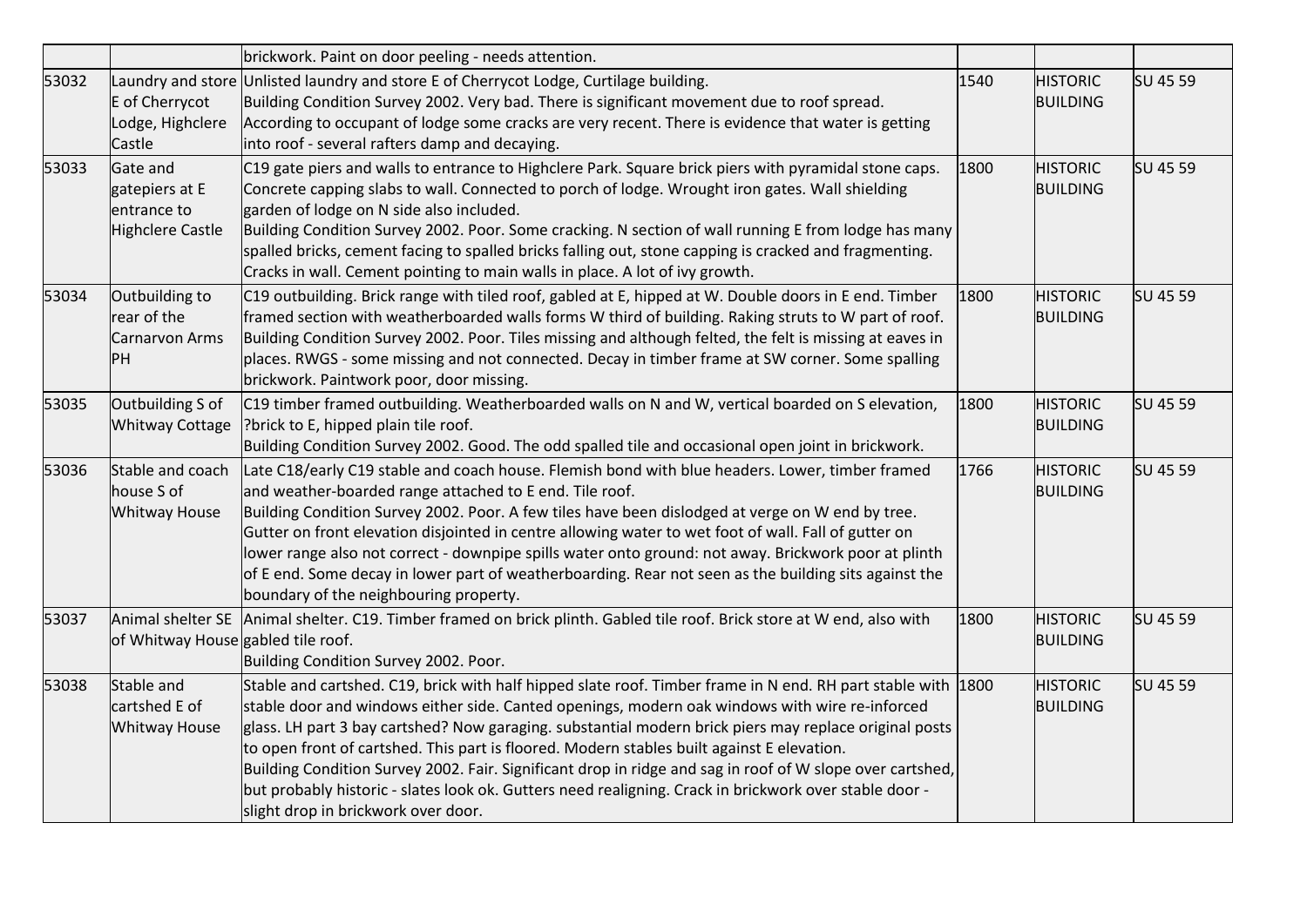| 53039 | House                                                     | Barn E of Whitway 5 bay timber framed barn on brick plinth. Cart porch on S elevation in central bay. Half hipped plain<br>tile roof. Weatherboarded walls. Double doors in N elevation opposite porch.<br>Building Condition Survey 2002. Fair. A few hip tiles missing on NW hip. Quite a few slipped, missing<br>and spalling tiles. Some open joints in brickwork. No RWGs - but no evidence further***. Bulge in N<br>elevation E of doors.                                                                                                                                                                     | 1800 | <b>HISTORIC</b><br><b>BUILDING</b> | SU 45 59 |
|-------|-----------------------------------------------------------|----------------------------------------------------------------------------------------------------------------------------------------------------------------------------------------------------------------------------------------------------------------------------------------------------------------------------------------------------------------------------------------------------------------------------------------------------------------------------------------------------------------------------------------------------------------------------------------------------------------------|------|------------------------------------|----------|
| 53040 | Walled garden E                                           | C19 brick garden walls. Square piers at corners, at gateway on E side and mid way along S wall.<br>of Ox Drove house Building Condition Survey 2002. Poor. Areas of concern are the cracking in several places, the lean on<br>the S wall, and the condition of the coping generally.                                                                                                                                                                                                                                                                                                                                | 1800 | <b>HISTORIC</b><br><b>BUILDING</b> | SU 4761  |
| 53041 | Store E of Ox<br>Drove House                              | C19 brick building with plain tile gabled roof. Buttresses divide wall into bays. On E side vertical<br>boarded door and window in 1st bay, windows in other 2 bays. Modern garage doors in N end. Store<br>or small coach house.<br>Building Condition Survey 2002. Fair. Quite a lot of tiles are spalling. Crack in E elevation below central<br>window.                                                                                                                                                                                                                                                          | 1800 | <b>HISTORIC</b><br><b>BUILDING</b> | SU 4761  |
| 53042 | Barn 70yds S of<br>Norman<br>Farmhouse                    | Building Condition Survey 2002. Mid - late C19 barn. Timber framed with weatherboarded walls, half<br>hipped slate roof. Brick plinth.<br>Building Condition Survey 2002. Poor. General lack of maintenance. Building empty at time of survey.<br>Missing slates and poor rainwater management principle areas of concern but weatherboarding also<br>needs attention.                                                                                                                                                                                                                                               | 1836 | <b>HISTORIC</b><br><b>BUILDING</b> | SU 47 60 |
| 53043 | Animal shelter<br>45m S of Norman<br>Farmhouse            | Animal shelter. 3 bays with small building attached at W end. Machine made plain tile roof, boarded<br>walls on brick plinth. Raking struts. 2 stable type doors on N side of shelter. Vertical boarded door in N<br>side of attached building. Overlapping vertical boarding to N elevation of shelter. Weatherboarding to<br>small building and rear of shelter.<br>Building Condition Survey 2002. Poor. RWG maintenance and slipped and missing tiles at eaves are<br>leading to decay in boarding. Some open joints in brick plinth. N wall leading inwards and some<br>movement off plinth at E end of N side. | 1850 | <b>HISTORIC</b><br><b>BUILDING</b> | SU 47 60 |
| 53045 | <b>Stable at Coopers</b><br>Farm                          | C19 brick stable. Gabled tile roof. Stable door and second door in N elevation. Concrete lintels over<br>doors.<br>Building Condition Survey 2002. Fair. Some open joints in brickwork at low level. Some minor decay in<br>stable door low down. Roof good.                                                                                                                                                                                                                                                                                                                                                         | 1800 | <b>HISTORIC</b><br><b>BUILDING</b> | SU 46 60 |
| 53046 | Agricultural<br>building 20m N of<br>Coopers<br>Farmhouse | Building possibly a granary.<br>Agricultural building. C19 building of granary like proportions but not set on staddles.<br>Weatherboarded timber frame on brick plinth. Half hipped tile roof. Door in E elevation. Window in W<br>elevation.<br>Building Condition Survey 2002. Poor.                                                                                                                                                                                                                                                                                                                              | 1800 | <b>HISTORIC</b><br><b>BUILDING</b> | SU 46 60 |
| 53047 | Barn 20m N of<br>Coopers<br>Farmhouse                     | 3 bay barn. Half hipped pantile roof. Weatherboarded walling. Central bay with opposing openings-<br>but no doors. Modern blockwork partitions inside and floor inserted to create useful space above.<br>Skylights in N slope.                                                                                                                                                                                                                                                                                                                                                                                      | 1800 | <b>HISTORIC</b><br><b>BUILDING</b> | SU 46 60 |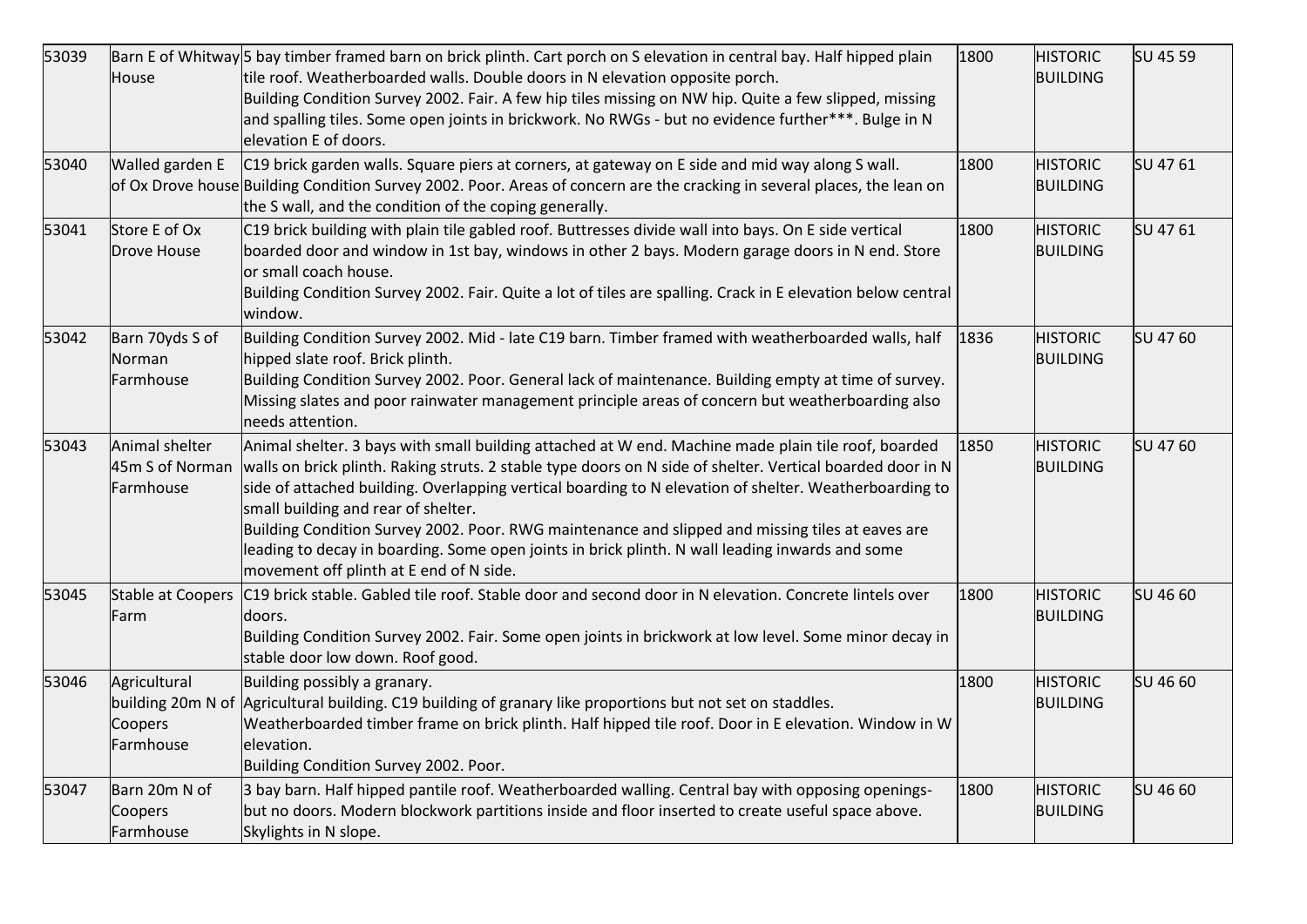|       |                                                  | Building Condition Survey 2002. Fair. Some minor decay in weatherboarding. Paintwork needs<br>attention.                                                                                                                                                                                                                                                                                                                                                                                                                                                                                                                                                                                                                        |      |                                    |                 |
|-------|--------------------------------------------------|---------------------------------------------------------------------------------------------------------------------------------------------------------------------------------------------------------------------------------------------------------------------------------------------------------------------------------------------------------------------------------------------------------------------------------------------------------------------------------------------------------------------------------------------------------------------------------------------------------------------------------------------------------------------------------------------------------------------------------|------|------------------------------------|-----------------|
| 53048 | Lychgate to<br>Church of the<br>Ascension        | Lychgate. 1885. Heavy oak framing with closed side panels. Trefoil arched braces to scissors trusses<br>and collar purlins. Stone tile roof with stone cross in centre of ridge. Low stone plinth. Pair of oak gates<br>with wrought iron furniture. In memory of William Fox.<br>Building Condition Survey 2002. Good. Some small open joints in plinth.                                                                                                                                                                                                                                                                                                                                                                       | 1885 | <b>HISTORIC</b><br><b>BUILDING</b> | SU 46 61        |
| 53049 | <b>Walled garden</b><br>NW of Adbury<br>House    | Walled garden walls and attached gardeners building. Probably once in two parts with a dividing wall<br>that formerly had glass houses along S face. S part of garden not fully enclosed - only to E side. Flemish<br>bond with some blue headers. N part of garden fully enclosed. Gardeners building along E wall at<br>junction with dividing wall. Half hipped slate roof.<br>Building Condition Survey 2002. Poor. The amount of pointing that is in poor condition, especially<br>along coping, the cracking and open joints in curved section of wall on S part of garden, E wall and the<br>cracks in the gardeners building give this building an overall condition of 2-poor. Some of the joinery<br>needs attention. | 1766 | <b>HISTORIC</b><br><b>BUILDING</b> | <b>SU 48 63</b> |
| 53050 | Stables N of<br>Adbury House                     | C19 stable range with opening bay at S end. Three levels as site drops S to N. Brick plinth to W<br>elevation, brick walls to E elevation. King post roof, gabled, tiled on W slope, slate and corrugated<br>asbestos to E slopes.<br>Building Condition Survey 2002. Poor. Some slipped and missing tiles - particularly poor at S end W<br>slope. Many open joints to plinth brickwork - and one area of badly spalled brickwork in centre<br>section. Windows - paint flaking.                                                                                                                                                                                                                                               | 1800 | <b>HISTORIC</b><br><b>BUILDING</b> | SU 48 63        |
| 53051 | Kennel N of<br><b>Adbury House</b>               | Late C19 dog kennel. Brick with mono-pitch roof, now asbestos sheet. Low brick wall to W with<br>wrought iron fencing with small spear-head tops. Dividing railings creating two runs.<br>Building Condition Survey 2002. Fair. Some open joints to brickwork and crack at junction of plinth<br>wall to kennel wall S side. Also cracking at NW corner of plinth wall.                                                                                                                                                                                                                                                                                                                                                         | 1866 | <b>HISTORIC</b><br><b>BUILDING</b> | SU 48 63        |
| 53052 | The Malthouse                                    | Coach house N of C19 coach house. Brick. Two coach openings at N end of W elevation. Remainder residential. Tile roof, 1800<br>half hipped. 3 dormers on W elevation. 2 ridge stacks.<br>Building Condition Survey 2002. Fair. Quite a few slipped and broken tiles. Creeper growth on wall on<br>W elevation. Cement pointing to stables. Viewed from roadside only.                                                                                                                                                                                                                                                                                                                                                           |      | <b>HISTORIC</b><br><b>BUILDING</b> | SU 47 61        |
| 53053 | Boundary wall to<br>garden of Wergs<br>Farmhouse | C19 brick wall to W side of house. Half round brick copings. Cast iron railings to S side on low brick<br>wall. Decorative heads to uprights. Main posts have bulbous finials.<br>Building Condition Survey 2002. Poor. Wall has many open joints to coping at low level. Coping bricks<br>loose in places. Excessive ivy growth along top of wall in part. Railings fair - need decoration. Some<br>heads broken off.                                                                                                                                                                                                                                                                                                          | 1800 | <b>HISTORIC</b><br><b>BUILDING</b> | SU 47 58        |
| 53054 | Garage NW of                                     | Late C19 brick coach house, now garage. 2 coach openings in N elevation with boarded doors. Hipped<br>Wergs Farmhouse tile roof, mainly modern machine made tiles. Brickwork in Flemish garden wall bond. Workshop type<br>window in S elevation.<br>Building Condition Survey 2002. Fair. Some open joints at low level. Gutter on S side (plastic) twisted.                                                                                                                                                                                                                                                                                                                                                                   | 1866 | <b>HISTORIC</b><br><b>BUILDING</b> | SU 47 58        |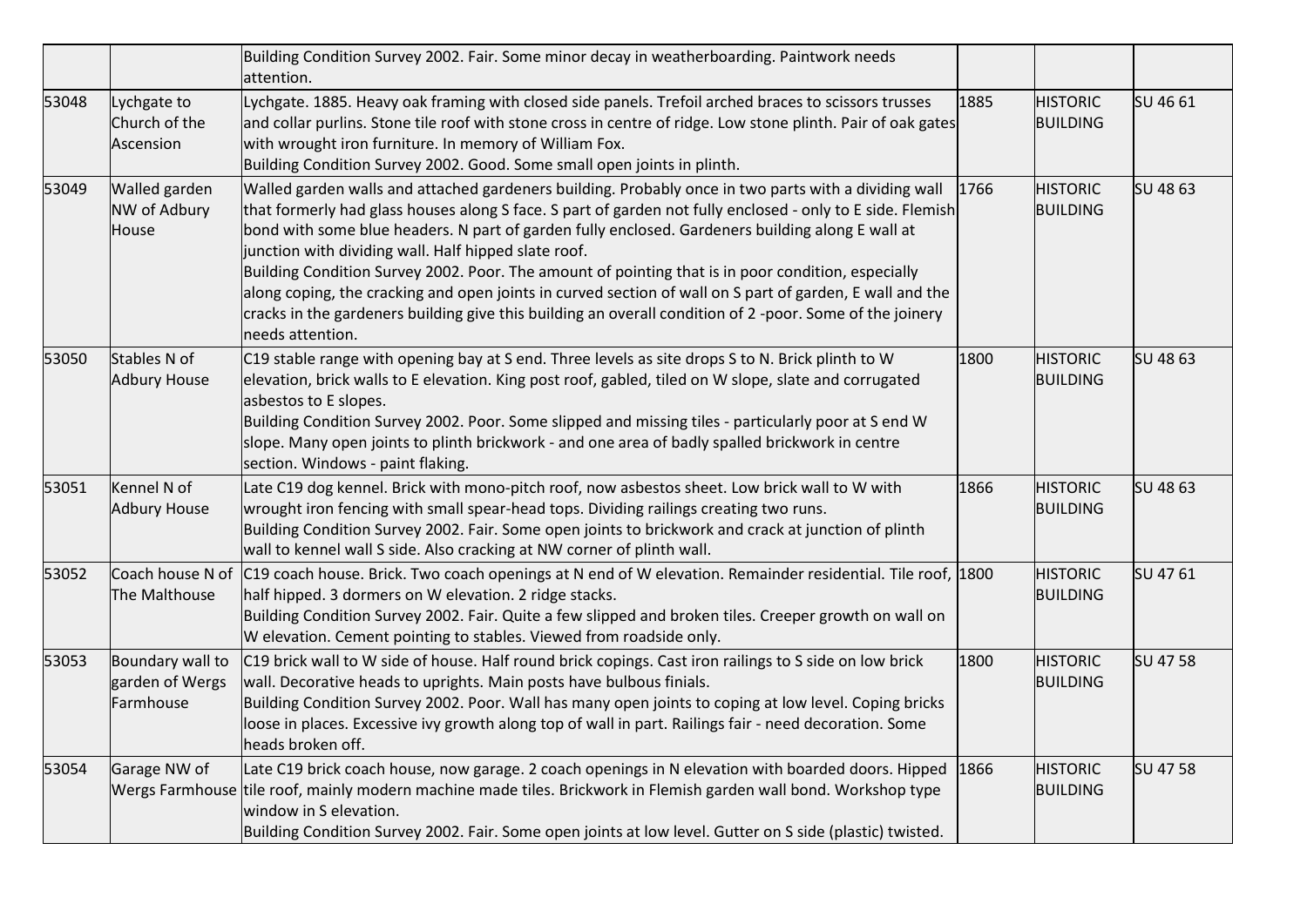| 53055 | Gate and gate<br>piers to entrance<br>to Sydmonton<br>Court        | Gates and gate piers to Sydmonton Court. Pair of brick and stone piers, octagonal in section. Stone<br>bases and tops with moulded cornices. Wrought iron gates.<br>Building Condition Survey 2002. Good.                                                                                                                                                                                                                                                                                              | 1800 | <b>HISTORIC</b><br><b>BUILDING</b> | SU 47 57 |
|-------|--------------------------------------------------------------------|--------------------------------------------------------------------------------------------------------------------------------------------------------------------------------------------------------------------------------------------------------------------------------------------------------------------------------------------------------------------------------------------------------------------------------------------------------------------------------------------------------|------|------------------------------------|----------|
| 53214 | Outbuilding W of                                                   | Small late C19 outbuilding. Brick with plain tile roof. Casement window.<br>Laburnum Cottage Building Condition Survey 2002. Poor. Cracks around chimney area and signs of movement. Ivy and<br>creeper growth on building.                                                                                                                                                                                                                                                                            | 1866 | <b>HISTORIC</b><br><b>BUILDING</b> | SU 46 60 |
| 54085 | <b>Burghclere Deer</b><br>Park                                     | $(1)$ Deer park first documented in 1242, owned by the Bishop of Winchester. (2) For section of park<br>pale see MUID 21286, which Crawford took to be that of Adbury; Anderson suggests it is much more<br>likely to a section of the pale of Burghclere                                                                                                                                                                                                                                              | 1242 | <b>PARKS AND</b><br><b>GARDENS</b> | SU 48 62 |
| 54124 | Farm buildings<br>NW of Ridgeway<br>(sic) Farmhouse<br>(Ridgemoor) | Agricultural buildings forming the W boundary to the farmyard and attached to the listed barn.<br>Cutilage to Grade II.<br>Range of agricultural buildings forming W side of farmyard. Attached to W gable of listed barn. Single<br>storey ranges with weather-boarded walls on brick plinths.<br>Building Condition Survey 2002. Fair. Some repointing required. Limited inspection - no access to farm<br>yard, viewed from road only.                                                              | 1700 | <b>HISTORIC</b><br><b>BUILDING</b> | SU 46 59 |
| 54278 | Milestone on A34<br>at Hopping<br>Common<br>Plantation             | 1) A34 turnpiked in 1762. A milestone with cast iron plate fixed. 2) Milestone found. The iron plates<br>are missing.                                                                                                                                                                                                                                                                                                                                                                                  | 1762 | <b>HISTORIC</b><br><b>BUILDING</b> | SU 46 61 |
| 54279 | Milestone on A34<br>near West Street                               | 1) A34 turnpiked in 1762. A milestone with cast iron plates fixed. 2) Milestone found. Iron plates<br>missing. Hidden.                                                                                                                                                                                                                                                                                                                                                                                 | 1762 | <b>HISTORIC</b><br><b>BUILDING</b> | SU 46 60 |
| 54280 | Milestone on A34<br>near Windbolts<br><b>Hill</b>                  | 1) A34 first turnpiked in 1762. A milestone with cast iron plates fixed. 2) Milestone found. Iron plates<br>missing. Hidden.                                                                                                                                                                                                                                                                                                                                                                           | 1762 | <b>HISTORIC</b><br><b>BUILDING</b> | SU 45 58 |
| 54285 | Site of milestone<br>on White Shute                                | 1) Milestone depicted on first edition ordnance survey map. 2) A34 turnpiked in 1762. Realignment of $ 1762 $<br>milestone with a cast iron plate fixed on new road, old route to west (NGR SU464 573). 3) Not found.<br>Believed moved to NGR SU464 577 from original turnpike site.                                                                                                                                                                                                                  |      | MONUMENT SU 46 57                  |          |
| 54287 | near Seven<br>Barrows on A34                                       | Site of a milestone The milestone was noted in 1969 but appears to have gone by 2001.<br>1) Depicted on First Edition 25" Ordnance Survey map. 2) A34 turnpiked 1762. A milestone with cast<br>iron plates fixed (NGR SU463 556). 3) Not found (NGR SU463 557)                                                                                                                                                                                                                                         | 1762 | MONUMENT SU 46 55                  |          |
| 54812 | Former Old<br>School                                               | Early C20 school by Francis Bacon, architect.<br>Burghclere Village School; now (2003) activity centre. 1913; by Francis Bacon, architect. Flemish bond brick with tile-hung<br>gables. Clay plain tile roof with half-hipped and gableted ends. Large brick lateral stack at rear with<br>weathered set-offs. PLAN: School room open to roof and divided into two by folding partition; lower<br>wing on north front. Domestic Revival style. EXTERIOR: Single storey. Asymmetrical 3-bay north front | 1913 | <b>HISTORIC</b><br><b>BUILDING</b> | SU 47 57 |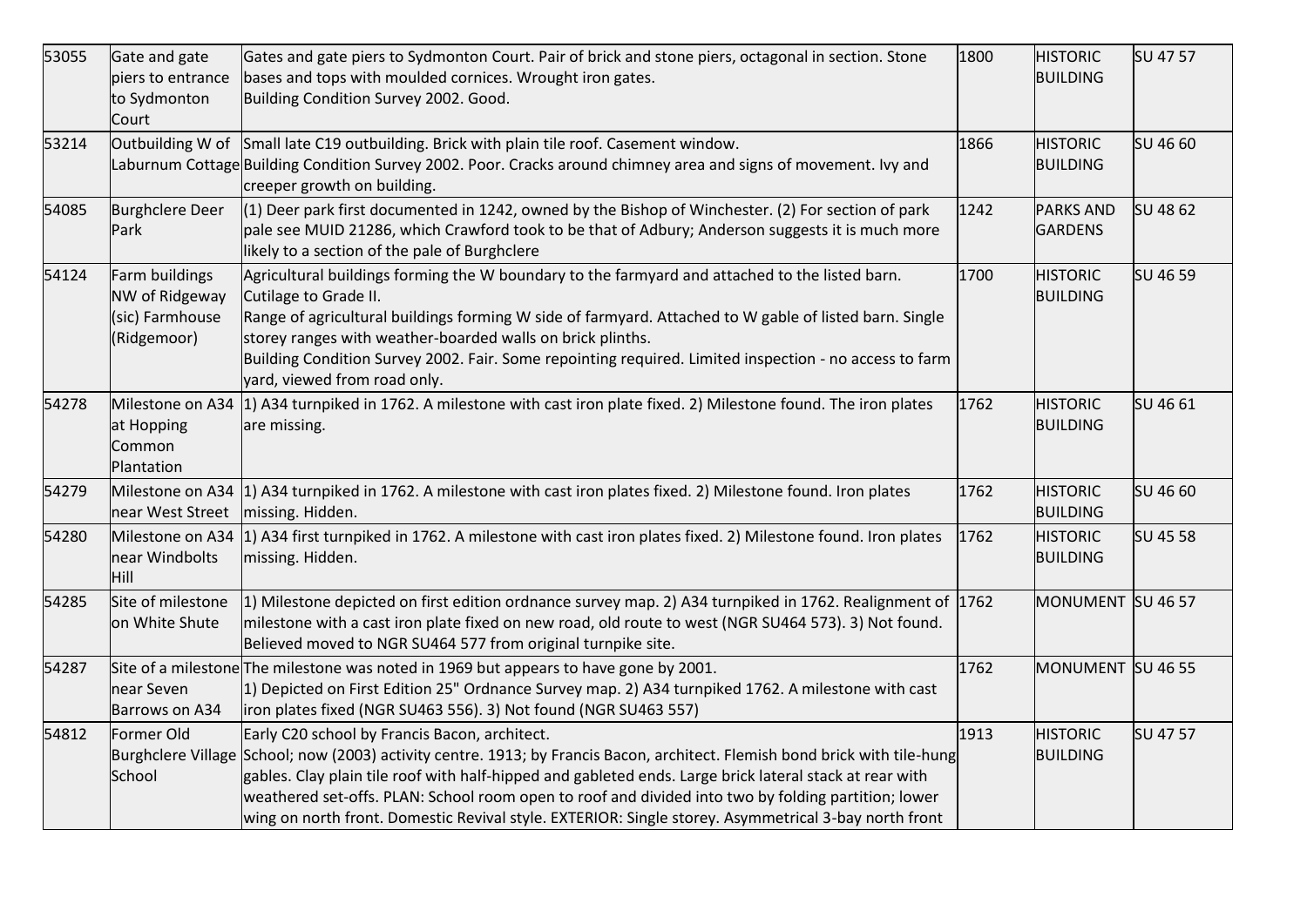|       |                                      | with large tile-hung gabled dormer with 3-light window on left, lower hipped roof wing at centre with<br>5-light window and large 4-light mullion-transom window on right, all with leaded panes. West end<br>has large tile-hung gabled dormer in gableted roof. Rear south, similar gable on left, over 3-light<br>window and alter C20 door below; large projecting lateral stack at centre with weathered set-offs and<br>recessed round arch at base; to right large 4-light mullion-transom window, all with leaded panes. East<br>end has tile hung half-hipped gable. INTERIOR: Two classrooms open to king-post roof, separated by<br>pannelled folding partition doors. SOURCE: Cannings, B., The Story of Burghlere, pp 141-143. |        |                                    |          |
|-------|--------------------------------------|---------------------------------------------------------------------------------------------------------------------------------------------------------------------------------------------------------------------------------------------------------------------------------------------------------------------------------------------------------------------------------------------------------------------------------------------------------------------------------------------------------------------------------------------------------------------------------------------------------------------------------------------------------------------------------------------------------------------------------------------|--------|------------------------------------|----------|
| 55817 | Celtic Fields,<br><b>Beacon Hill</b> | Celtic field system (800 BC-42 AD)<br>(1)Celtic fields visible in areas centred, SU479592, SU454564 SU484559. In the areas centred<br>SU453555 and 458565 the fields are well preserved with lynchets and field banks upto 3.0m high<br>(confirmed 1967) (2) Celtic fields on the slopes of Beacon Hill extending south to include fields and a<br>settlement on Woodcott Down. The total area of the group is about 900 acres (364ha). (3) HCC AP<br>refs: run6w16, r7w177-178. (4) RCHME AP ref: SU4555/15-18<br>Crop &/or soil marks observed on an AP dated 1977. NOTE see also SMR APs 161; 228-230 incl.; 538 &<br>1296                                                                                                               | $-800$ | MONUMENT SU 45 56                  |          |
| 55820 | of Carnarvon                         | Tomb of Fifth Earl On Beacon Hill is the grave of the fifth Earl of Carnarvon, who died in Egypt in 1923 after opening the<br>tomb of Tutankhamen with Howard Carter, another enthusiastic archaeologist. Some say that the Earl<br>died as a result of an ancient curse laid on the tomb centuries ago. The Earl had expressed a wish to be<br>buried in a coffin made of Highclere oak, so when his body was brought back to England the sixth Earl<br>chose a site on Beacon Hill overlooking the ancestral home.                                                                                                                                                                                                                        | 1923   | MONUMENT SU 45 57                  |          |
| 55838 | way, W of<br>Ridgemoor Farm          | Suggested Hollow It has been suggested that a hollow way runs north-south in this location following the field boundary. 1066<br>Possible Medieval hollow way runs north-south along the current field boundary. Its most northerly<br>point is located at SU 46300, 59700 and its most southerly point is located at SU 46250, 59230. It may<br>be associated with the medieval village located close by (monuid 37089).                                                                                                                                                                                                                                                                                                                   |        | MONUMENT SU 46 59                  |          |
| 55969 | <b>Burghclere lime</b><br>works      | Late C19 lime works.<br>First shown on 2nd ed OS map.<br>Two patent kilns survive and the remains of a number of buildings. The kilns consist of a cylindrical<br>outer wall banded by heavy steel hoops. They are housed within a brick shell now much ruined, which<br>supports a concrete charging floor reinforced with rolled-steel joists and surfaced with asphalt. Traces<br>of a hoist remain. There are also relics of a tramway joining the kilns to the chalkpit.                                                                                                                                                                                                                                                               | 1875   | MONUMENT SU 47 57                  |          |
| 55970 | 1 Lime Kiln<br>Cottages              | A terrace of 14 houses constructed for workers at the nearby limeworks. Their urban style is<br>somewhat incongruous in a rural setting.<br>Two consecutive terraces of workers cottages (6 cottages per terrace) built to accommodate workers<br>from the nearby lime quarry and kilns. Two-storeys, red brickwork (Flemish bond), continuous but<br>stepped gabled roofs. Doors coupled in pairs with windows in cambered arches. Included for group<br>value.                                                                                                                                                                                                                                                                            | 1901   | <b>HISTORIC</b><br><b>BUILDING</b> | SU 46 57 |
| 57517 |                                      | Site of quarry pit, Evidence of stone quarrying around Ware Copse.                                                                                                                                                                                                                                                                                                                                                                                                                                                                                                                                                                                                                                                                          | 1540   | MONUMENT SU 47 57                  |          |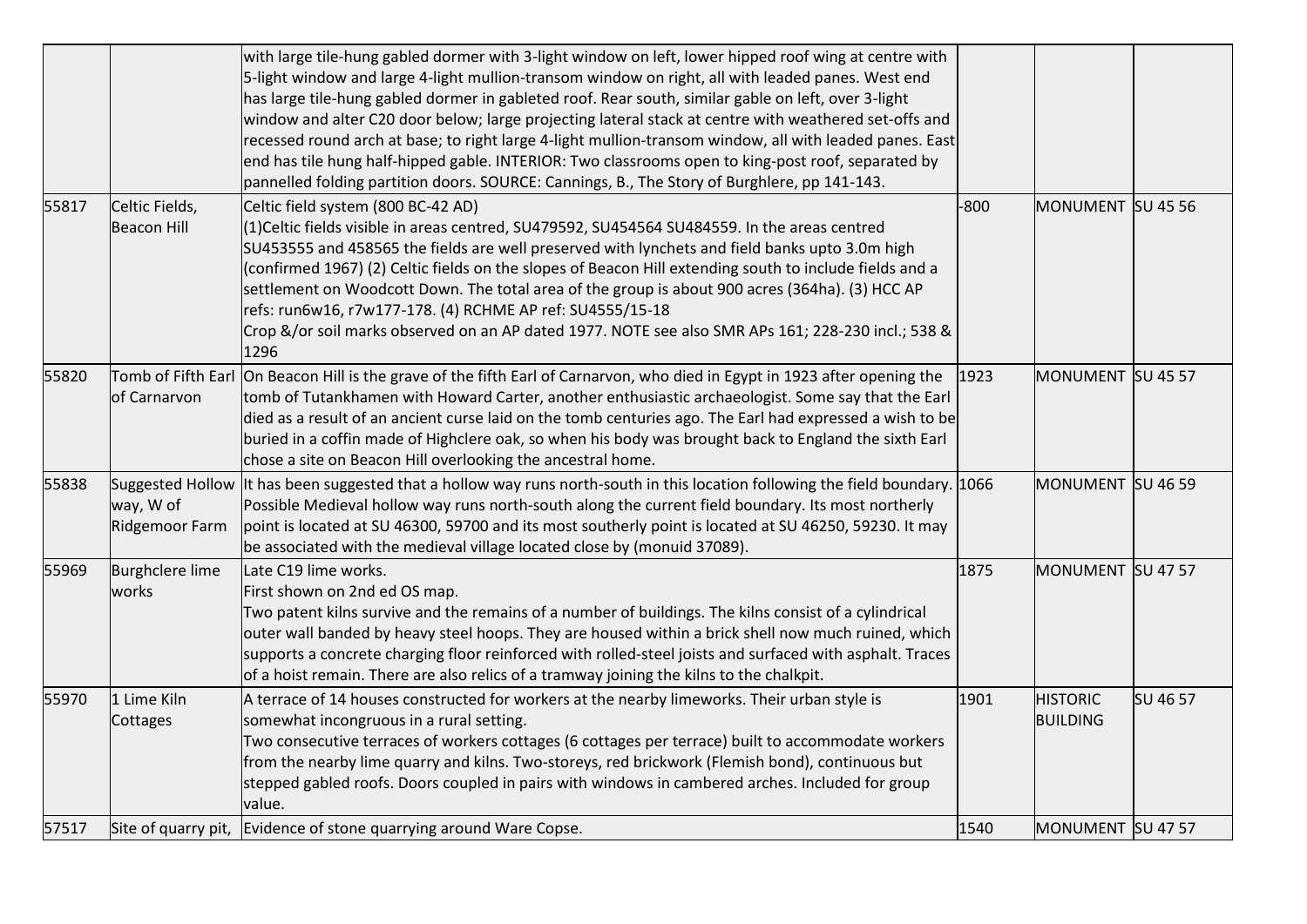|       | <b>Ware Copse</b>                   |                                                                                                                                                                                                                                                                                                                                                                                                                                                                                                                        |      |                                    |          |
|-------|-------------------------------------|------------------------------------------------------------------------------------------------------------------------------------------------------------------------------------------------------------------------------------------------------------------------------------------------------------------------------------------------------------------------------------------------------------------------------------------------------------------------------------------------------------------------|------|------------------------------------|----------|
| 57867 | Burghclere<br><b>Primary School</b> | Village school, of early to mid C19 date.<br>Village school, of early to mid C19 date. Tall single-storey main block of two classrooms with attached<br>two-storey Masters House at western end. Painted brick walls with steep-pitched clay tiled roof at<br>various planes, all gabled. Timber casement windows, some beneath brick hood moulds. Projecting<br>front porch with boarded door.                                                                                                                        | 1833 | <b>HISTORIC</b><br><b>BUILDING</b> | SU 4761  |
| 57868 | Carpenters Arms<br>Public House     | Public house, mid C19. Two-storeys, three bays with a symmetrical front. Plain rendered walls<br>(probably covering brick) and plain clay tile hipped roof. 4over8 sashes to first floor, 8over8 sashes to<br>ground floor either side of central (modern) porch). Detached single-storey ancillary building of<br>comparable date 4 metres to east with slate gabled roof.                                                                                                                                            | 1833 | <b>HISTORIC</b><br><b>BUILDING</b> | SU 46 60 |
| 57870 | <b>Grange Cottage</b>               | House of early C18 date. Painted brick and a plain clay tile roof, half-hipped at both ends. End wall is<br>boarded, some scolloped. 1.5 storeys with gabled dormers to east elevation and modern wing. Three<br>bay longitudinal planform to original house. Large brick stack between bays 1 and 2. Later rear / side<br>extensions and conservatory and modern casement windows, but original house otherwise still intact.                                                                                         | 1700 | <b>HISTORIC</b><br><b>BUILDING</b> | SU 46 60 |
| 57871 |                                     | Holmbush Cottage House, of early C19 date. Red brick with the occasional blue header, slate gabled roofs. Main older<br>section is parallel with road, with later (e.C20?) wing with gable to road. Two-storeys. Modern<br>casement windows. Included for age and intactness.                                                                                                                                                                                                                                          | 1800 | <b>HISTORIC</b><br><b>BUILDING</b> | SU 46 60 |
| 57873 | Ladle House                         | Former Public House, now house, of late C19 date. Symmetrical facade with five-light bay windows<br>either side of main door beneath a slated veranda roof. 8over8 sashes in reveals to first floor (one<br>replaced with modern casement). Dentilled eaves course beneath slate hipped roof.                                                                                                                                                                                                                          | 1867 | <b>HISTORIC</b><br><b>BUILDING</b> | SU 4761  |
| 57875 | Parsons Corner                      | Former Methodist Chapel, now house, c.1864.<br>Rectangular planform with low lean-to addition to side. Single-storey with a gabled roof. Red brick<br>walls (Flemish bond) with buff brick window dressings including gauged arches. Round-headed sash<br>windows in reveals with stained side panes. Projecting front porch with modern domestic door.<br>Converted to dwelling c.1991. Stone date plaque to front gable stating date of construction.                                                                | 1864 | <b>HISTORIC</b><br><b>BUILDING</b> | SU 46 60 |
| 57877 | Dew Pond<br>Restaurant              | House, C18 and C19 but with potentially C16 core. Painted brickwork beneath plain clay tiled roofs,<br>mostly hipped. Timber casement windows. Further investigation may prove stat.listability.                                                                                                                                                                                                                                                                                                                       | 1700 | <b>HISTORIC</b><br><b>BUILDING</b> | SU 46 58 |
| 57880 | Roadside<br>fingerpost sign         | Roadside fingerpost sign, approx 75m N of The Station House.<br>Fingerpost, dating between 1945 and approximately 1965. Painted cast iron column, head and 3no.<br>directional arms, topped by circular crest denoting the location of 'Hampshire, Old Burghclere'. One<br>arm states 'Burghclere Station' which was closed in the 1960s with the closure of the railway. An<br>interesting survival of traditional Hampshire street furniture providing a further link to the former<br>Didcot to Southampton Railway | 1933 | <b>HISTORIC</b><br><b>BUILDING</b> | SU 46 57 |
| 57881 | Old Burghclere                      | The Station House Former railway station, now house, c.1885 (date of railway), closed 1965. 1.5 storeys with gabled<br>dormers set into the eavesline. Red brick walling with blue brick details. 2over2 sash windows in<br>reveals beneath pointed arched heads. Gabled dormers with decorative bargeboards, main gabled                                                                                                                                                                                              | 1885 | <b>HISTORIC</b><br><b>BUILDING</b> | SU 46 57 |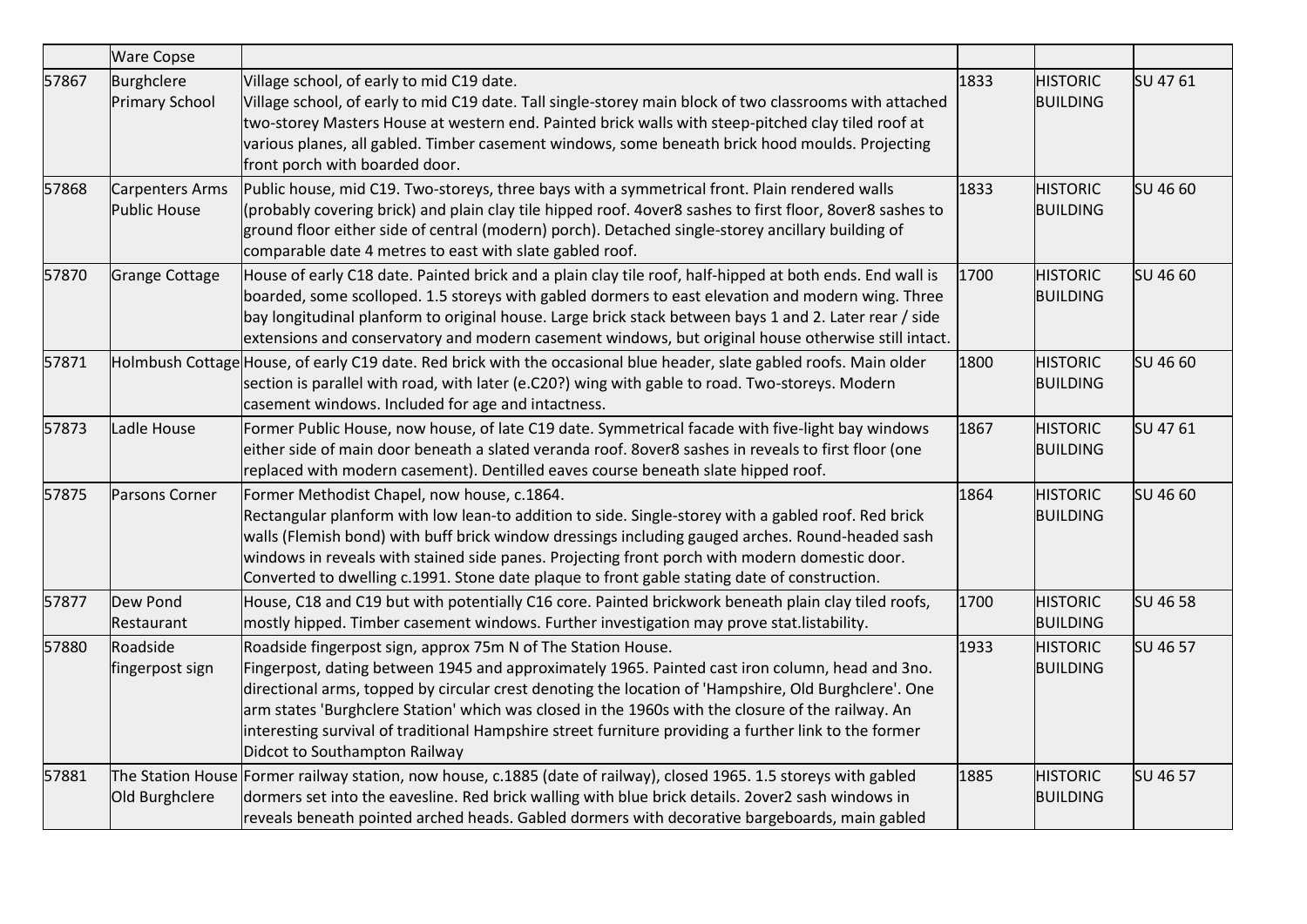|       |                        | slate roof also with decorative bargeboards and ridge tiles.                                                                                                                                                                                                                                                                                                                                                                                                                                                                                                                                                                    |      |                                    |          |
|-------|------------------------|---------------------------------------------------------------------------------------------------------------------------------------------------------------------------------------------------------------------------------------------------------------------------------------------------------------------------------------------------------------------------------------------------------------------------------------------------------------------------------------------------------------------------------------------------------------------------------------------------------------------------------|------|------------------------------------|----------|
| 57883 | <b>Weir Vale House</b> | House of late 19th century date. Detached, two-storeys with an L-shaped planform. Red brick walling<br>with buff brick details to string course and window heads, one window with a stone head. Gabled slate<br>roofs with exposed rafter feet and purlin ends with finials to apexes. Arched window heads and one<br>canted bay with a slate hipped roof to front. Open-side porch in corner of L with slate hipped roof and<br>resting on a single column. Modern casement windows.                                                                                                                                           | 1867 | <b>HISTORIC</b><br><b>BUILDING</b> | SU 47 57 |
| 57885 | The Old Station        | Former railway station, now a private dwelling, c.1885. 1.5 storeys with dormers in eaves and modern 1885<br>two-storey side extension. Red brick walling in Flemish bond with string course and pointed arched<br>window heads. Gabled dormers with plain bargeboards (modern?). Gabled tiled roof with decorative<br>bargeboards and ridge tiles. 1over1 sash windows in reveals.                                                                                                                                                                                                                                             |      | <b>HISTORIC</b><br><b>BUILDING</b> | SU 46 60 |
| 57886 | Wellside               | House, of mid to late 19th century date. Formerly two cottages, two-storeys, built of red brick with<br>first floor tile hung with clay plain tiles. Hipped roof with clay plain and bonnet hip tiles. Simple timber<br>casement windows.                                                                                                                                                                                                                                                                                                                                                                                       | 1833 | <b>HISTORIC</b><br><b>BUILDING</b> | SU 46 60 |
| 57887 | <b>Bramble Cottage</b> | House of late 18th or early 19th century date. Two-storeys with a low eaves. Red and blue brickwork<br>with some diapering. Clay plain tiled gabled roof with end stacks. Cambered arches to ground floor<br>window heads. Small-pane metal casements. Small brick and tile lean-to to north elevation.                                                                                                                                                                                                                                                                                                                         | 1767 | <b>HISTORIC</b><br><b>BUILDING</b> | SU 47 60 |
| 57888 | The Old Rectory        | Former Rectory dating to the turn of the 19th and 20th centuries.<br>Former Rectory dating to the turn of the 19th and 20th centuries. Two-storeys with a hipped roof with<br>broad overhanging eaves (now with modern soffits and concrete roof tiles). Blue header brickwork<br>with red brick quoins, window dressings and string-course. 6over6 sash windows with exposed boxes.<br>Curved leaded timber porch canopy on decorative solid timber brackets above an attractive door case.                                                                                                                                    | 1867 | <b>HISTORIC</b><br><b>BUILDING</b> | SU 47 60 |
| 57890 | <b>Reeves Cottage</b>  | House of mid 19th century date. L-shaped planform, 1.5 storeys with gabled and hipped clay plain<br>tiled roofs. Decorative vertical tile-hanging to first floor and gables with bands of plain and scalloped<br>clay tiles, running down to a flared overhang with a cast-iron gutter beneath. Simple timber casement<br>windows.                                                                                                                                                                                                                                                                                              | 1833 | <b>HISTORIC</b><br><b>BUILDING</b> | SU 4761  |
| 57891 | Old Wergs House        | Formerly a semi-detached pair of cottages, now one house. Mid to late 19th century date. Two-<br>storeys. Each former cottage has a central projecting brick porch but share a massive central chimney<br>stack. Red brick with blue headers, natural slate roof with broad overhanging eaves, exposed rafter<br>feet and purlin ends. Tile hung gable-ends. Small-pane casement windows with decorative details to<br>tops of each casement.                                                                                                                                                                                   | 1833 | <b>HISTORIC</b><br><b>BUILDING</b> | SU 47 58 |
| 57892 | 1 Scouses Corner       | Pair of semi-detached cottages of late 19th century date. Two-storeys, each cottage two-rooms deep<br>by one room wide, with lower but two-storeyed side projections (contemporary?) and lean-to<br>entrance porch in corner, but this has been replaced to no.1 with a large modern addition. Decorative<br>vertical tile-hanging (fish-tailed with plain bands) over brick walls, natural slate gabled roofs with<br>simple chamfered bargeboards to overhanging eaves, including to two gabled dormers to front (also<br>tile-hung). Large central chimney stack. Old timber casement windows within reveals to no.1, modern | 1867 | <b>HISTORIC</b><br><b>BUILDING</b> | SU 46 58 |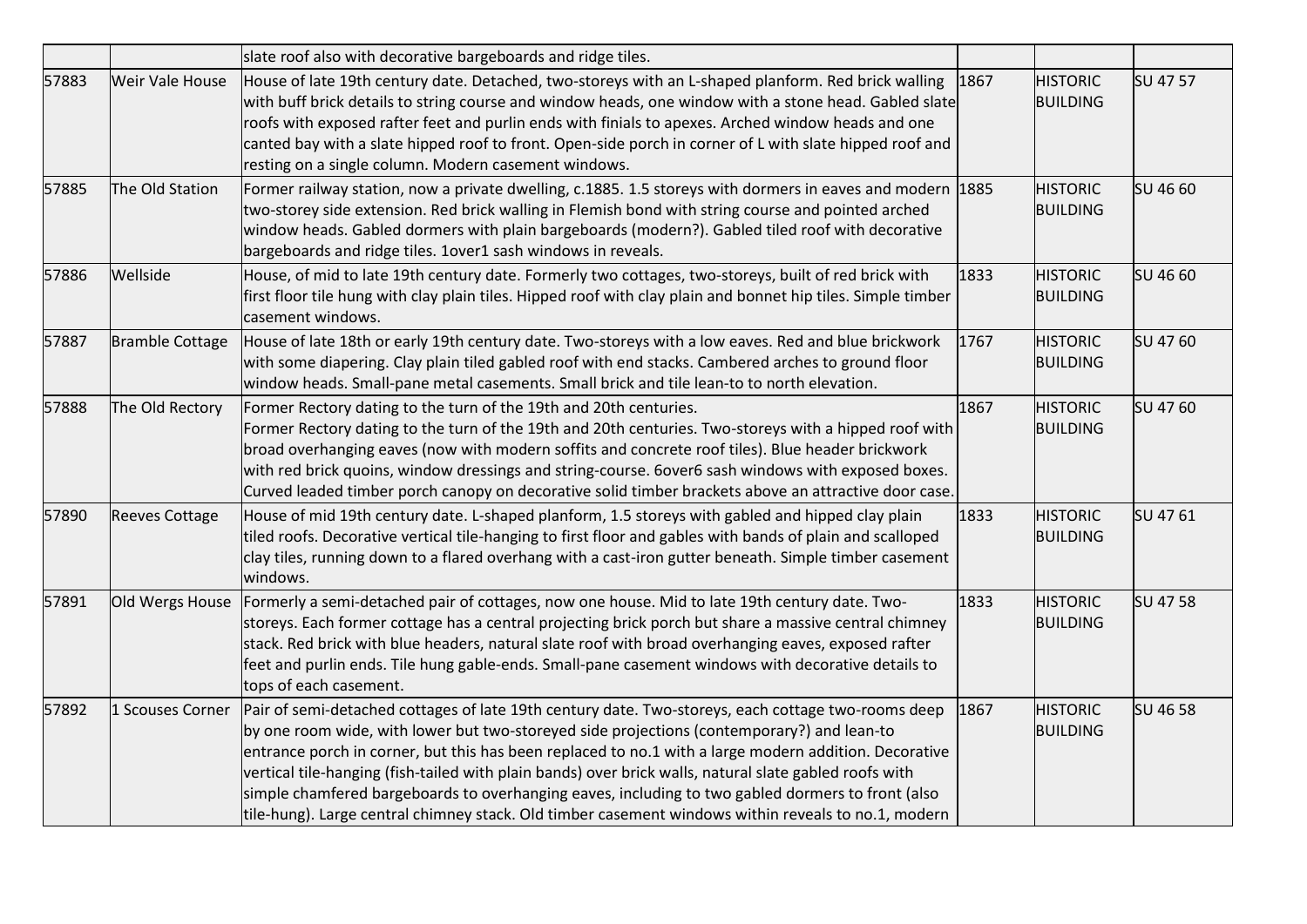|       |                              | casements and front door to no.2. (See also 58052)                                                                                                                                                                                                                                                                                                                                                                                                                                                                                                          |      |                                    |          |
|-------|------------------------------|-------------------------------------------------------------------------------------------------------------------------------------------------------------------------------------------------------------------------------------------------------------------------------------------------------------------------------------------------------------------------------------------------------------------------------------------------------------------------------------------------------------------------------------------------------------|------|------------------------------------|----------|
| 57893 |                              | Old Police Cottage Former police house of mid 19th century date. Two-storeys, two-bays, one room deep, two-storey<br>rear wing at right-angle to front. Large single-storey rear extensions. Red brick walling (Flemish garden<br>wall bond?) with southern gable end tile-hung top to bottom (plain clay). Plain clay tiled gabled roof<br>with simple bargeboards, overhanging eaves and a decorative ridge. Substantial brick chimney stacks<br>to each end. Central brick gabled porch to front. Old timber casements beneath cambered arched<br>heads. | 1833 | <b>HISTORIC</b><br><b>BUILDING</b> | SU 46 60 |
| 57894 | <b>Walnut Cottage</b>        | House of mid 19th century date. Two-storeys, two bays, but extended late 20th century. Brick walls in 1833<br>a garden wall bond, with the occasional blue header or stretcher. Plain clay tile gabled roof with flush<br>verges and dentilled eaves. Two small brick chimney stacks to either end. Small brick tiled gabled<br>porch, formerly open fronted but now with a modern door. Modern timber casement windows.                                                                                                                                    |      | <b>HISTORIC</b><br><b>BUILDING</b> | SU 46 61 |
| 57895 | Cornfields                   | House of early 18th century date, or perhaps earlier. Two-storeys, longitudinal planform of four bays,<br>although a mark in the modern render suggests western-most bay may be added, so supporting an<br>original 3 bay late C17 planform theory. Internally many early features remain of interest. Modern<br>windows and door. Plain clay tile half-hipped roof. Later rear extensions.                                                                                                                                                                 | 1700 | <b>HISTORIC</b><br><b>BUILDING</b> | SU 46 61 |
| 57896 | Perriwinkle<br>Cottage       | Small house of early to mid 19th century date.<br>Two-storeys, two bays, but with later side additions. Decorative tile-hanging to all facades of original,<br>with alternating plain and scolloped bands with a mid-height band of 3 courses of fish-tails. Old<br>casement windows with decorative details. Plain clay tile half-hipped roof. Central brick and tile porch<br>of early to mid 20th century date.                                                                                                                                          | 1800 | <b>HISTORIC</b><br><b>BUILDING</b> | SU 46 60 |
| 57897 | <b>Broken Way</b><br>Cottage | House of early 18th century date, if not earlier. Single-storey plus attic. Longitudinal 3 bay planform<br>indicative of an early date. Red brick walling is early if not original, and includes blue headers. Wall-<br>plate exposed across eye-brow dormers set into low thatched eaves of combed wheat (flush ridge)<br>hipped and half-hipped roof. Hipped catslide roof covers a later attached outbuilding with modern<br>weatherboard cladding. 20th century metal and timber windows in altered openings. Modern timber<br>door.                    | 1700 | <b>HISTORIC</b><br><b>BUILDING</b> | SU 48 62 |
| 58041 | 2 Lime Kiln<br>Cottages      | Early C20 lime workers' cottages. See 55970.                                                                                                                                                                                                                                                                                                                                                                                                                                                                                                                | 1901 | <b>HISTORIC</b><br><b>BUILDING</b> | SU 46 57 |
| 58042 | 3 Lime Kiln<br>Cottages      | Early C20 lime workers' cottages. See 55970.                                                                                                                                                                                                                                                                                                                                                                                                                                                                                                                | 1901 | <b>HISTORIC</b><br><b>BUILDING</b> | SU 46 57 |
| 58043 | 4 Lime Kiln<br>Cottages      | Early C20 lime workers' cottages. See 55970.                                                                                                                                                                                                                                                                                                                                                                                                                                                                                                                | 1901 | <b>HISTORIC</b><br><b>BUILDING</b> | SU 46 57 |
| 58044 | 5 Lime Kiln<br>Cottages      | Early C20 lime workers' cottages. See 55970.                                                                                                                                                                                                                                                                                                                                                                                                                                                                                                                | 1901 | <b>HISTORIC</b><br><b>BUILDING</b> | SU 46 57 |
| 58045 | 6 Lime Kiln<br>Cottages      | Early C20 lime workers' cottages. See 55970.                                                                                                                                                                                                                                                                                                                                                                                                                                                                                                                | 1901 | <b>HISTORIC</b><br><b>BUILDING</b> | SU 46 57 |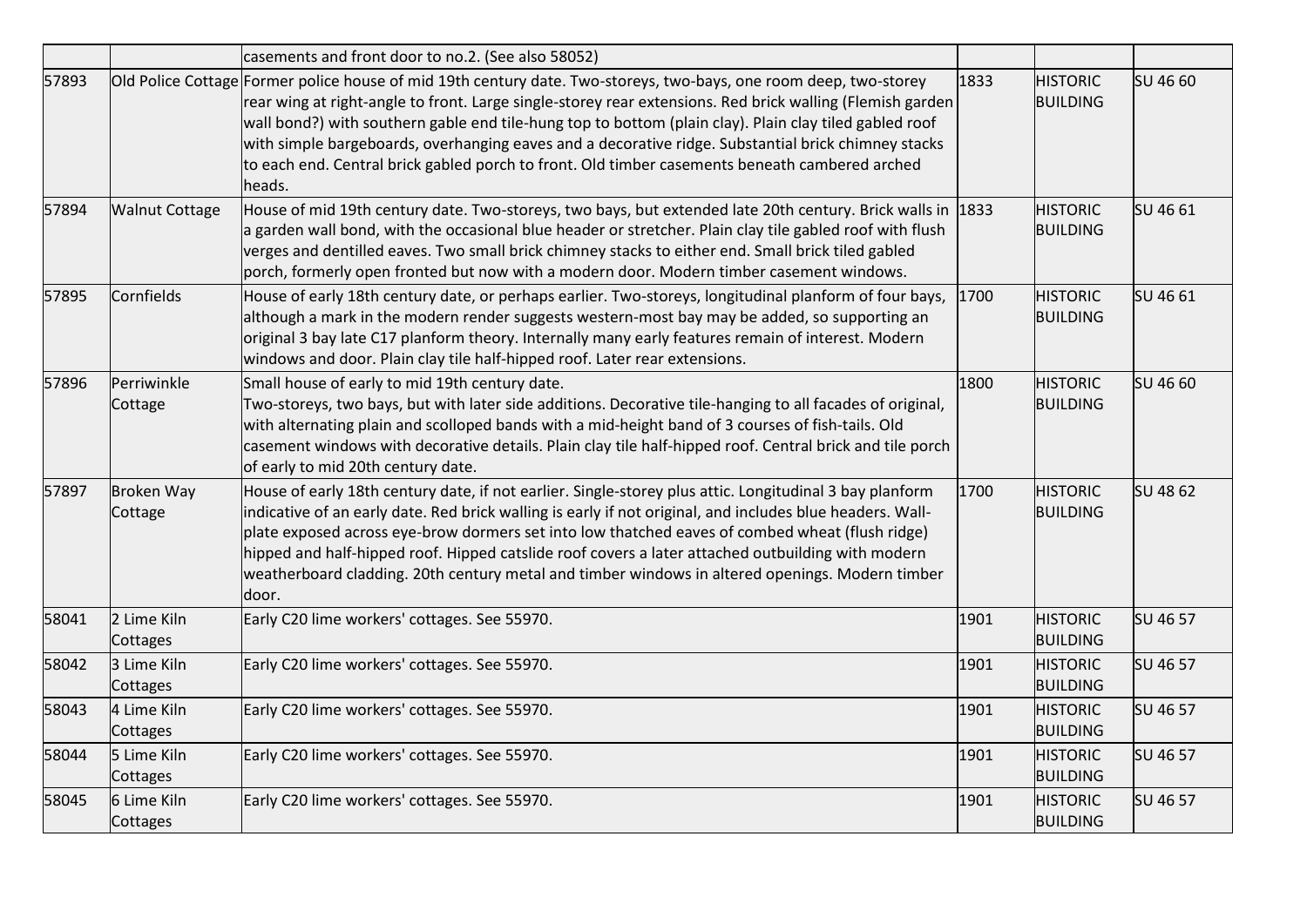| 58046 | 7 Lime Kiln<br>Cottages                        | Early C20 lime workers' cottages. See 55970.                                                                                                                                                                                                                                                                                 | 1901 | <b>HISTORIC</b><br><b>BUILDING</b> | SU 46 57 |
|-------|------------------------------------------------|------------------------------------------------------------------------------------------------------------------------------------------------------------------------------------------------------------------------------------------------------------------------------------------------------------------------------|------|------------------------------------|----------|
| 58047 | 8 Lime Kiln<br>Cottages                        | Early C20 lime workers' cottages. See 55970.                                                                                                                                                                                                                                                                                 | 1901 | <b>HISTORIC</b><br><b>BUILDING</b> | SU 46 57 |
| 58048 | 9 Lime Kiln<br>Cottages                        | Early C20 lime workers' cottages. See 55970.                                                                                                                                                                                                                                                                                 | 1901 | <b>HISTORIC</b><br><b>BUILDING</b> | SU 46 57 |
| 58049 | 10 Lime Kiln<br>Cottages                       | Early C20 lime workers' cottages. See 55970.                                                                                                                                                                                                                                                                                 | 1901 | <b>HISTORIC</b><br><b>BUILDING</b> | SU 46 57 |
| 58050 | 11 Lime Kiln<br>Cottages                       | Early C20 lime workers' cottages. See 55970.                                                                                                                                                                                                                                                                                 | 1901 | <b>HISTORIC</b><br><b>BUILDING</b> | SU 46 57 |
| 58051 | 12 Lime Kiln<br>Cottages                       | Early C20 lime workers' cottages. See 55970.                                                                                                                                                                                                                                                                                 | 1901 | <b>HISTORIC</b><br><b>BUILDING</b> | SU 46 57 |
| 58052 | 2 Scouses Corner                               | Pair of semi-detached cottages of late 19th century date. See 57892.                                                                                                                                                                                                                                                         | 1867 | <b>HISTORIC</b><br><b>BUILDING</b> | SU 46 58 |
| 58174 | Modern<br>windpump                             | A 20th century windpump stands at this location. Both the baldes and vane are intact. The vane is<br>marked 'Hockleys'.<br>A 20th century windpump was noted at this location by David Hopkins (HCC) in 2008.                                                                                                                | 1901 | MONUMENT SU 47 59                  |          |
| 58504 | Post medieval<br>pathway or field<br>boundary  | Ditched field boundary or pathway of post medieval origin, visible as a cropmark on aerial<br>photographs (data and interpretation from NMP).                                                                                                                                                                                | 1540 | MONUMENT SU 46 61                  |          |
| 58505 | Medieval/post<br>medieval field<br>system      | Banked field system of medieval or later origin, visible as cropmarks on aerial photographs (data and<br>interpretation from NMP).                                                                                                                                                                                           | 1066 | MONUMENT SU 46 60                  |          |
| 58508 | Medieval/post<br>medieval ridge<br>and furrow  | Parallel ridging, possibly ridge and furrow associated with the deserted settlement (AHBR 52677). The 1066<br>site is medieval or later in date and is visible on aerial photographs (data and interpretation from<br>NMP).                                                                                                  |      | MONUMENT SU 46 60                  |          |
| 58509 | Post medieval<br>water meadow                  | A system of ditches, probably fragments of a post medieval watermeadow or drainage system to the<br>west of Gosling's Copse. The site is visible on aerial photographs (data and interpretation from NMP).                                                                                                                   | 1540 | MONUMENT SU 46 60                  |          |
| 58510 | Medieval/post<br>medieval<br>cultivation marks | Parallel ridges, probably medieval or later cultivation marks, are visible as earthworks on aerial<br>photographs.<br>A review (2008) of aerial photographs and digital mapping of results was carried out by the Historic<br>Environment Service of Cornwall County Council for the aggregate producing areas in Hampshire. | 1066 | MONUMENT SU 47 60                  |          |
| 58511 | Medieval/post<br>medieval<br>cultivation marks | Parallel linear features and associated drainage ditches are visible as earthworks on aerial<br>photographs. They are considered likely to be medieval or post medieval cultivation marks (data and<br>interpretation from NMP).                                                                                             | 1066 | MONUMENT SU 47 60                  |          |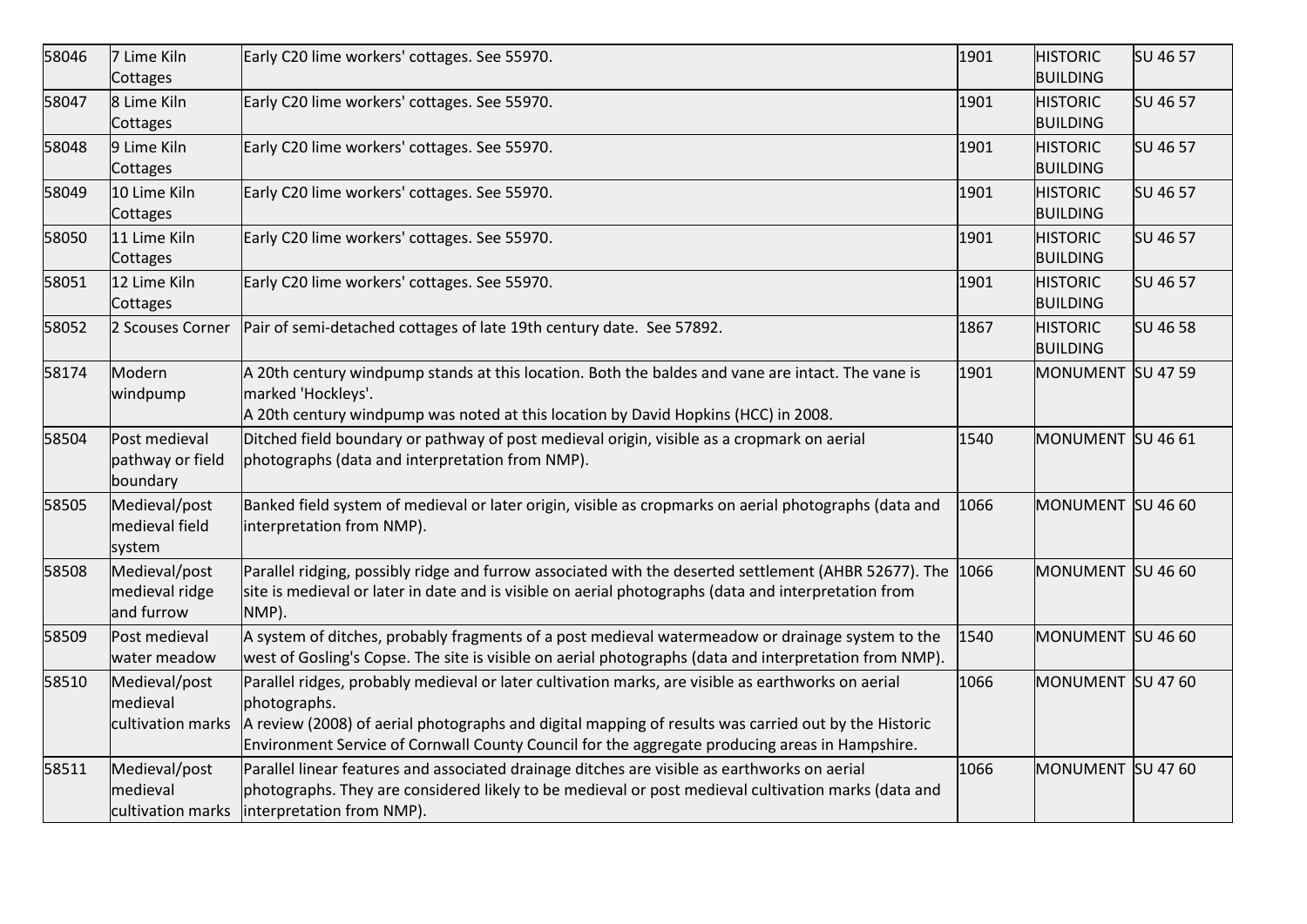| 58515 | Probable<br>medieval/post<br>medieval<br>enclosure | The southern and western sides of a large rectilinear enclosure are visible as cropmarks on aerial<br>photographs to the west of Adbury Farm. The feature may be a medieval or later field enclosure<br>although an earlier origin cannot be ruled out (data and interpretation from NMP).                                                                                                                                                                                                                                                                                                                                                                                                                                                                                                                                                                                                                                                                                                                                                                                                                                                                                                                                                                                                                                                                                                                                                                                                                                                                                                                                                                                                                                                                                                                                                                                                                                                                                            | 1066 | MONUMENT SU 48 62                  |          |
|-------|----------------------------------------------------|---------------------------------------------------------------------------------------------------------------------------------------------------------------------------------------------------------------------------------------------------------------------------------------------------------------------------------------------------------------------------------------------------------------------------------------------------------------------------------------------------------------------------------------------------------------------------------------------------------------------------------------------------------------------------------------------------------------------------------------------------------------------------------------------------------------------------------------------------------------------------------------------------------------------------------------------------------------------------------------------------------------------------------------------------------------------------------------------------------------------------------------------------------------------------------------------------------------------------------------------------------------------------------------------------------------------------------------------------------------------------------------------------------------------------------------------------------------------------------------------------------------------------------------------------------------------------------------------------------------------------------------------------------------------------------------------------------------------------------------------------------------------------------------------------------------------------------------------------------------------------------------------------------------------------------------------------------------------------------------|------|------------------------------------|----------|
| 58516 | Post medieval<br>water meadow                      | Fragments of a post medieval water meadow system are visible as earthworks on aerial photographs<br>on the south bank of the River Enbourne to the east of Aldern Bridge (data and interpretation from<br>NMP).                                                                                                                                                                                                                                                                                                                                                                                                                                                                                                                                                                                                                                                                                                                                                                                                                                                                                                                                                                                                                                                                                                                                                                                                                                                                                                                                                                                                                                                                                                                                                                                                                                                                                                                                                                       | 1540 | MONUMENT SU 49 63                  |          |
| 58517 | Post medieval<br>deer park                         | A wide linear ditch is visible as cropmarks on aerial photographs at the western edge of Adbury Park. It 1066<br>is considered to be part of Burghclere Deer Park park pale (data and interpretation from NMP).<br>A review of aerial photographs and digital mapping of results was carried out by the Historic<br>Environment Service of Cornwall County Council for the aggregate producing areas in Hampshire.                                                                                                                                                                                                                                                                                                                                                                                                                                                                                                                                                                                                                                                                                                                                                                                                                                                                                                                                                                                                                                                                                                                                                                                                                                                                                                                                                                                                                                                                                                                                                                    |      | MONUMENT SU 48 62                  |          |
| 58523 | Post medieval<br>quarry                            | The possible site of a post medieval extractive pit is visible on aerial photographs as a large rounded<br>hollow to the north of Rosemore Copse (data and interpretation from NMP).                                                                                                                                                                                                                                                                                                                                                                                                                                                                                                                                                                                                                                                                                                                                                                                                                                                                                                                                                                                                                                                                                                                                                                                                                                                                                                                                                                                                                                                                                                                                                                                                                                                                                                                                                                                                  | 1540 | MONUMENT SU 48 63                  |          |
| 58525 | Site of Toll Gate                                  | Site of toll gate at Check Turnpike, shown on 1st Edition Ordnance Survey map.                                                                                                                                                                                                                                                                                                                                                                                                                                                                                                                                                                                                                                                                                                                                                                                                                                                                                                                                                                                                                                                                                                                                                                                                                                                                                                                                                                                                                                                                                                                                                                                                                                                                                                                                                                                                                                                                                                        | 1765 | MONUMENT SU 46 61                  |          |
| 58527 | Site of Toll Gate                                  | Site of toll gate at Penwood Check Turnpike, shown on 1st Edition Ordnance Survey Mapping.                                                                                                                                                                                                                                                                                                                                                                                                                                                                                                                                                                                                                                                                                                                                                                                                                                                                                                                                                                                                                                                                                                                                                                                                                                                                                                                                                                                                                                                                                                                                                                                                                                                                                                                                                                                                                                                                                            | 1765 | MONUMENT SU 46 60                  |          |
| 58530 | Site of Toll Gate                                  | Site of toll gate at Harts Lane Turnpike, shown on 1st Edition Ordnance Survey Mapping.                                                                                                                                                                                                                                                                                                                                                                                                                                                                                                                                                                                                                                                                                                                                                                                                                                                                                                                                                                                                                                                                                                                                                                                                                                                                                                                                                                                                                                                                                                                                                                                                                                                                                                                                                                                                                                                                                               | 1765 | MONUMENT SU 46 60                  |          |
| 60924 | Site of building                                   | Site of building shown on Burghclere tithe map (1835)                                                                                                                                                                                                                                                                                                                                                                                                                                                                                                                                                                                                                                                                                                                                                                                                                                                                                                                                                                                                                                                                                                                                                                                                                                                                                                                                                                                                                                                                                                                                                                                                                                                                                                                                                                                                                                                                                                                                 | 1540 | MONUMENT SU 46 57                  |          |
| 61273 | <b>Burghclere War</b><br>Memorial                  | The war memorial was erected after the First World War to honour the men of Burghclere who served 1919<br>and died during the conflict. It is situated in the centre of the village, at the junction of Harts Lane and<br>Church Lane. The designer is unknown. The inscription 1939-1945 was added following the second<br>world war, and the monument now acts a a memorial to both conflicts. The war memorial to the<br>falled of the first and Second World Wars is constructed of Forest of Dean Stone. It comprises a three<br>stepped octagonal base surmounted by a plinth and a latin cross with a tapered octagonal shaft. there<br>is a bronze sword of sacrifice on the south side of the cross with a small carved St George and the<br>Dragon acting as the pommel. An inscription carved on the plinth simply reads 1914-1919 on the<br>south face and 1939-1945 on the north face. The names of the Fallen are not listed on the memorial.<br>However, those who fell in the second World War are remembered by name on a plaque erected<br>within the nearby Church of Ascension. There is a visual relationship between the memorial and the<br>1890 Parish Room and House and the listed 1838 Church of Ascension. There is also a contextual<br>relationship with the Sandham Memorial Chapel, 1926, by Lionel Pearson (of Adams, Holden and<br>Pearson), which is located within the village approximately 0.5 Km to the south west of the memorial.<br>The following entry has been added to the list: 508224 CHURCH LANE SU4696861071 Burghclere War<br>Memorial II War memorial to the Fallen of the First and Second World Wars. DESCRIPTION:<br>Constructed of Forest of Dean stone, by an unknown architect, it comprises a three-stepped octagonal<br>base surmounted by a pedestal and a Latin cross with tapered octagonal shaft. A bronze sword of<br>sacrifice, with a small carved St George and the Dragon acting as the pommel, is mounted on the |      | <b>HISTORIC</b><br><b>BUILDING</b> | SU 46 61 |